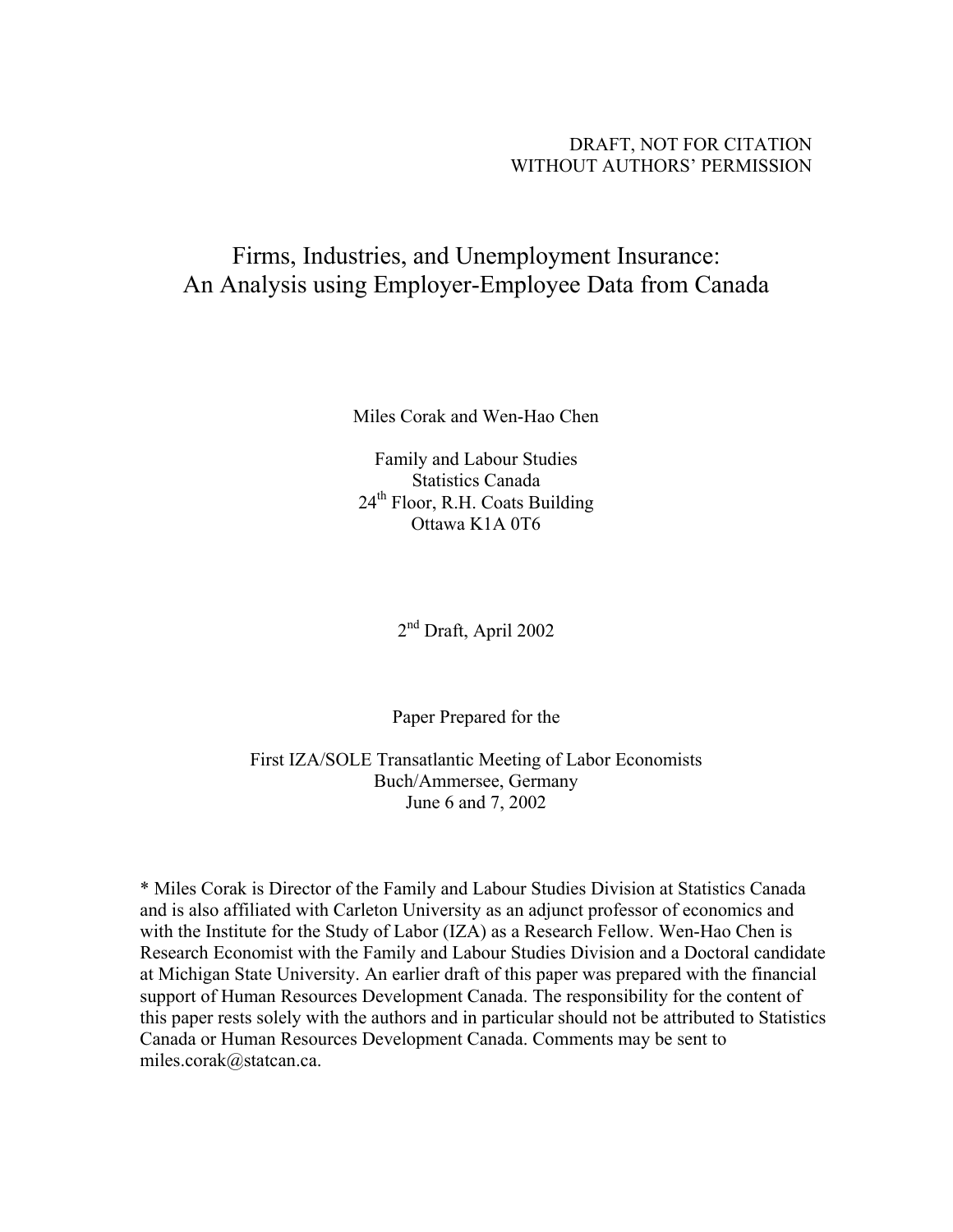#### Abstract

The exploration of newly available administrative data in a number of countries has led to a growing realization that a careful study of the interaction between employer and employee characteristics is needed to fully understand labour market outcomes. The objective of this paper is to develop this theme by examining the design of social policy and its interaction with the labour market. The focus is on the Canadian unemployment insurance (UI) program. Our analysis uses administrative data on the universe of employees, firms, and UI recipients in Canada over an 11 year period to examine the operation of UI from the perspective of the firm, paying particular attention to longitudinal issues associated with the pattern and causes of cross-subsidies. The findings show that persistent transfers through UI are present at both industry and firm levels. These cross-subsidies are concentrated among a small fraction of firms. An analysis using firm fixed effect indicates that 55 percent of explained variation in persistent crosssubsidies can be attributed to firm effects. Calculations of overall efficiency loss are very sensitive to the degree to which firm level information is used. A full appreciation of how social programs like UI interact with the labour market requires a recognition of the characteristics and human resource practices of firms, and might be more fruitfully explored by implicit contract models of unemployment.

Key words: Unemployment Insurance, Payroll Taxes JEL Classification: J65, H25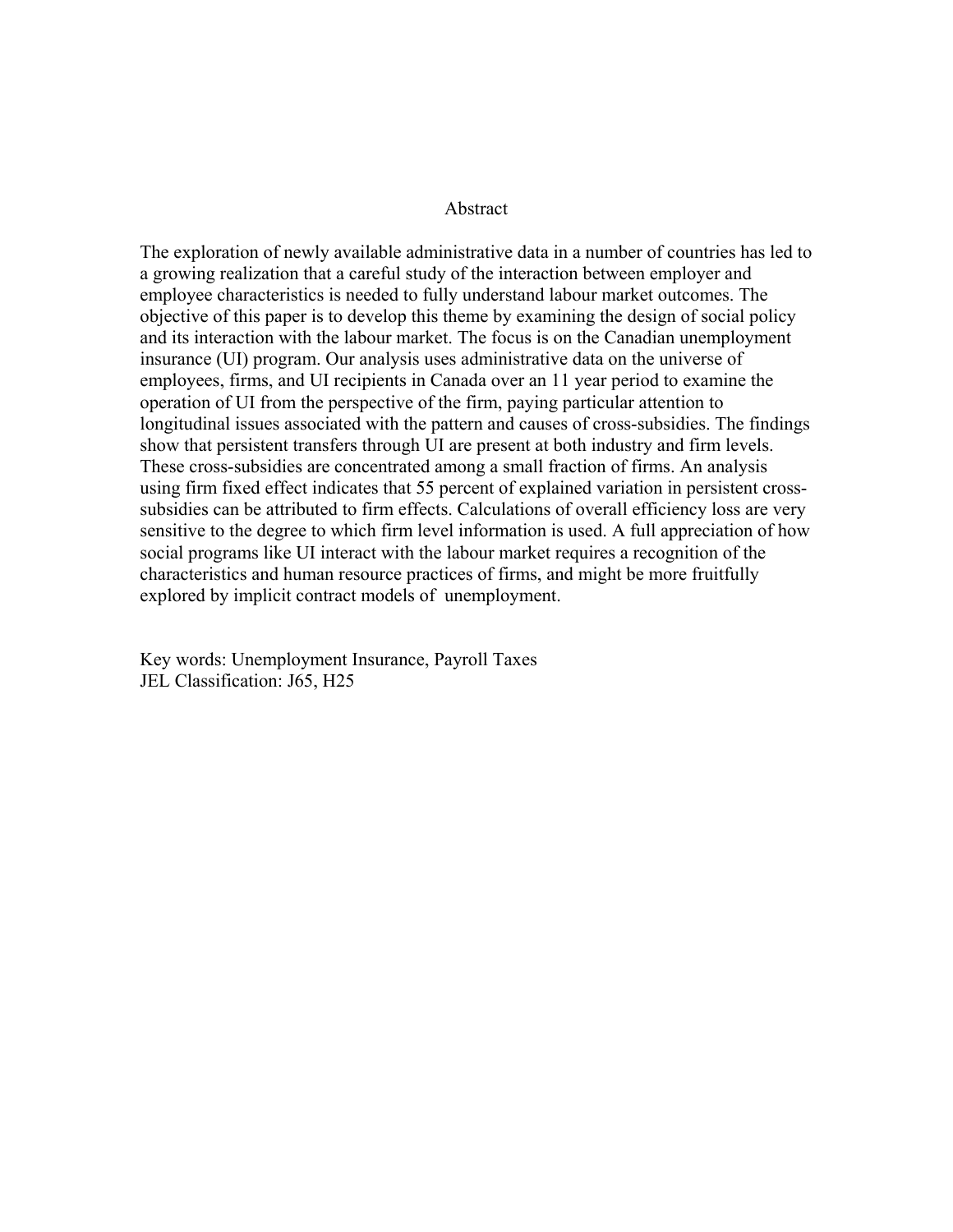## Firms, Industries, and Unemployment Insurance: An Analysis using Employer-Employee Data from Canada

## I. Introduction

The exploration of newly available administrative data in a number of countries has led to a growing realization that a careful study of the interaction between employer and employee characteristics is needed to fully understand labour market outcomes. Abowd, Karmaz and Marglois (1999) represents one prominent example of the importance of analysing both the demand and supply side sides of the market. In a striking example of how the availability of new data can open up fresh lines of inquiry they relate wage determination, inter-industry wage differentials, firm-size wage effects, and human resource management to both firm and individual effects. The authors use large linked administrative data sets from France, but other examples of this sort are to be increasingly found. Research in the United States, Canada, and the Nordic countries, particularly in Denmark, has also underscored this general point (Baldwin 1995, and Haltiwanger et al. 1999). The objective of this paper is to adopt this theme by introducing a new focus on the design of social policy and its interaction with the labour market. In light of this literature it may be that many of the consequences of unemployment insurance (UI) attributable to individual behaviour in fact reflect the demand side of the market, or in general there may be a need for greater awareness of the roles of both supply and demand to accurately understand the labour market consequences of UI.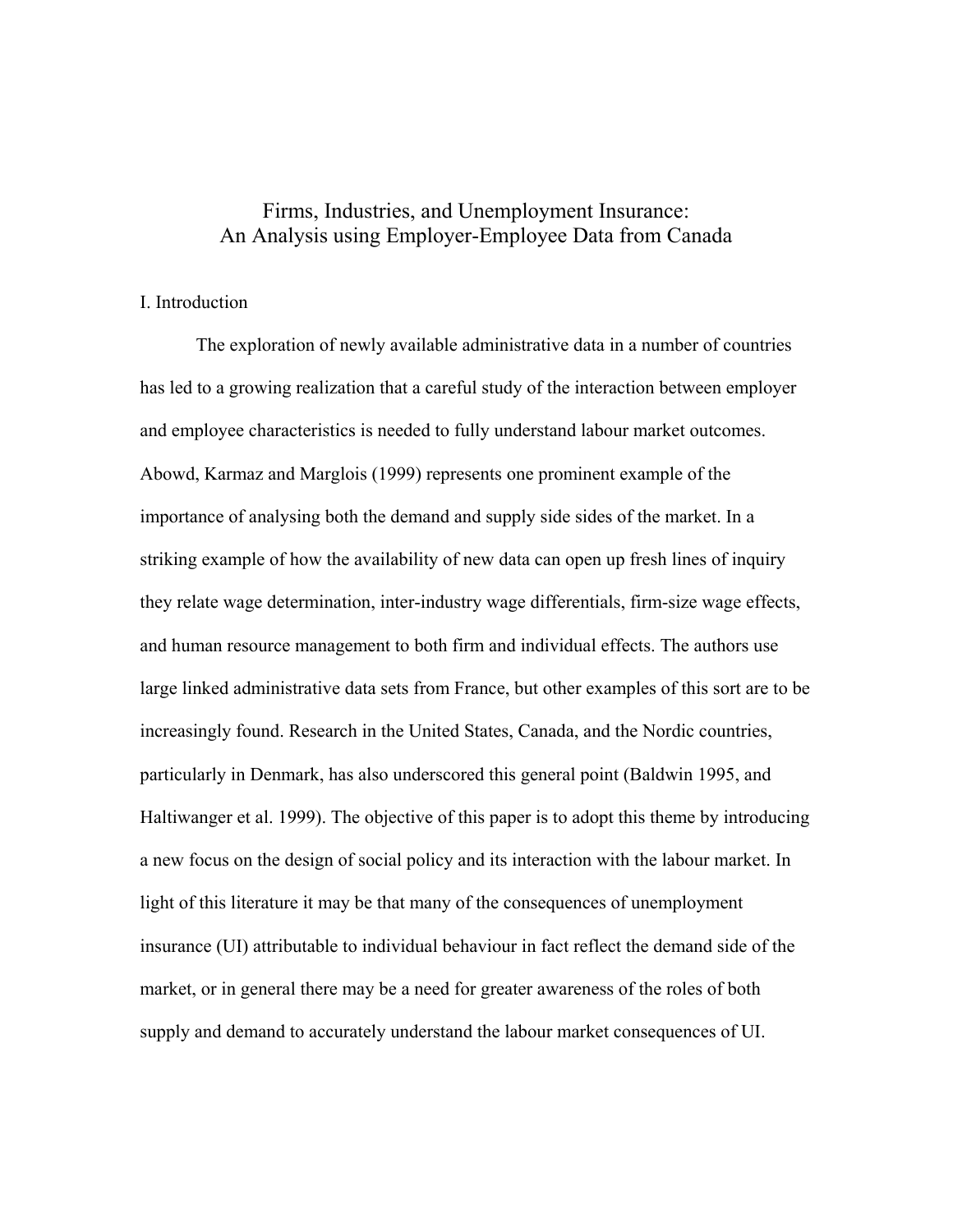It is certainly the case that the interaction between UI and the labour market has received extensive study in all industrialized countries. But the focus of a great many analyses has been on the supply side of the labour market, in part reflecting the importance of search theory as a framework to guide both the development of data and empirical analysis. Consequently, the impact of UI replacement rates and benefit entitlements on the duration of unemployment spells has been a major concern. Atkinson and Micklewright (1991) for example offer an extensive survey of this literature, while at the same time stressing the need for a broader perspective on the relationship between UI and labour market transitions. Another literature places the focus on the demand side of the labour market and relies on implicit contract theory to examine the incentives for firms to change their hiring and lay-off decisions. Hamermesh (1993, 1990) offers an overview of this literature, one that dates back at least to Feldstein (1976). These analyses deal for the most part with the US since it is the only country to have made extensive use of experience rating. Our objective is to adopt this approach and to paint a picture of the Canadian UI program from the perspective of firms and industries.

Indeed, these themes have a particular relevance to the Canadian experience. The Canadian UI program has been a relatively significant aspect of the country's social security system, particularly in the aftermath of an important reform in 1971 that significantly increased coverage and benefits. Lin (1998) offers a legislative overview of the program. This reform in the structure of benefits was to have been accompanied by changes in the financial structure that would introduce experience rated premiums. Kesselman (1983) describes the legislation and how the insurance aspects of the financial reforms were delayed and eventually dropped. The economic analysis of the subsequent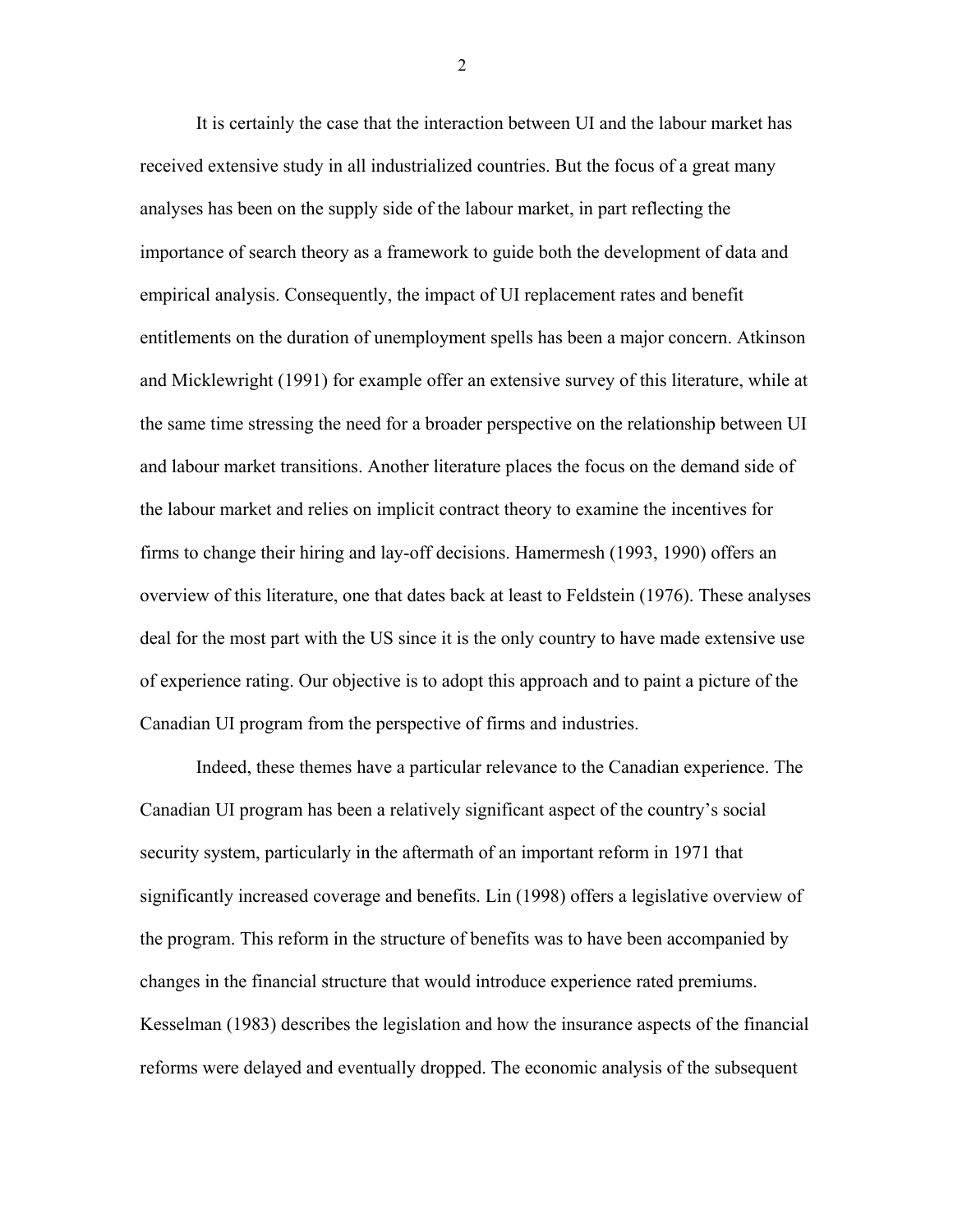history of the program has been framed almost entirely in terms of the labour supply effects—the impact on the aggregate unemployment rate and the duration of benefits. Corak (1994) offers a broad survey of this literature, one that has informed successive incremental restrictions in benefits during the 1970s and 1980s. Major changes in the program were introduced in the 1990s in part by the growing realization that a very significant fraction of claimants have repeatedly relied on the program in a predictable way (Corak 1993a,b, Lemieux and MacLeod 1995, 2000). In a climate focused on deficit reduction this led to substantial reductions in the benefit rates and entitlements, but also to innovative reforms that introduced a measure of experience rating. Tellingly these were made to the supply side of the labour market. A clawback of benefits to higher income recipients became effective in 1997 with the rate depending upon the individual's claim history. An "intensity" rule was also introduced in which benefit rates would be tied to the number of weeks of benefits collected in the past. The benefit rate would decline by one percentage point for every 20 weeks of benefits collected during the past five years beginning in 2001 (to a maximum of five percentage points for those having collected 100 weeks of benefits). These innovations, however, were retracted in 2001, just before the intensity rule was to take affect.

The evolution of Canadian policy reveals a distinct tendency to evaluate the program solely from the supply side of the labour market. Since this bias has in part to do with the data available to analysts our objective is to bring a new perspective to bear on the operation of UI by relying on large administrative data sets that link information from both firms and individual claimants. We follow the framework in Anderson and Meyer (1993) and build upon related work by Corak and Pyper (1995) to document patterns in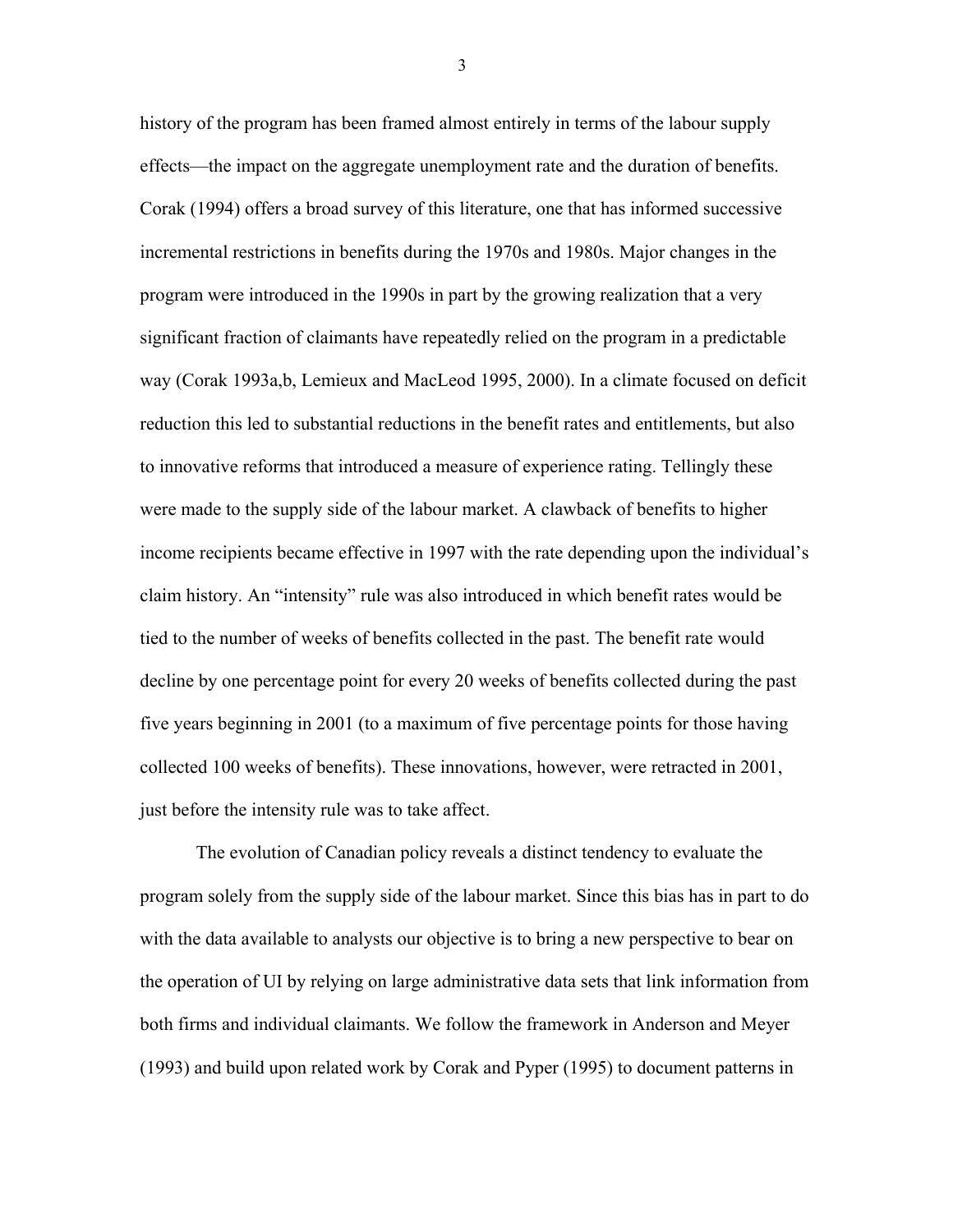the flow of UI benefits and taxes and to explain—in an accounting sense—the nature of the resulting cross-subsidies. This falls short of examining the consequences of the lack of experience rating in the structure of premiums, something that is not possible in the Canadian context given the universal nature of the program and the lack of variation in tax rates across firms. Rather our analysis should be thought of as documenting the extent of the subsidies that may induce such changes, or perhaps represent their outcome. We also examine what fraction of the variance in these cross-subsidies are industry-specific, province-specific, and firm specific, and also offer estimates of the extent of the associated deadweight loss.

The analysis is conducted both at the industry and firm levels in order to document the between and within industry patterns of cross-subsidization. It should be noted, however, that cross-subsidization between firms and industries will exist even in a perfectly experience rated UI program at any point in time. Certain firms or industries will suffer adverse shocks that necessitate benefit receipt while others will not: that is the nature of insurance. It is persistence in the pattern of cross-subsidization through time, not its existence at any point in time, that suggests a deviation from insurance principles and illustrates both the incentives for firms to change their behaviour, and the results of such changes. We pay particular attention therefore to longitudinal issues.

Section II describes the data and offers an overview of major developments. Our administrative data covers the universe of employers, workers, and UI recipients from 1986 to 1996. These years span a complete business cycle. Patterns of transfers across broad industry categories and provinces are presented. An analysis at a finer industrial level is offered in Section III and an accounting explanation of the observed patterns offered. This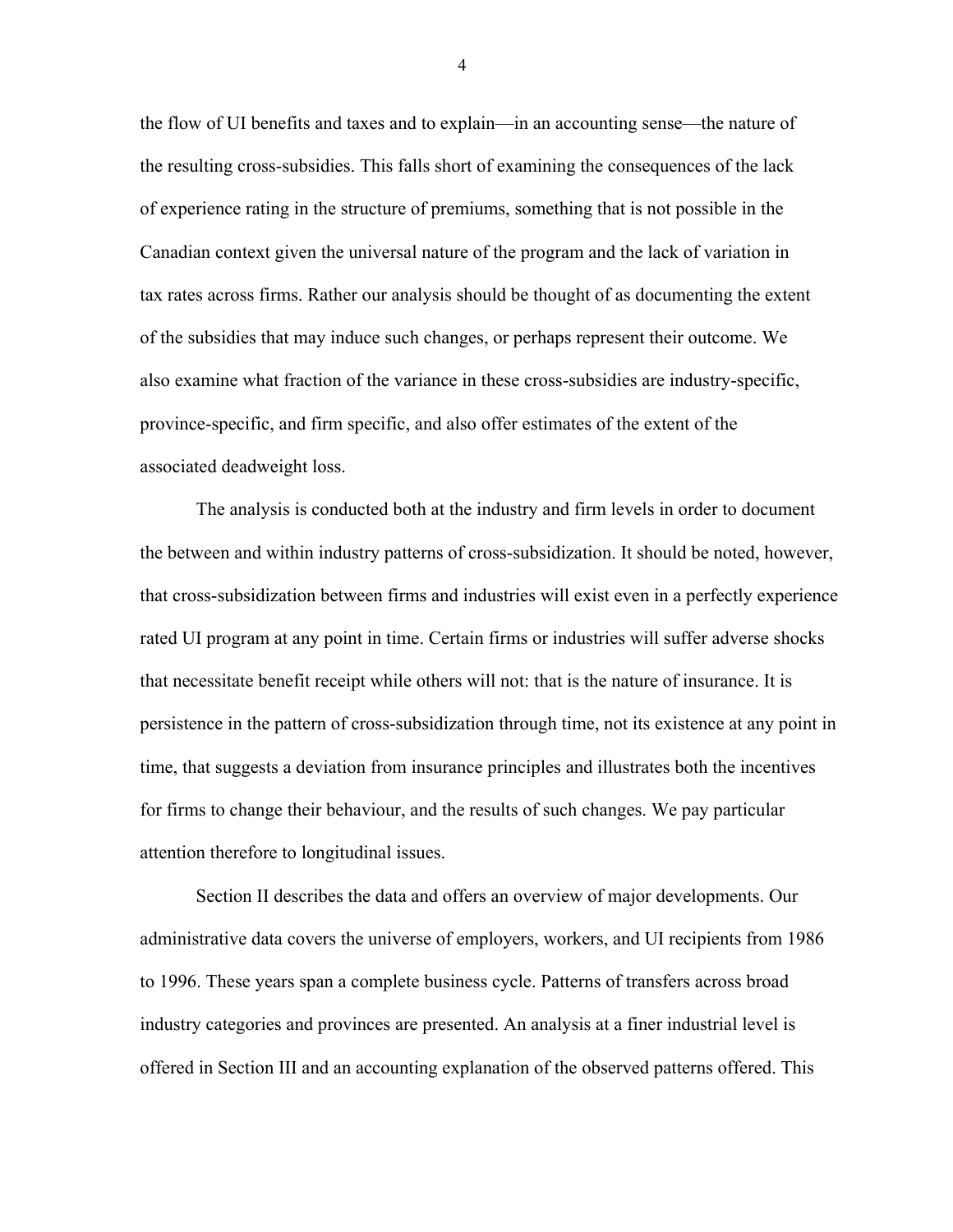involves decomposing industry level measures of Benefit/Tax ratios into components due to separations (both temporary and permanent), benefit rates, benefit durations, and contributions (which are directly related to earning levels). Section IV presents a firm level analysis and a decomposition of variance, and Section V offers estimates of the efficiency losses due to the observed patterns.

We find that the Canadian UI program redistributes significant moneys between industries and provinces, and that these transfers have been long-standing. This will come as no surprise to many observers. The major flow of funds is toward the primary sector and construction from the service industries, and toward the provinces east of the Ottawa river from Ontario. Industries receive a net positive transfer through UI because of higher than average layoff rates, and lower than average wages (and hence contributions). Large net positive transfers are also associated with higher than average temporary layoff rates. In addition we find that not only do the same industries receive a positive transfer year in - year out, but so do the same firms. In fact, the transfers imposed through UI are heavily concentrated at the firm level. Only 6.25% of firms consistently receive a net positive transfer in each of eleven years, and while they account for 6.6% of all jobs they are responsible for 28% of all UI benefits paid and contribute only 3.6% of total UI taxes; over 22% of firms never receive a transfer, and they represent 48% of all jobs but account for only 28% of UI benefits and 60% of contributions. Almost three-quarters of UI claims in the "always subsidized" firms are due to excessive rates of temporary layoffs suggesting not only that the same small fraction of firms receive subsidies every year, but also that the same workers repeatedly use UI year after year with the same employers. While "always subsidized" firms tend to be concentrated in "always subsidized" industries (particularly in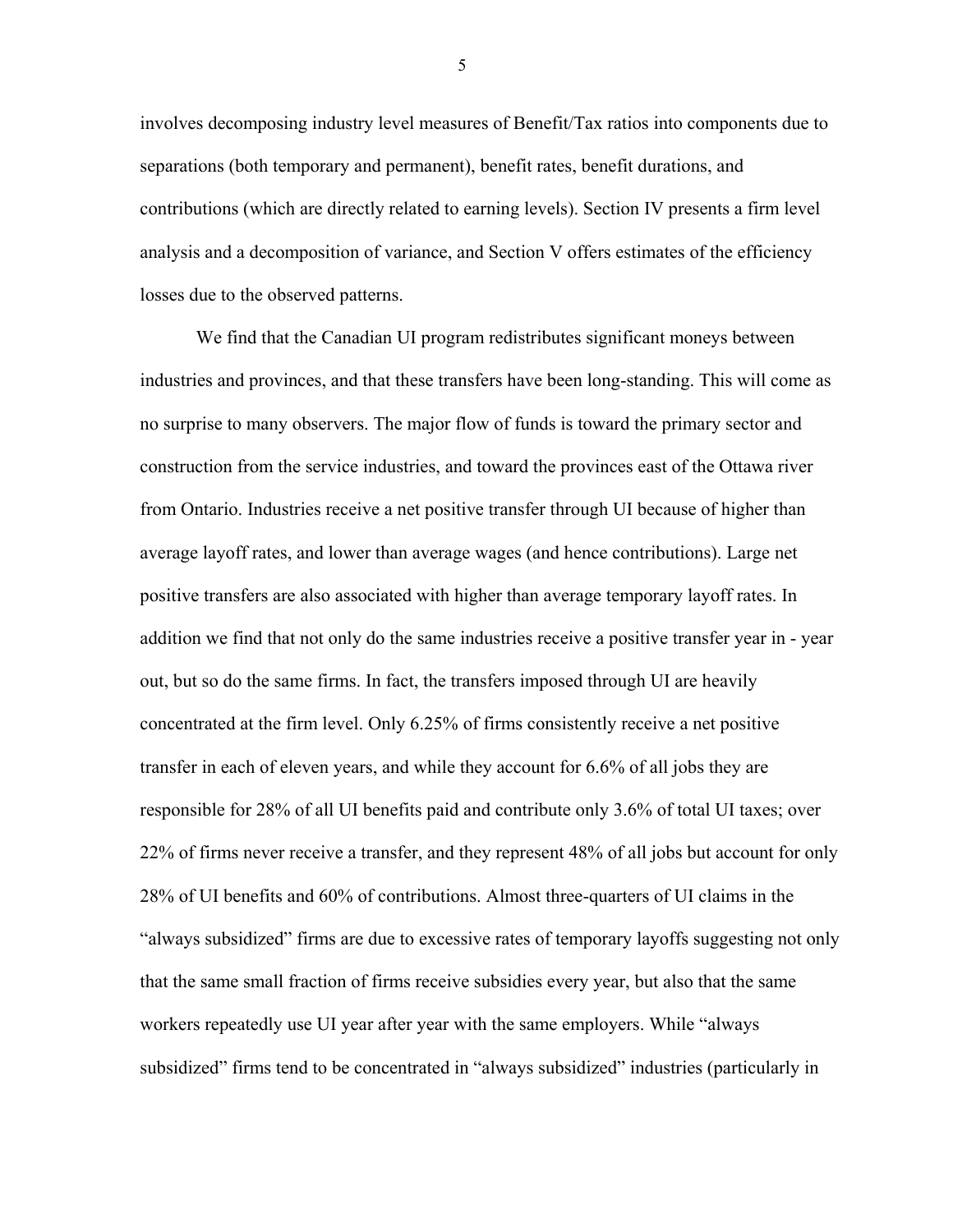construction), a significant fraction of the firms in most industries are of this sort. That is, in addition to considerable between-industry cross-subsidization, the UI program also entails considerable within-industry cross-subsidization. Analysis of variance indicates that 55% of explained variation in persistent cross-subsidies can be attributed to firm effects. Firm effects are much more important than geography or industry. Estimates of the overall efficiency are very sensitive to the level of aggregation used. Calculations based upon firm level information are five to 16 times larger than those using industry level information only.

#### II. Data and an Overview

We use a series of administrative files associated with the Canadian tax system, the UI program, and a longitudinal catalogue of enterprises developed by Statistics Canada. Appendix A offers a detailed description of the source files and the procedures used to create the analytical files. Together these files offer universal coverage of firms, workers, and UI recipients. We create firm level information on the number of employees, UI contributions made (by both the employer and employees), number of UI claims, the amount of UI benefits collected, and the average duration of claims. The basic unit in the analysis is the "firm," which should be taken to mean all private or public sector enterprises that remit tax deductions on behalf of their employees to Revenue Canada. Each reporting unit to Revenue Canada (as the Canada Customs and Revenue Agency was referred to during the period under study) is assigned a payroll deduction account, and this account number is the basis for aggregating to the enterprise level and linking across the various data sets. Our analysis begins in 1986 because that is the first year in which data files containing the universe of yearly UI claimants is available to us, and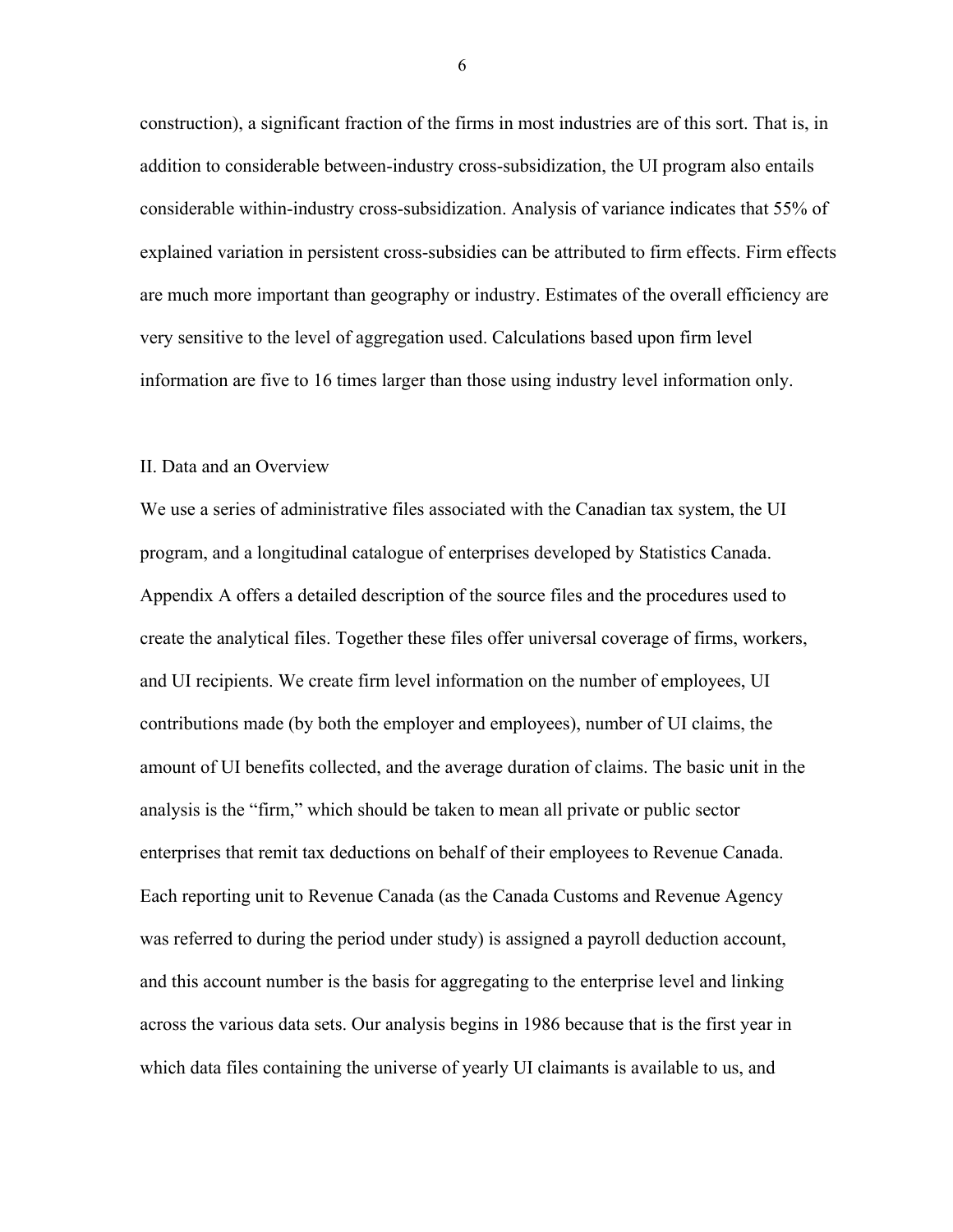ends in 1996 because of a break in the longitudinal consistency of the payroll deduction account numbers in the following year. As it turns out these years represent a complete business cycle beginning with the recovery from the 1981/82 recession and ending with the recovery from the recession of the early 1990s. During 1986 the aggregate unemployment rate was 9.6%, the same rate experienced in 1996 after first falling to 7.5% in 1989 and peaking at 11.4% in 1993. The end year also corresponds to the last year before substantial changes in the structure of the program occurred beginning in 1997. Most notably these involved a change in coverage and eligibility to an hours based scheme (as opposed to the number of weeks worked subject to a minimum number of hours), and the introduction of the worker experience rating as described above.

In covering the entire population of employers, employees, and UI claimants over an eleven year period our data is much more comprehensive than the US analysis by Anderson and Meyer (1993) and the working paper by Corak and Pyper (1995) that are precursors to our study. Anderson and Meyer offer an aggregate analysis of 22 states covering about 55 percent of UI-covered employment to establish the degree and persistence in cross-subsidies for major industries (two digit SIC). However, their more disaggregated analysis exploring the underlying causes of these patterns relies on eight states accounting for between 5 and 20 percent of the states' covered workers; their analysis at the firm level is based on just two states using only large employers and about 10 percent of covered workers over a four to six year period. The structure of the data used by Corak and Pyper (1995) is similar to that used in our work, but more limited in nature. The aggregate analysis covers the years 1986 to 1990, but because of underlying changes in the way in which industries were coded the more detailed industry and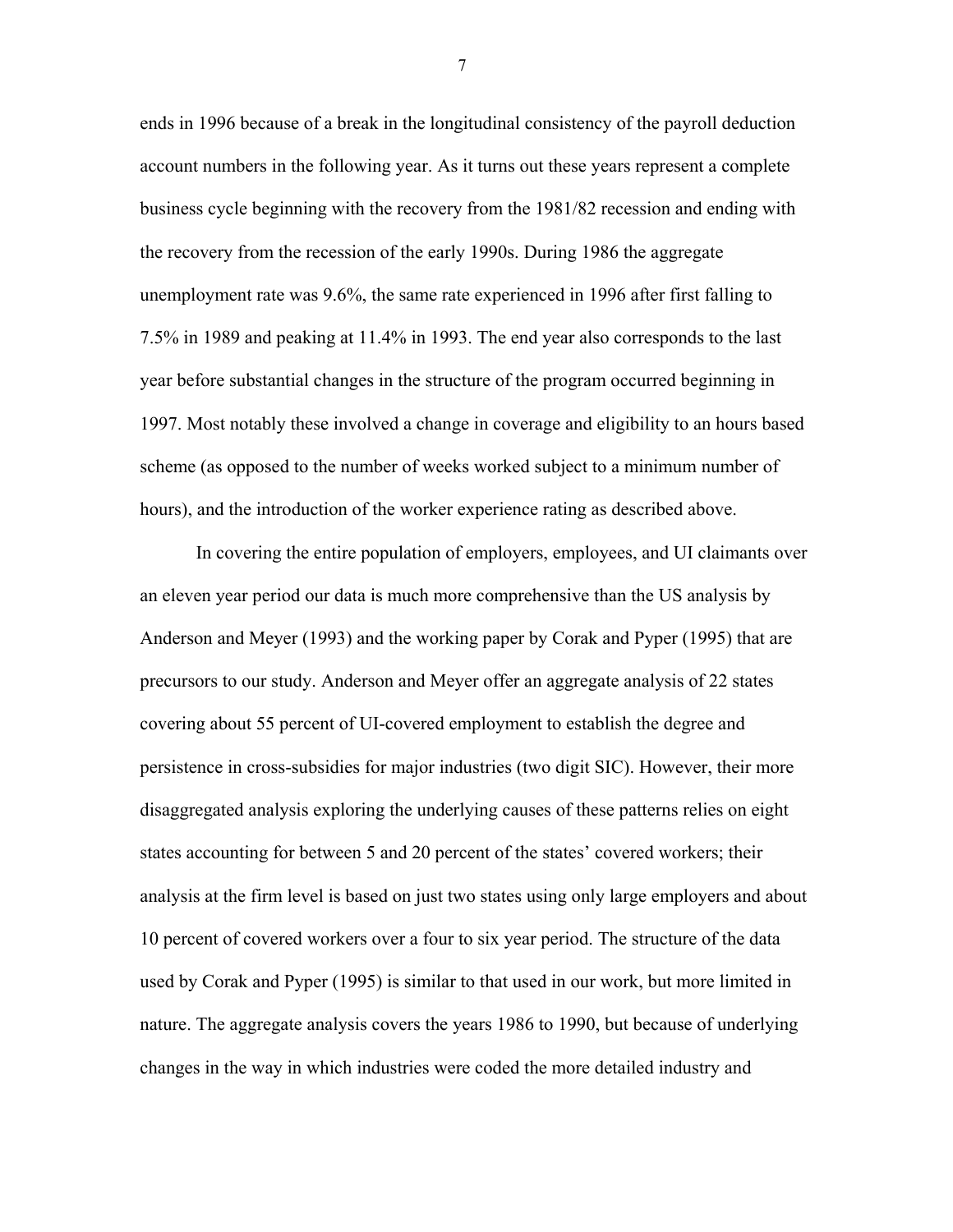longitudinal firm analysis is restricted only to 1986 to 1988. In addition their analysis falls short of examining the independent role of firms in determining the extent of crosssubsidization.

Table 1 provides an overview of the program's operation between 1986 and 1996 using aggregates derived from our data expressed in constant 1997 dollars. For the most part the UI program was in deficit during the mid to late 1980s and early 1990s. The deficit was around \$1.8 billion in both 1989 and 1990, and was over \$2.5 billion in 1991. However, the system turned to surpluses after 1992, recording a peak surplus of \$8.2 billion in 1996. During this 11 year period the program collected \$17.2 billion in premiums on average per year, while paying out about \$15.2 billions in benefits to 2.5 million claimants. These results are consistent with those in Lin (1998). Basically, the UI balance is quite sensitive to the business cycle, and as mentioned this period covers a complete cycle. While the average annual balance over this period is roughly a \$2 billion surplus, the yearly balances are quite different during the recovery and expansion of the early to mid 1990s than they were a decade earlier during the expansion following the 1981/82 recession. Significant surpluses were recorded during the 1990s despite the average unemployment rate being higher than during the mid to late 1980s. Lin (1998) suggests that theses surpluses may be attributed to a number of factors. First, there was a rapid increase in tax revenue after 1991, due to the recovery of the economy but also to increases in premium rates (see Appendix B). Another factor has to do with the declining amount of benefits, most likely associated with legislated reductions in benefit rates and eligibility.<sup>[1](#page-9-0)</sup> A final notable feature of the data in Table 1 is the significant fraction of

 $\overline{a}$ 

<span id="page-9-0"></span><sup>&</sup>lt;sup>1</sup> The benefit rate was reduced to 57% from  $60\%$  in 1993, and to 55% ( $60\%$  for low-income claimants) in 1994. In addition, those quitting without just cause were no longer eligible for benefits beginning in 1993.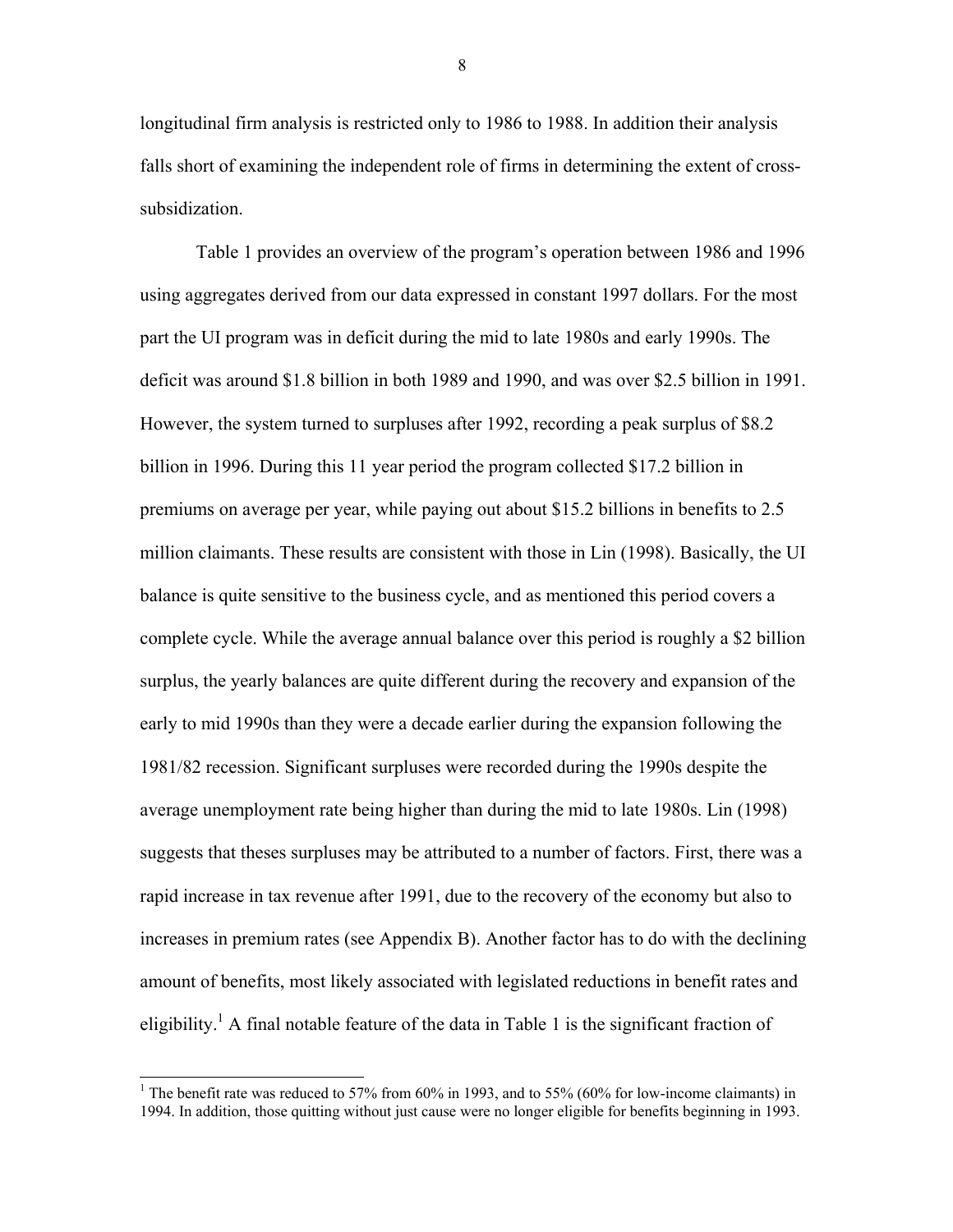claims due to temporary separations.<sup>2</sup> On average, half of UI claimants were separated from work temporarily, with a slight rise over the period.

Tables 2 to 4 present information similar to that offered in Corak and Pyper (1995) but over a longer time horizon. The absolute value of UI transfer (total benefits less taxes) by province and major industry are offered in Table 2. A positive value denotes a net transfer and negative denotes a surcharge.<sup>[3](#page-10-1)</sup> Generally, provinces east of Ontario receive net transfers from the rest of Canada (except British Columbia and the two territories). Ontario alone contributes on average \$1.95 billion each year, while Quebec is the largest recipient (about \$960 million annually). At the industry level, UI funds were transferred from Services and the Public Sector to Construction: the latter receiving \$1.58 billion each year, with the former together contributing \$1.79 billion. The largest individual contributor is the Service Sector in Ontario, being surcharged \$805 million annually. On the other hand, Construction in Quebec received the largest transfer, an average of \$529 million.

Table 3 presents these transfers on a per-job basis. The primary sectors receive the greatest per-job transfers: \$4,735, \$2,005, and \$1,336 for Fishing, Forestry, and Construction. The per-job transfers are relatively smaller in the surcharged industries, the largest being \$519 in the Public Sector followed by \$419 in Transportation and \$391 in

 $\overline{a}$ 

<span id="page-10-0"></span> $2$  Our definition of a temporary separation may be more liberal than often used. Individuals are considered to have experienced a temporary separation if they are found to have employment income from the same firm in the tax year after the year of separation. In the extreme this would classify an individual who experienced a separation of almost two years from the same firm as temporary if the separation occurred early in the year and the rehire late in the next year. See Appendix A for more details.

<span id="page-10-1"></span><sup>&</sup>lt;sup>3</sup> The entries for tables 2 and 3 are calculated using the formula  $B_i - T_i(B/T)$ , where  $B_i$  represents benefits received and  $T_i$  taxes paid by a particular industry/province (B and T represent benefits and taxes for Canada as a whole). The industry/province contributions are multiplied by the country wide Benefit/Tax Ratio (B/T) because the UI account was not exactly in balance over the period. In essence, the \$1.95 billion annual surplus is allocated to each industry/provinces in proportion to the contributions made. The result represents the excess of benefits over taxes for each industry/province that would prevail if the overall program were in balance. In a similar manner the entries for table 4 are derived as  $(B_i/T_i) / (B/T)$ .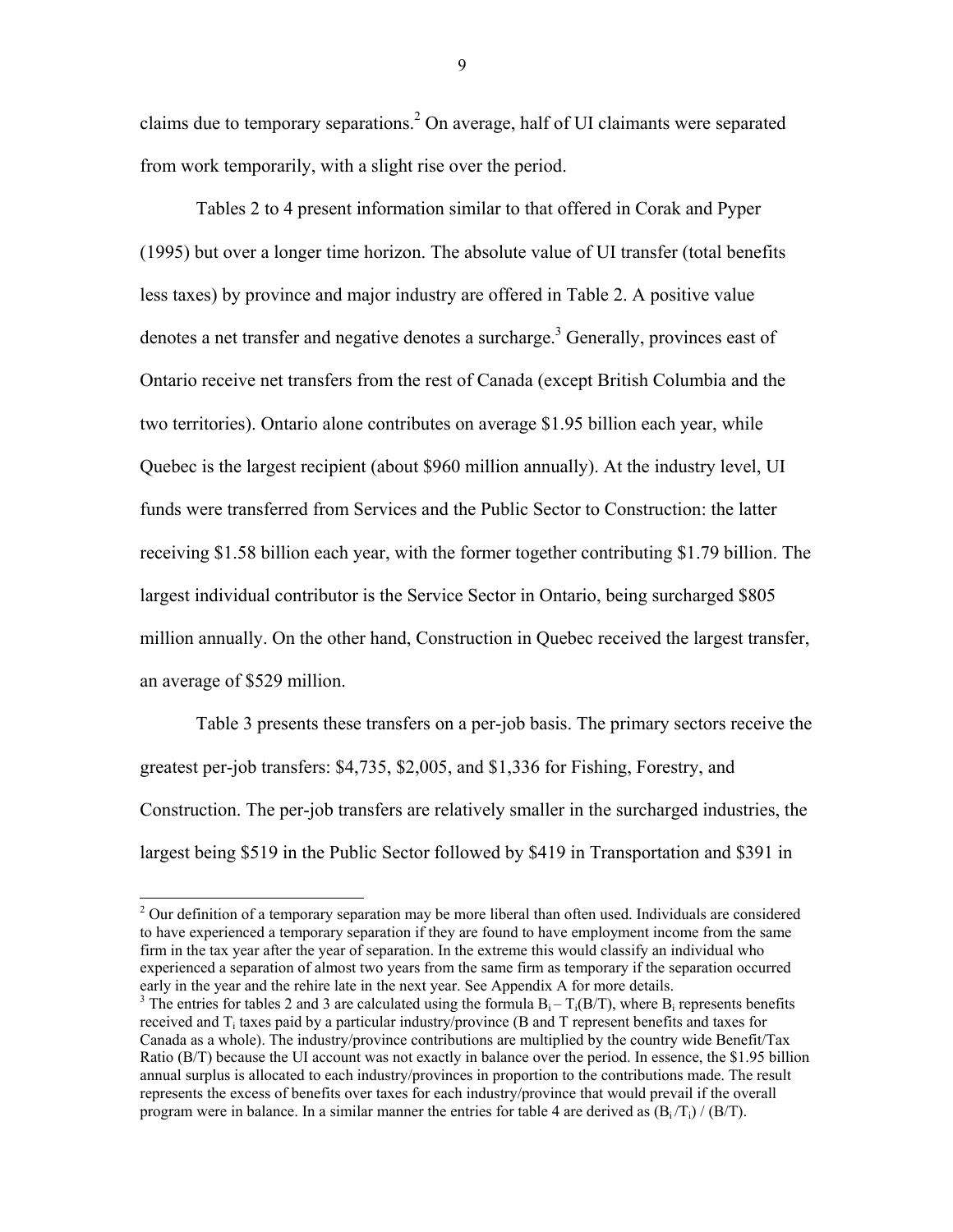<span id="page-11-0"></span>Finance. With respect to inter-provincial transfers, Newfoundland and Prince Edward Island receive transfers of \$1,782 and \$1,371 per job respectively. On the other hand, the largest per-job contributor to UI is Ontario at \$251. The most notable recipients are those in goods producing industries in Atlantic Provinces. The largest per-job transfer is the Fishing industry in Newfoundland and PEI receiving with about \$6,800 annually per job. On the other hand, the Service industries as well as Mining and Manufacturing west of the Ottawa River pay substantial contributions on a per-job basis, the largest being the Public Sector in Ontario at about \$766 per job.

The Relative Benefit/Tax ratio (RBT) is presented in Table 4. This is defined as  $RBT_i = (B_i/T_i) / (B/T_i)$ , a number greater than one indicating that the industry/province receives a subsidy and a value less than one indicating a surcharge. For example, the RBT should be interpreted as indicating that for every dollar of UI contributions from the Agriculture industry in Newfoundland \$10.86 in UI benefits are received, while only 37 cents of benefits are received for every dollar of contribution from the Public Sector in Ontario. The patterns of cross-subsidization presented in Table 4 are consistent with the patterns found in Corak and Pyper (1995) despite their use of a much shorter time horizon. In addition these data also paint the same general picture as those reported by Karagiannis (1986) who documents the patterns of cross-subsidization over the 1975- 1982 period. Together these studies suggest that there is a long established and stable pattern of cross-subsidization in the Canadian UI program that is little influenced by the business cycle and extends back at least to the years immediately following the introduction of the 1972 legislative changes. $4$ 

 $\overline{a}$ 

<sup>&</sup>lt;sup>4</sup> A careful reading of these three studies will reveal notable variations in RBT ratios in certain industries (especially in primary sectors) but no change in status between subsidized and surcharged status. Further,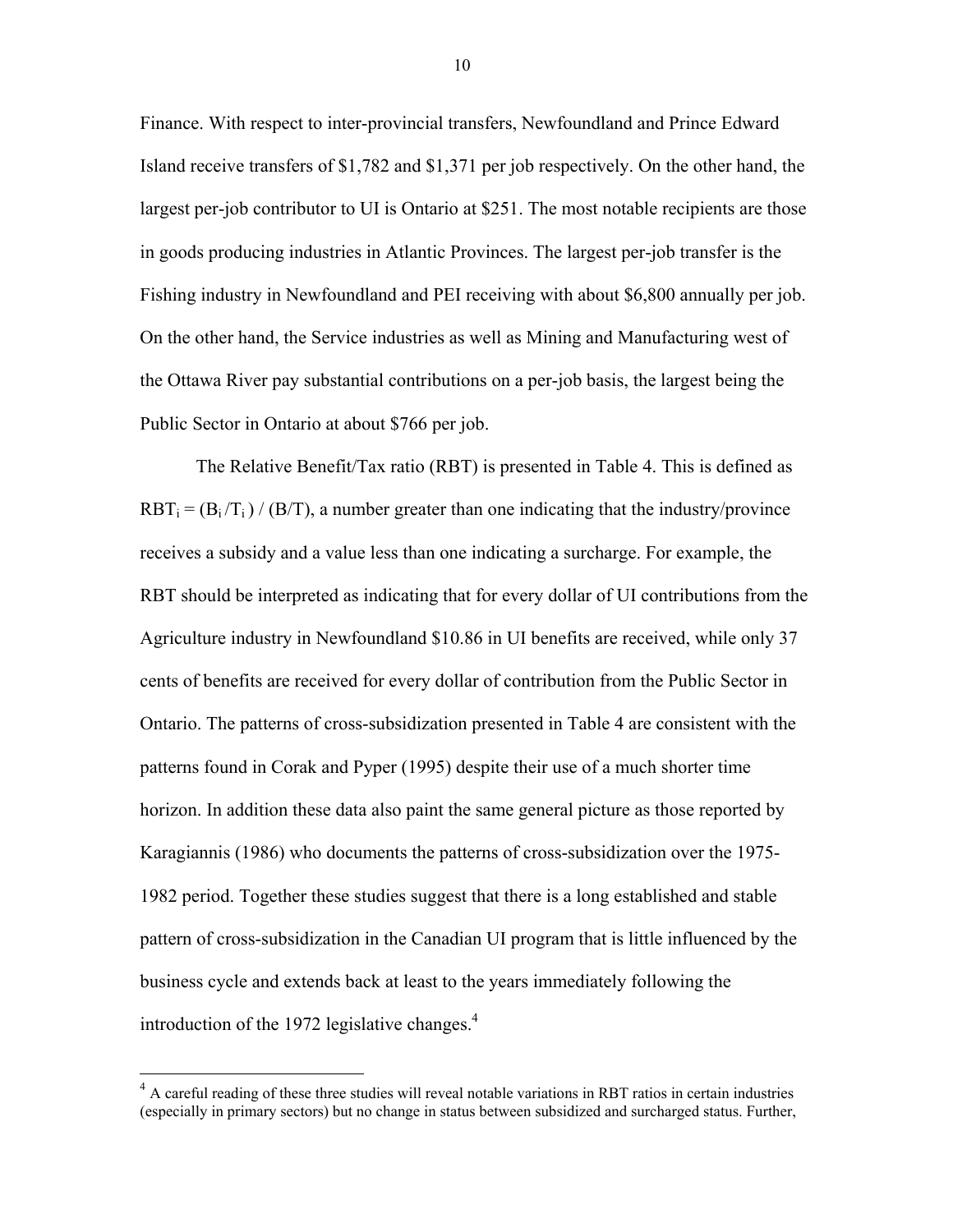Time series of the RBT by province and industry are also graphically provided in Appendices C.1 and C.2. Developments in the RBT can be divided into three distinct types at the provincial level. Regardless the magnitudes, the Atlantic Provinces as well as Quebec display a very similar pattern over time. The ratios are greater than one throughout the period, rising slightly during 1986-1989, dropping in 1990, then rising (with the exception of Newfoundland) since then. It is not known why there is a drop during 1990 in these regions. This may reflect the temporary suspension of the Variable Entrance Requirement between January and November of that year.<sup>[5](#page-12-0)</sup> In contrast, the RBT in the provinces west of Ontario are below one and generally declining through time. (British Columbia changed status from being subsidized to being surcharged.) Finally, in Ontario the evolution of the RBT is unique, with a value below 0.8 over the entire period representing the largest surcharge. There isn't a simple relationship between provincial variations in the RBT and the business cycle. This is expected because standardizing by the national ratio in RBT formula should remove cyclical effects.

Developments in the RBT by industry are, with a few exceptions, also relatively stable over time. Some industries always receive net transfers, while others always

 $\overline{a}$ 

some important part of the explanation for these variations has to do with differences in the industry coding (SIC 1970 versus SIC 80). We produced information similar to that presented in tables 1 through 3 for 1997 and this general conclusion would continue to hold using this additional year of data, the first full year in which substantial changes associated with legislation that renamed the program "Employment Insurance" came into effect.

<span id="page-12-0"></span><sup>5</sup> Potential claimants had to accumulate between 10 and 14 insured weeks of employment in order to qualify for UI benefits. The exact number of weeks depended upon the unemployment rate in the applicant's region of residence. This eligibility rule was known as the Variable Entrance Requirement (VER). It was introduced in December 1977, but with the stipulation that it would expire after three years. Each year successive governments passed enabling legislation to prevent it from sun-setting. This was done until 1990 when the government of the day bundled the enabling legislation with a broader legislative package associated with the introduction of the Goods and Services Tax. Passage of this package was delayed in third reading with the result that the VER was suspended and reverted to14 weeks in all regions regardless of economic conditions. This had a disproportionate impact in high unemployment regions, notably many parts of the Atlantic provinces where the entrance requirement had historically been 10 weeks. This was the case from mid February to mid November.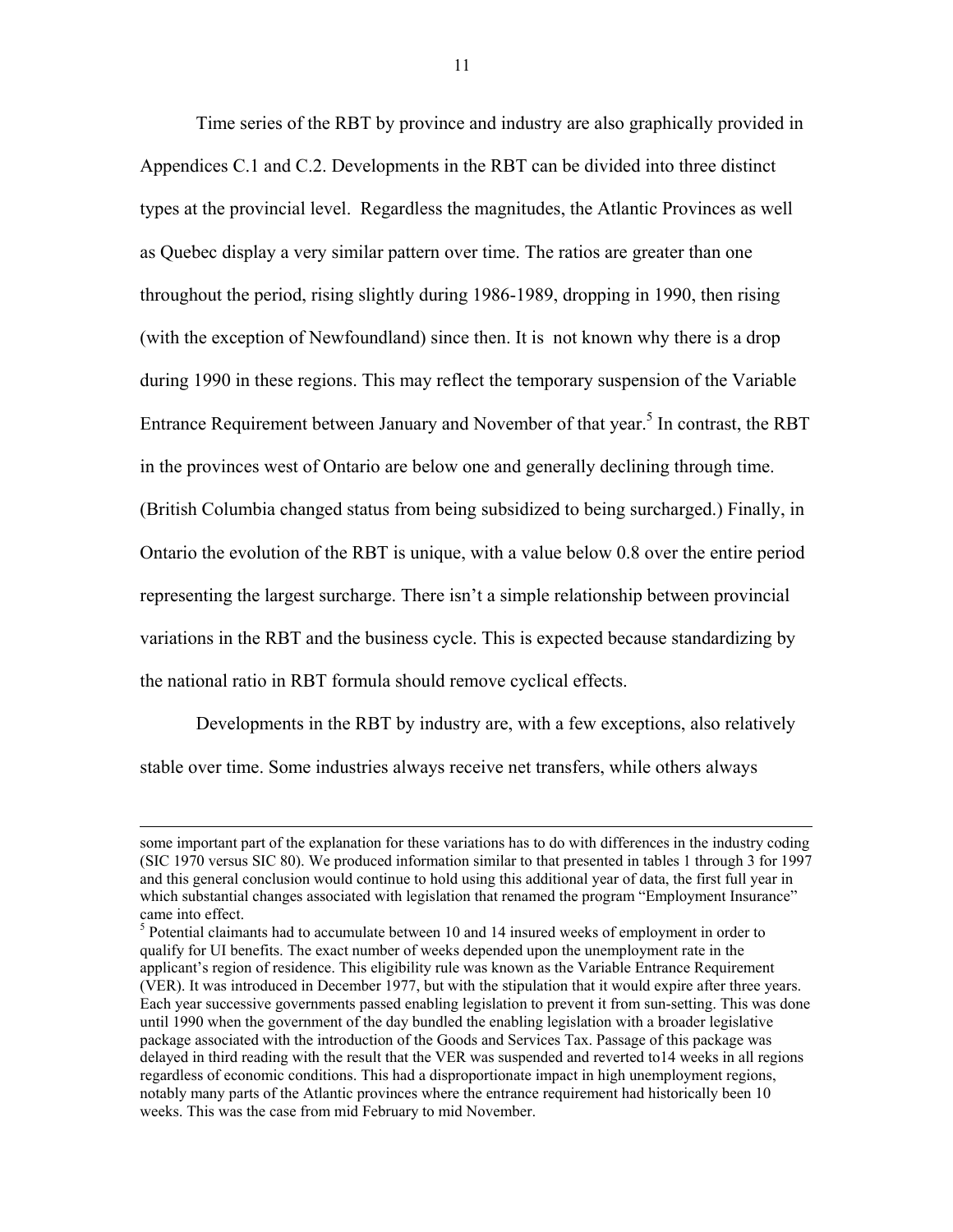contribute, manufacturing being the sole exception. Cross-subsidization over the entire period is not, therefore, the result of a particularly bad few years requiring extensive readjustment and reliance on UI. Rather, it reflects a structural pattern in which some industries receive a net subsidy year-in and year-out, while others are repeatedly surcharged. In sum, it is something about the way in which employment is structured within provinces or about the way that industries operate that determines the pattern of persistent cross-subsidization embodied in the UI program.

#### III. Inter-industry Patterns in Detail

An analysis at a finer industrial level allows a closer examination of the underlying causes of these persistent patterns. The results in Table 5 summarize the longitudinal patterns in the RBT for three-digit industries. The RBT is calculated for each of 228 industries defined according to SIC 1980 in each of 11 years. The distribution according to the number of years each industry had an RBT greater than one is concentrated at the two extremes: industries are either "never subsidized" or "always subsidized" over the eleven years under study. Nearly 39% of industries never received a transfer over an 11 year period. The never subsidized industries account for 45% of all jobs. They received 34% of UI benefits but contributed 61% of total UI contributions. In contrast more than 30% of industries received a positive transfer in every year during 1986-1996. They account for 32% of all employment, but 45% of total UI benefits and only 18.6% of total UI taxes over this period.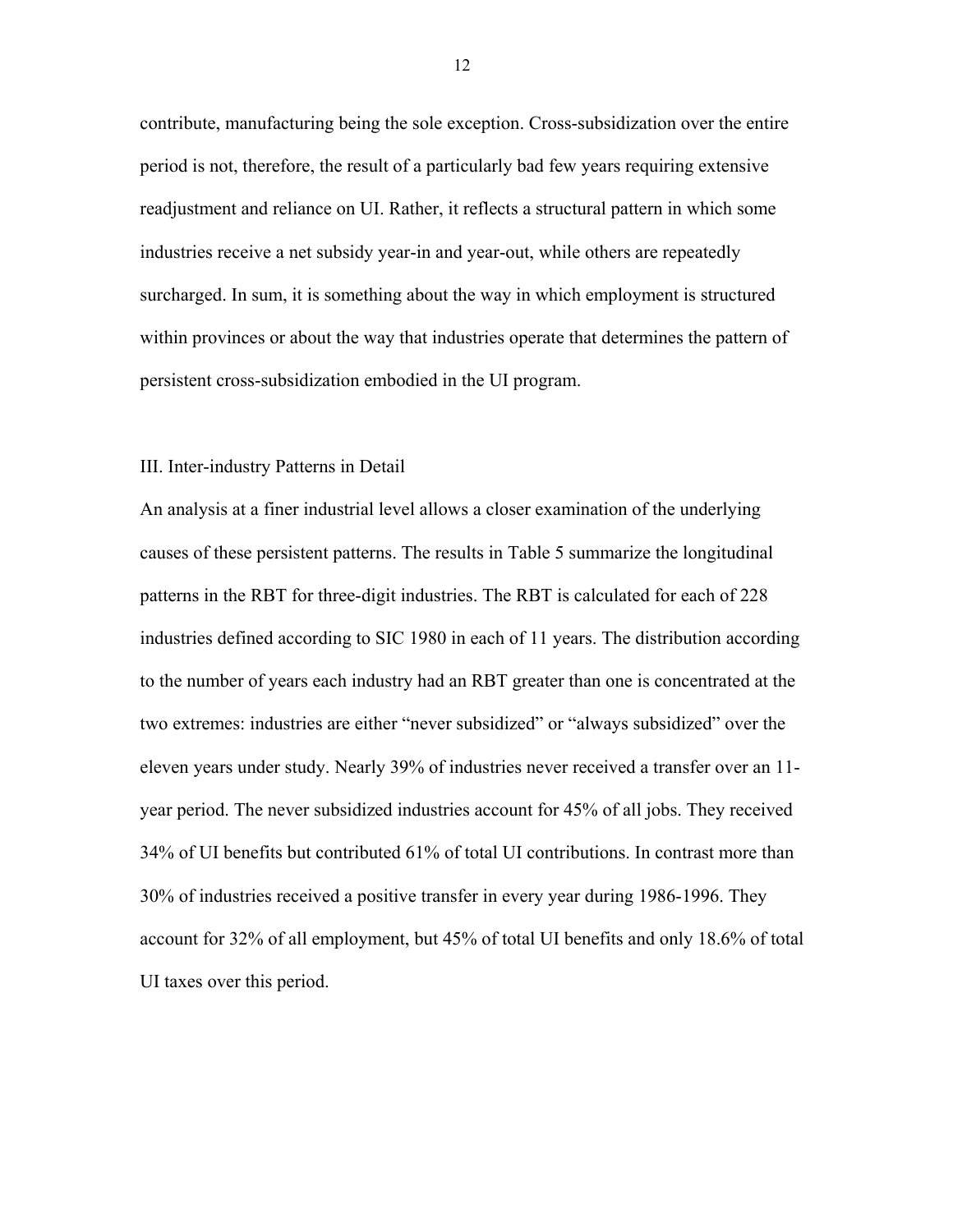We use the same decomposition method as Anderson and Meyer (1993) to develop an understanding of the underlying causes of the RBT in each industry. Equation (1) breaks the RBT into its constituent components.

$$
RBT_i = \frac{B_i / T_i}{B / T} = \frac{(n_i d_i b_i) / (t_i w_i)}{(ndb) / (tw)} = \frac{(n_i)}{n} (\frac{d_i}{d}) (\frac{b_i}{b}) (\frac{tw}{t_i w_i})
$$
(1)

Where  $n_i$  represents the total number of UI claimants in industry  $i$ ,  $d_i$  is the average duration (in weeks) of benefit recipient of these claims,  $b_i$  is the average weekly benefit amount, and  $t_iw_i$  is the total premium paid by the employers and employees in the industry. Unsubscripted variables represent the corresponding country-wide totals. As such an RBT greater than one can be attributed to: (a) an excessive number of claimants; (b) a longer benefit duration; (c) a higher benefit amount; and (d) a lower contribution. Since there is no experience rating in Canadian UI system  $t/t_i$  equals one. This implies that the value of the last term is governed by the relative earnings in the industry,  $(w/w_i)$ . Industries paying relatively lower wages will make relatively lower contributions, resulting in this term being greater than one and implying the industry is subsidized. Likewise industries paying higher than average wages will make relatively more contributions and the last term in equation (1) will be less than one, implying a tendency for the industry to be surcharged.

As an illustration Table 6 shows the decomposition of the RBT ratio by major industry. The numbers in Columns (2) to (5) correspond to the four components of equation (1), their product being the RBT in column (1). In Forestry, Fishing and Construction, all of the terms (with one small exception) contribute to the crosssubsidization of these industries but a higher than average number of claimants is the major factor. The net subsidy in Agriculture is mainly caused by a higher value in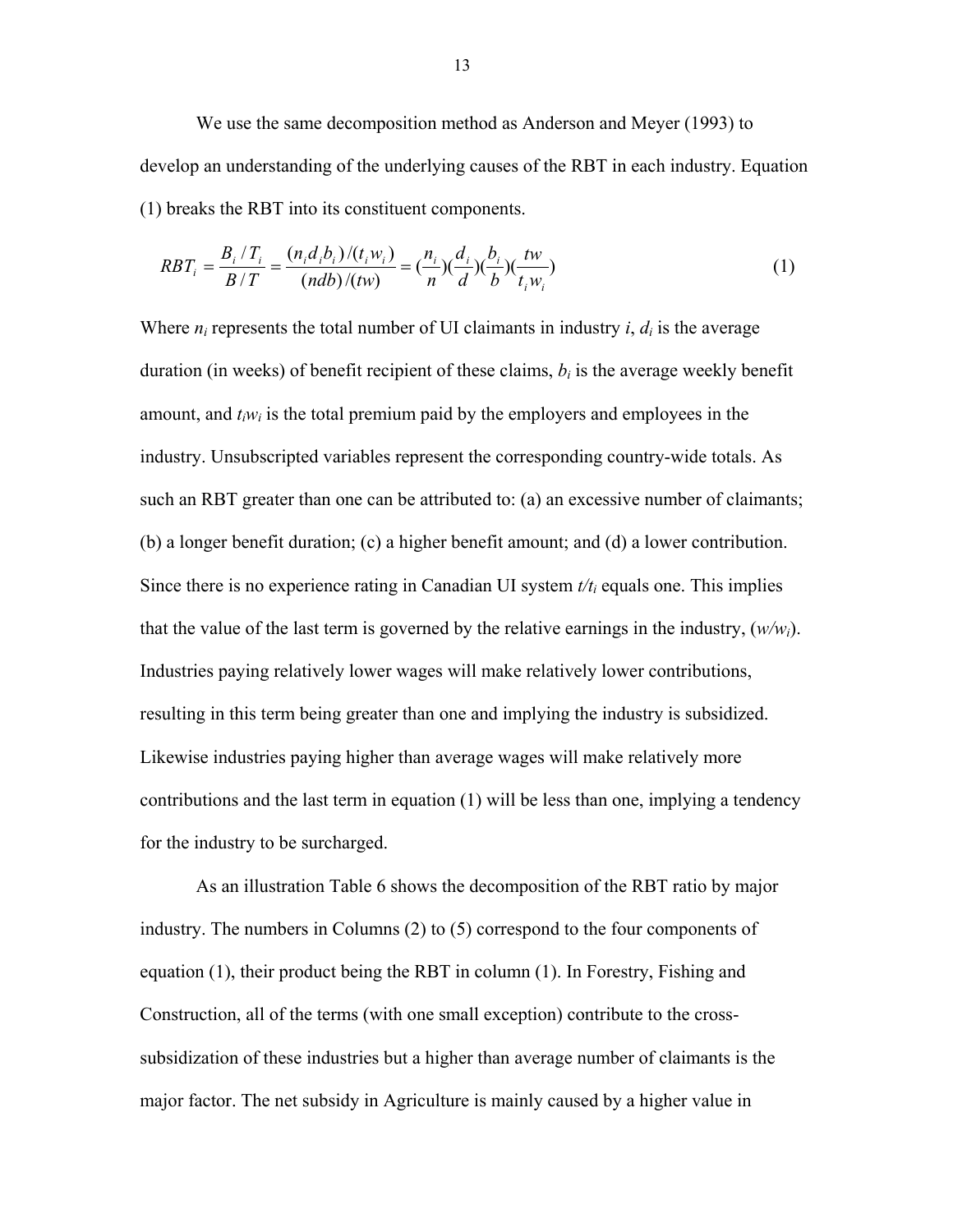Column 5 (meaning a lower tax contribution). For most surcharged industries, lower claim rates and/or higher contribution rates appear to be the leading causes of a lower RBT. In Mining and Manufacturing higher than average wages (and hence contributions) offset higher than average layoff and benefit rates leading both industries to be surcharged. Trade and Services pay a surcharge because lower claim rates dominate and override the fact that wages are lower than average. For the remaining surcharged industries (Transportation, Finance, and the Public Sector) both claim and contribution rates work together to reduce the RBT.

The claim rate can be considered as the sum of two parts: one for temporary separations  $(n_{ti}/n)$  and another for permanent separations  $(n_{vi}/n)$ . These are illustrated in Columns (6) and (7) respectively. In all cross-subsidized industries the claim rate due to temporary separations is greater than that due to permanent separations.

A complete tabulation of this sort for 228 industries defined at the three digit SIC is presented in Appendix D. The majority of industries (128 out of 228) have an RBT ratio less than one. Of the remaining industries, 86 have a value between 1 and 3, and 16 have a value greater than 3. We calculate covariances of the RBT ratio with each of the components described in equation (1) using these 228 observations. As expected, all covariances have positive signs and they are significantly different from zero, with the exception of the benefit rate. The number of claimants and contribution rates have the highest covariances with the RBT ratio (0.84 and 0.51 respectively). The covariance of RBT and duration is also significant but with a very small magnitude (0.08).

With this in mind Table 7 summarizes the information in Appendix D by crossclassifying subsidized and surcharged industries by their relative claim and contribution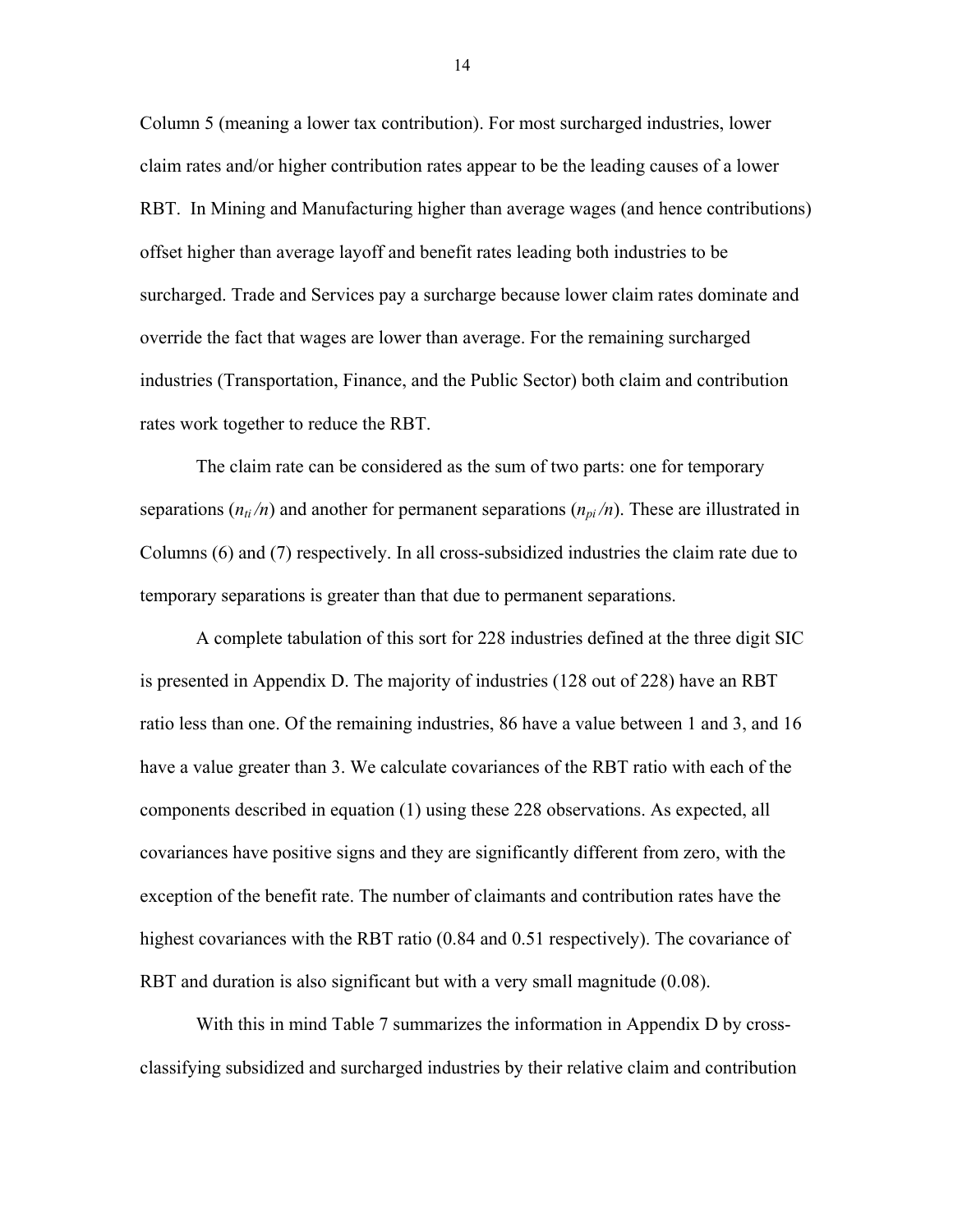rates. A large proportion of subsidized industries (42 out of 100) tend to have both a higher than average separation rate and a lower than average wage rate. This is consistent with the theoretical prediction of an equilibrium under a system without experience rating. Hamermesh (1993) points out that if UI taxes are not tied to expected benefit receipt the program offers a subsidy that presents an incentive for firms to increase layoffs and/or reduce wages. In spite of this, however, a significant proportion of subsidized industries are either low layoff-low wage industries (33 out of 100) or high layoff-high wage industries (25 out of 100). In a similar vein, 76 out of the 128 surcharged industries (or almost 60%) are low layoff-high wage industries, but 28 (22%) are high layoff-high wage industries, and 23 (18%) are low layoff-low wage industries. Only one surcharged industry is classified as high layoff-low wage industry (Platemaking, Typesetting and Bindery with an RBT of 0.97).

In sum, a higher incidence of separation (especially temporary separations) as well as a lower than average wage rate are the major—though not exclusive—reasons for persistent inter-industry subsidies. This is consistent with theoretical predictions of firm behaviour under less than perfectly experience rated UI programs, and resonates with the fact that firms have much more ability to influence wages and layoff decisions than they do the other components in equation (1). In this sense it is not surprising that these two terms are important determinants, in an accounting sense, on the RBT. That being said there remains considerable variation in these results even at the three digit industry level and it may therefore be helpful to model firm level effects directly rather than assume they are simply industry effects writ large.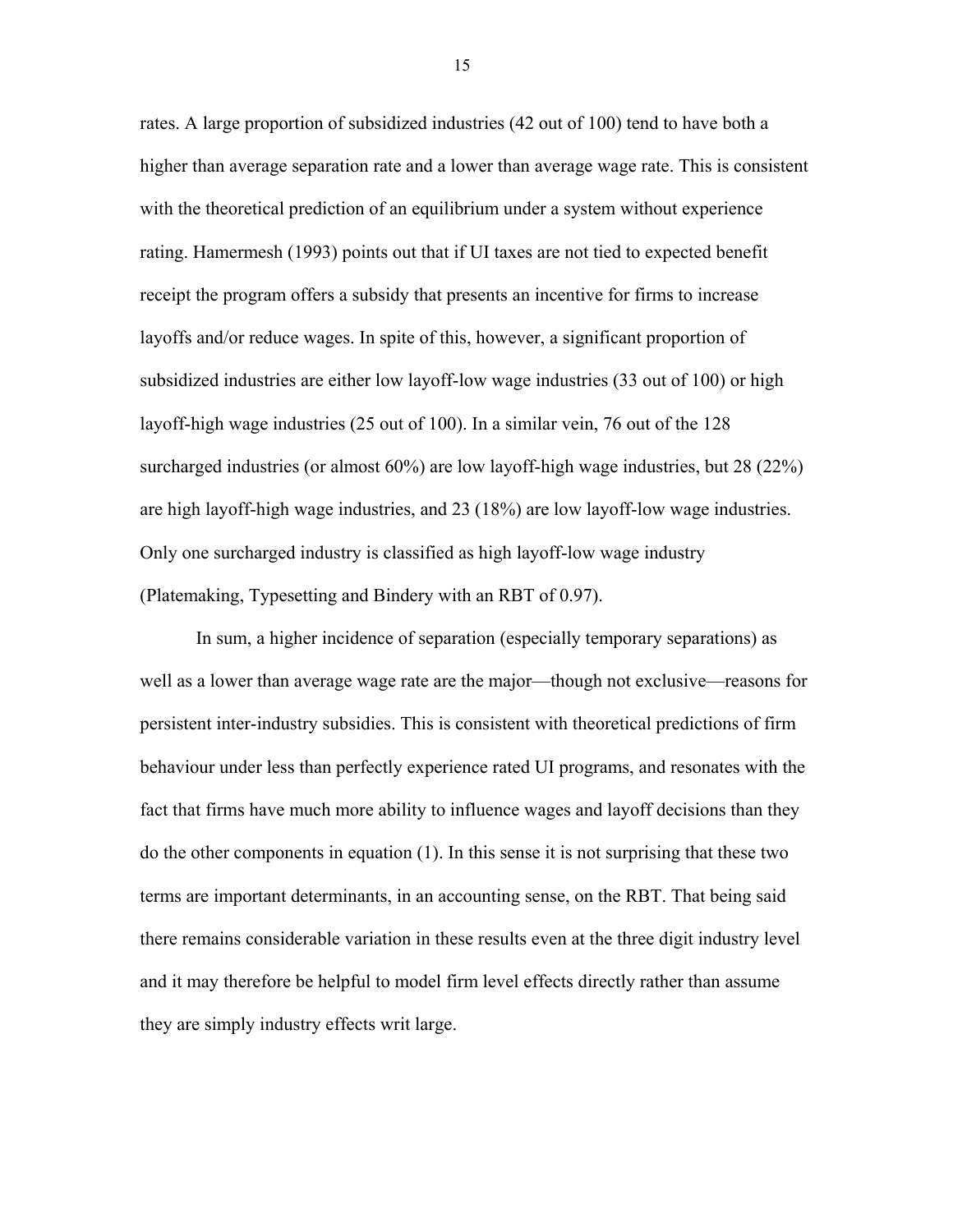#### IV. Firm Level Analysis

This challenge is taken up by examining firm-level patterns in the flow of UI benefits and contributions. Table 8 shows the distribution of firms by the number of years a positive transfer is received during the 11 years under study. The table contains two panels: one based on information for firms in operation for at least one year; another for those in operation in all eleven years. There are about 2.2 million firms that operated in at least one of the 11 years under study, and almost 320,000 that operated during all 11 years. The underlying data used to develop the table reveals that these long-lived firms account for 71.4% of all job-years that existed over this period. They are the focus of our analysis for this reason but also because credible implicit contracts between employers and employees are most likely to have evolved in this sector. Of these firms more than onefifth (22%) never received a subsidy. These "never subsidized" firms represent almost half of total employment, contributed over 60% of total UI taxes but received only about 28% of all benefits. At the other extreme, there is a small fraction of firms (6.25%) that received subsidies every year during this 11-year period. These "always subsidized" firms account for only 6.6% of all jobs, contributed only 3.6% of total UI taxes, but received fully 28% of all benefits. These firms represent less than 1% of all firms that ever existed during this period (see panel B of Table 8), but still account for about onefifth of all UI benefits paid.

Table 9 provides a closer look at the characteristics of the never- and alwayssubsidized firms, focusing just on those firms operating in all eleven years. The first row shows the distribution of employees by firm size. More than half (54%) of jobs are in large enterprises (those with more than 500 jobs), while only 11% are with small firms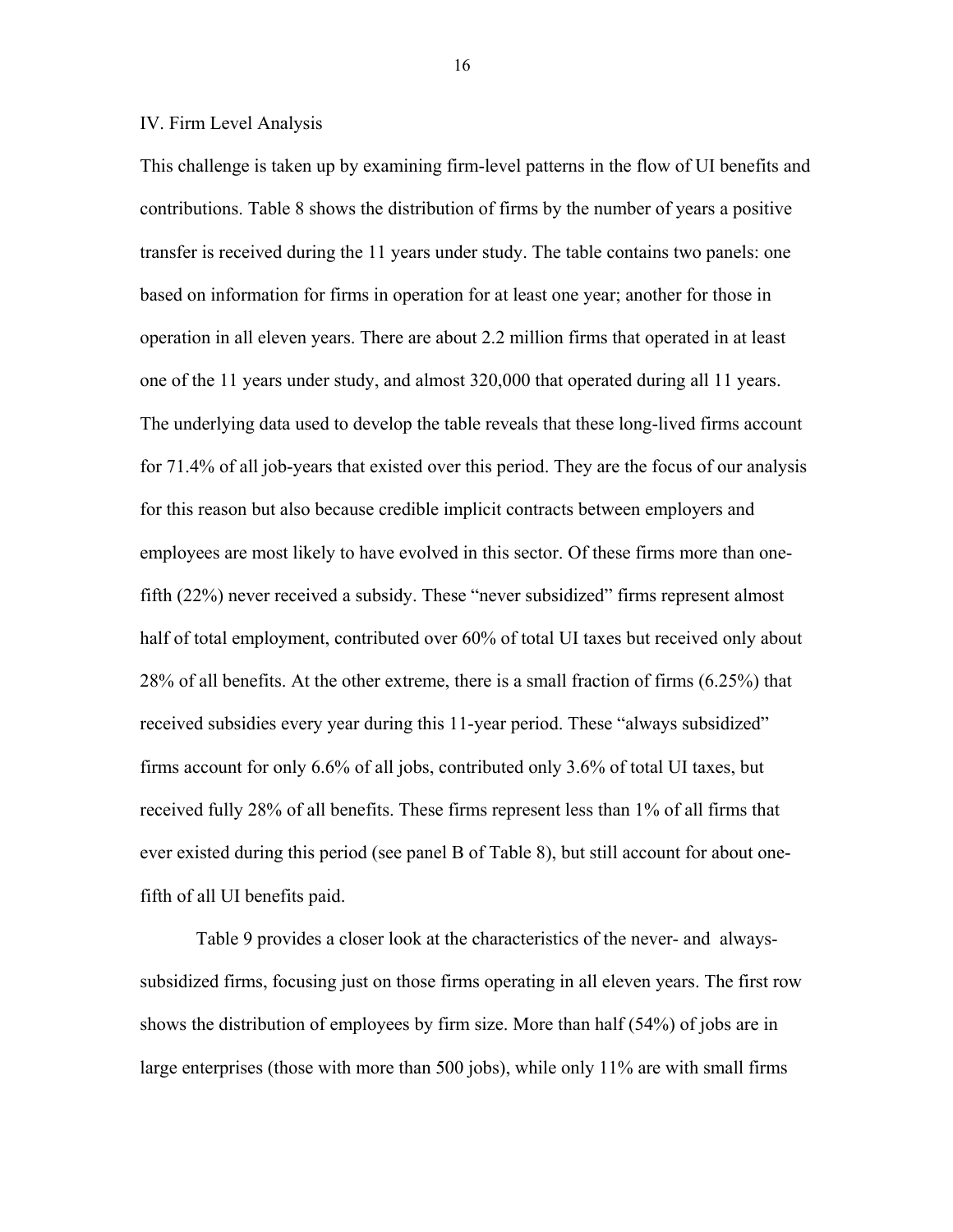(less than 20 jobs). This distribution is quite different for never- and always-subsidized firms. Mid-size enterprises (with between 20 and 500 jobs) account for 56% of the total in the always-subsidized firms, while nearly four-fifths of all jobs in never-subsidized firms are in large enterprises. The second row of the table presents information on the fraction of claims by type of separation. In never-subsidized firms the proportion of UI claims due to temporary and permanent layoff is about the same (each accounting for just over 40%), but over 70% of claims in always-subsidized firms are the result of temporary layoffs with only about one-fifth being due to permanent separations. In the context of the work by Corak (1993a,b) and Lemieux and MacLeod (1995, 2000) on the high degree of repeat UI use at the individual level this suggests that the same workers repeatedly use UI year after year supported by employment with the same employers. The third and fourth rows of the table deal with the distribution of firms both across and within industries. Always-subsidized firms are not necessary concentrated in always-subsidized industries. For example, 24% and 11% of always-subsidized firms belong respectively to Services and Trade. This suggests that significant cross-subsidization also occurs within industries. Up to 35% of firms in the Forestry sector are always subsidized and about 30% in fishing. In contrast 45% in Finance and about a quarter in Services and Mining are never subsidized. The final row of Table 9 displays the distribution across provinces, and shows that both Quebec and Ontario consist of a significant portion of always subsidized and never subsidized firms. This reflects the absolute size of these provinces. Almost 38% of always-subsidized firms are located in Quebec, and a further 15% in Ontario; this percentages are almost exactly the same with respect to never-subsidized firms but reversed. The within-province distributions are different, with 27% of all firms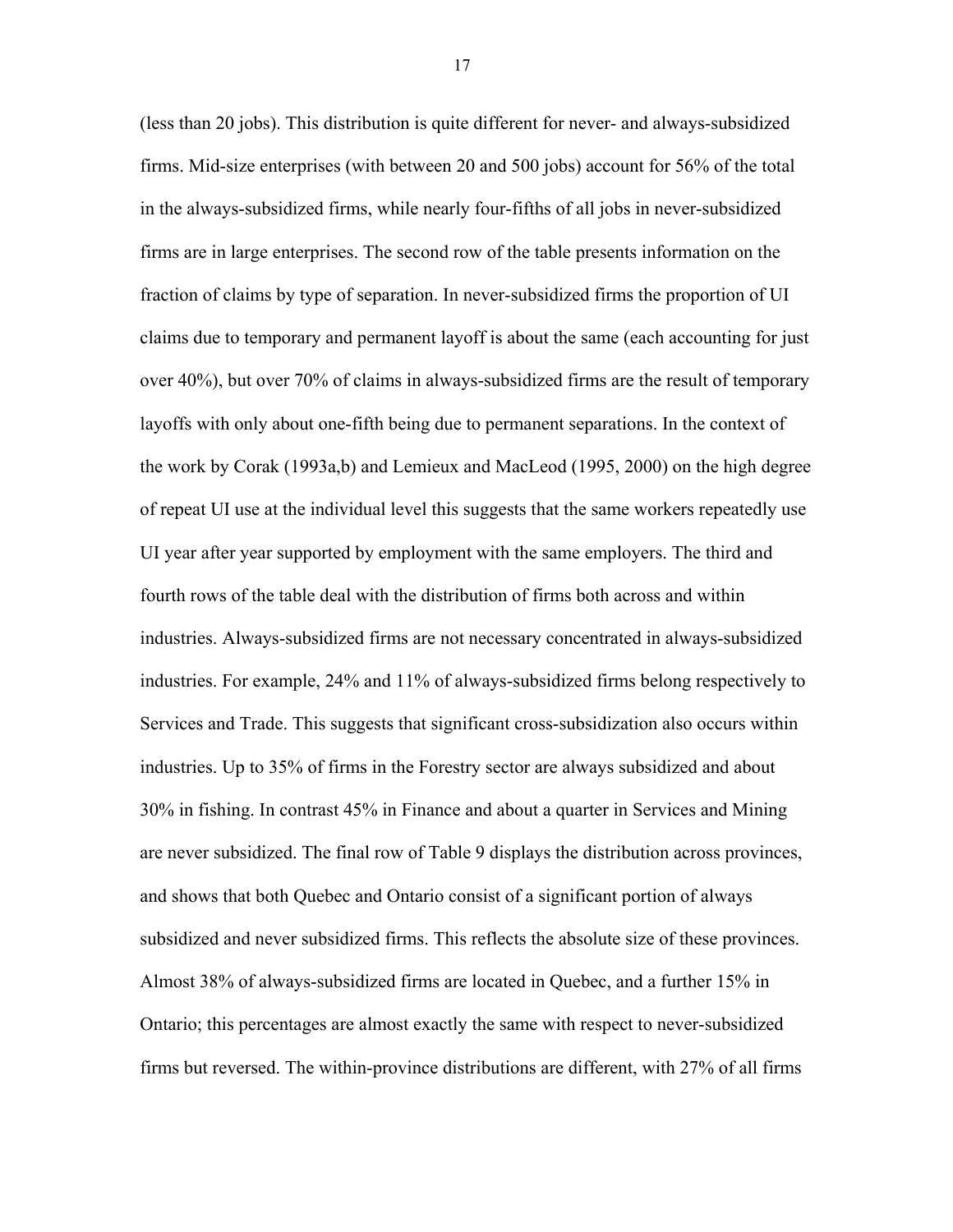in Newfoundland being always subsidized, and one-fifth in Prince Edward Island and New Brunswick.

More detail on the industrial distribution of always- and never-subsidized firms is presented in Table 10. The twenty three-digit SIC industries accounting with the highest proportions of always-subsidized firms is presented in the first panel. These twenty industries account for over 71% of always-subsidized firms. Most of the alwayssubsidized firms belong to the always-subsidized industries with fully one-third in the construction industries (SIC 420, 401, 412, 456, and 402). However, almost six percent of always-subsidized firms operate in surcharged industries (SIC 601 Food Stores, but notably also SIC 830 local government and SIC 457 public transit). Table 11 presents the twenty industries with the highest proportions of never-subsidized firms. These twenty industries account for 62% of never-subsidized firms. A large fraction of neversubsidized firms (31%) belong to the service industries, while there are no industries in this table associated with the manufacturing and public sectors. Fully half of these industries have an RBT greater than one. Further, six out of the twenty also appear in the first panel of the table among industries with a large fraction of always-subsidized firms. Cross-subsidization, in other words, exists not only between industries but also within them.

This point is made more clearly in Table 12, albeit at a more aggregated industrial classification. Between-industry cross-subsidization is clearly illustrated in these data. Over 70% of firms in the Forestry and Fishing sectors are either frequent or always subsidized but only 5% in the Financial sector belong to that class. At the same time, however, within-industry cross-subsidization is also apparent. In both Mining and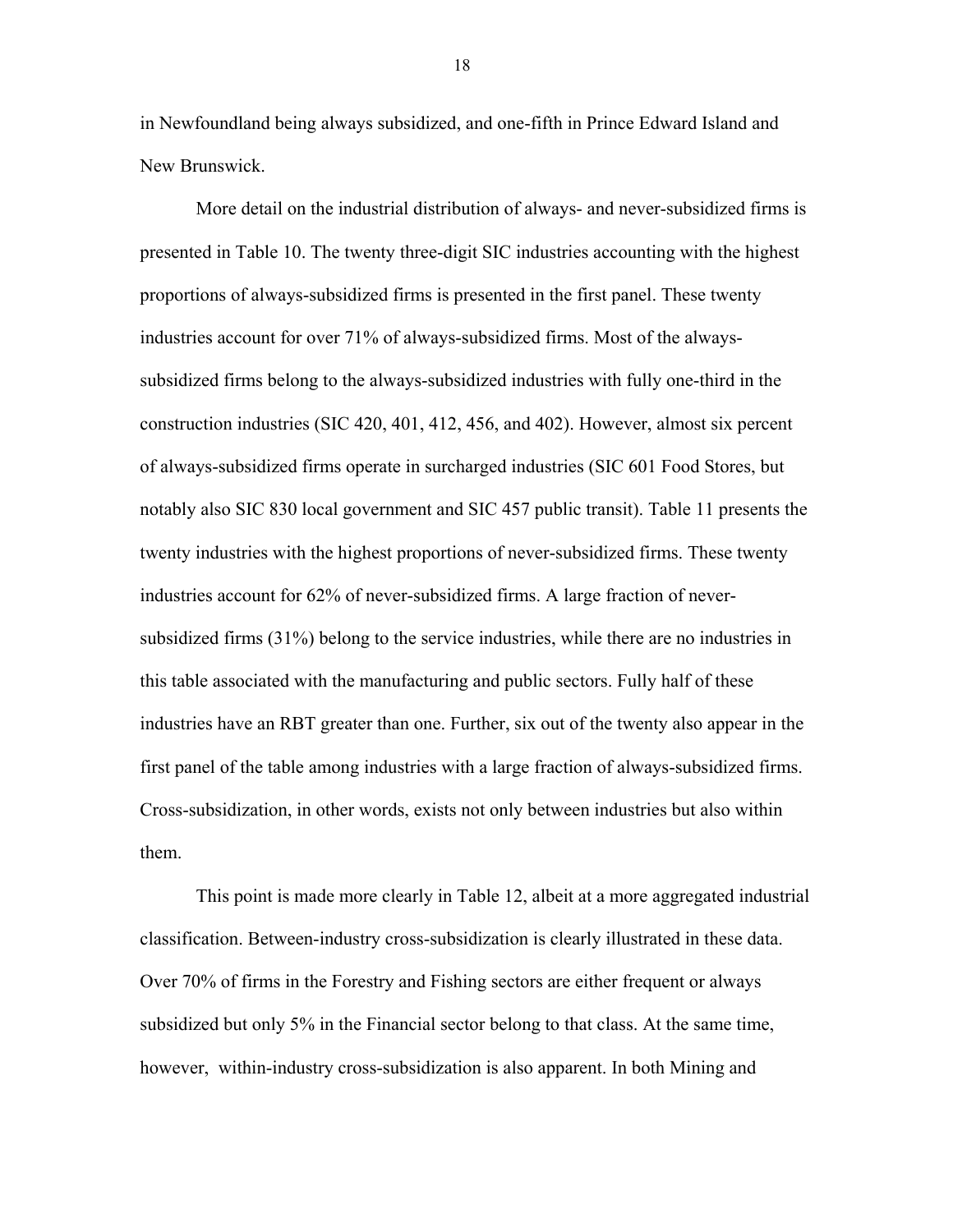Transportation, 49% of firms never or only occasionally receive positive transfers from UI, while a large percentage (34% and 32% respectively) always or frequently received transfers. Even in the Public sector (a sector with the lowest RBT ratio) almost one-third of enterprises always or frequently account for more benefits than contributions made. This within industry cross-subsidization is sometimes more important than between industry cross-subsidization. For instance, Agriculture is a subsidized industry with an RBT ratio 3.2, but a third of firms in this industry never received a subsidy and a further one-quarter received a subsidy for only one, two, or three years out of the eleven under study. It is the minority of firms (27%) that cause benefits to be persistently greater than contributions for the industry as a whole. The same story holds, though perhaps not to the same degree, in other cross-subsidized industries. In Construction nine percent of firms never receive a positive net transfer and a further 17 percent receive one for just one to three years. In a similar fashion a significant fraction of firms operating in surcharged industries frequently or always receive a subsidy. In Mining as many firms receive a net transfer in seven or more years out of eleven as do those in three or fewer. A substantial one-quarter to one-third of firms in Manufacturing, Transportation, and the Public Sector also fall into the former category.

In sum these data suggest that the behaviour and characteristics of individual firms may play a significant role in determining both between- and within-industry patterns in the flows of UI funds. It may therefore be informative to explore what fraction of the variance in RBT ratios is industry-specific, firm-specific, or due to other factors. We adopt part of the approach used in Anderson and Meyer (1993) by estimating the following equation.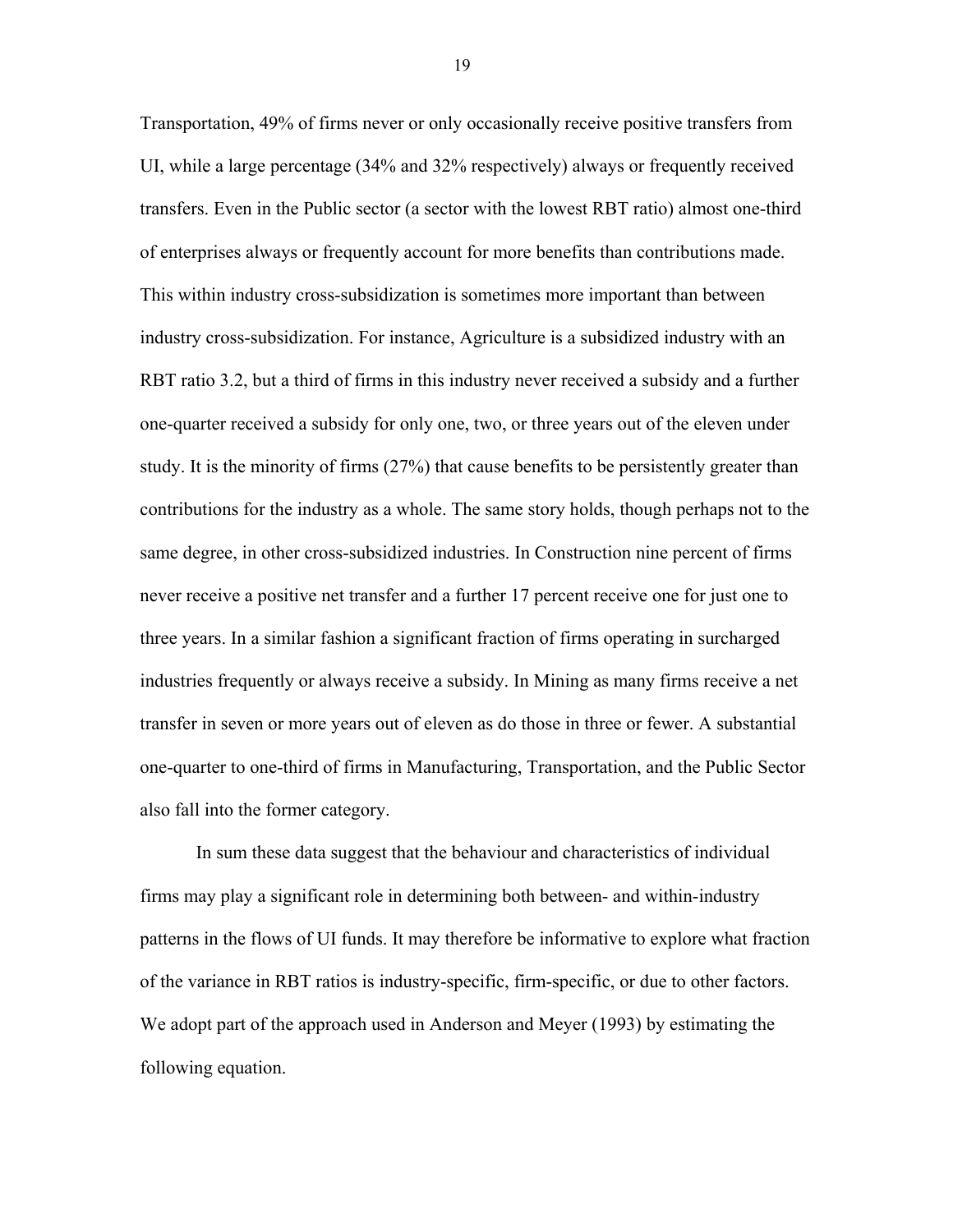$$
RBT_{ipjkt} = \alpha_t + \beta_i + \delta_p + \gamma_j + \varepsilon_{kt}
$$
\n<sup>(2)</sup>

The dependent variable is RBT ratio for plant *k*. This is modeled as a function of a number of fixed effects:  $α_t$  captures changes from year to year;  $β_t$  and  $δ_p$  are industry and province effects respectively;  $\gamma_i$  captures differences between firms; and  $\varepsilon_{kt}$  reflects the variation over time for a given plant. Note that each firm may have more than one plant located in different provinces with different industry codes. Province fixed effects are included in the model because assessments of the nature of cross-subsidies through UI are often cast in regional terms. Using Least Squares we estimate a series of models of this sort by successively adding each block of fixed effects, with the change in the adjusted  $\mathbb{R}^2$  from the most restrictive to least restrictive versions providing a measure of the relative contribution of industry, province, firm and other factors to the total variance in the RBT ratio. The sample covers all long-lived plants (those in operation for all 11 years) in ten provinces. Plants outside of the provinces as well as those with an unknown industry are dropped.<sup>6</sup> Estimations involving firm fixed effects using the total sample is beyond the capacity of our statistical software, and we therefore base the modeling on a smaller sample by randomly drawing samples of 600 observations (roughly 2 in every 1,000). We redo the estimation using first 50 and then 250 replications (without replacement) and report the average results to ensure that our sub-sampling does not introduce an error.

The results are reported in the top panel of Table 13. The storyline is basically the same whether 50 or 250 replications are used. The confidence intervals are narrower with the larger number of replications. Column (1) includes only year dummies in the

 $\overline{a}$ 

<span id="page-21-0"></span> $6$  There were 457 long-lived plants located in the northern territories and 207 with an unknown industry classification.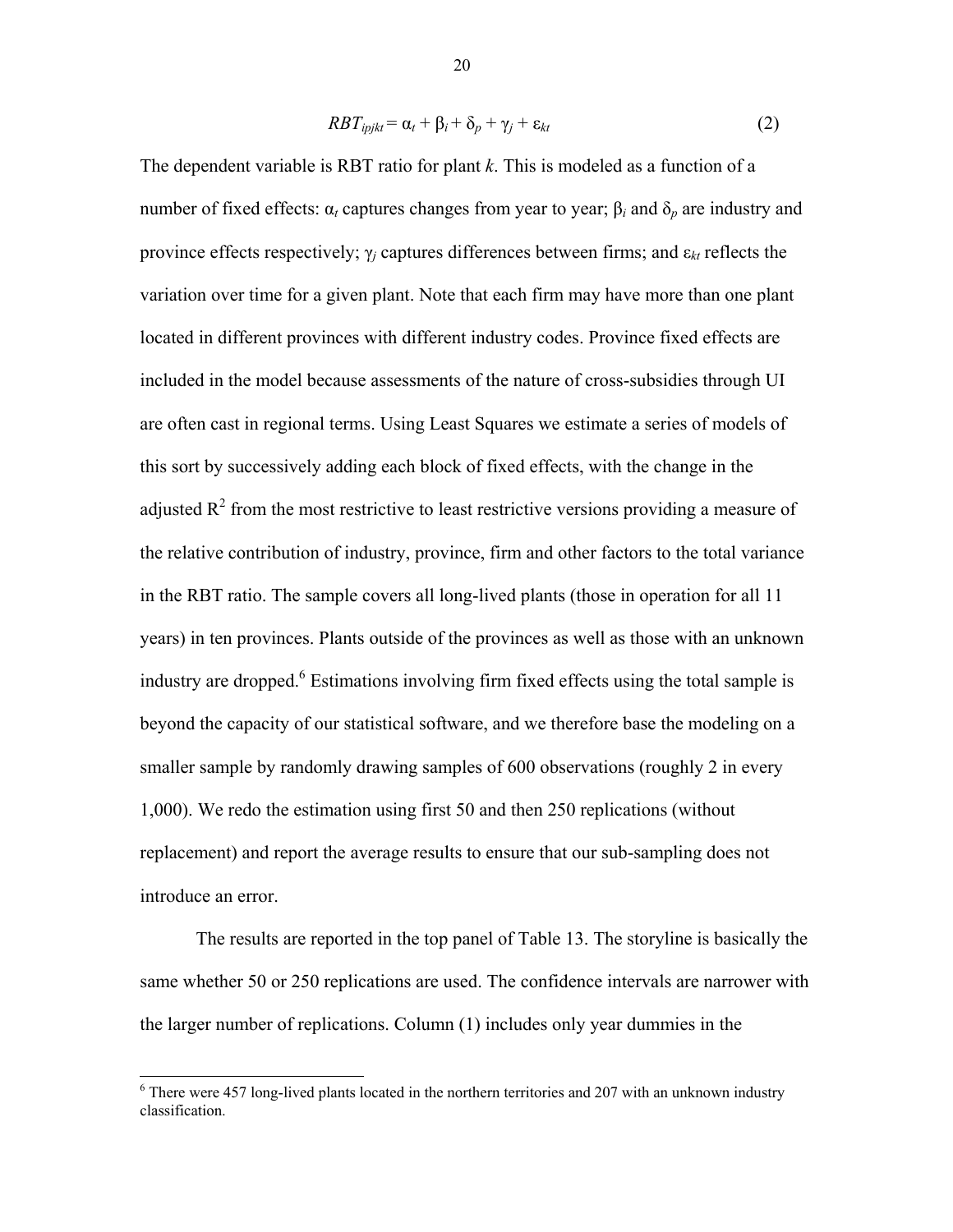regression and shows no year effect. The impact of business cycle or any other year effect is likely removed by the standardization on countrywide RBT ratio. The next two columns include respectively one-digit and three-digit industry indicators. Adding the one-digit industry dummies (column 2) increases the adjusted  $R^2$  by about 7 percentage points, and by an additional five to six percentage points when the finer industry categories are used (column 3). The province fixed effect (column 4) is not as large, adding about 2.5 to 3.5 percentage points to adjusted  $\mathbb{R}^2$ . The most significant gain in adjusted  $R^2$  is found when firm dummies are introduced in the final column. Adding firm dummies results in a large increase in the adjusted  $\mathbb{R}^2$ , an additional 18 to 19 percentage points to the explained variance. However, it also indicates that there is a large part of total variance (about 65%) that is not explained. These results suggest that variations in the RBT ratio across firms are much greater than that across industry and province. Among the explained variation in the RBT, 55% can be attributed to firms, about 7.5 to 10% to province-specific factors, and the remaining 34 to 39% to industry-specific factors.

Firm effects may be very different across industry. As indicted in Table 12, some industries may consist of large proportions of never- or always-subsidized firms, while others may have a large proportion of both never- and always-subsidized firms. We use the same random sampling scheme to estimate equation (2) by each 1-digit industry separately in the lower panel of Table 13. Once again there is no year effect for each industry, and adding 3-digit industry dummies results in small increases (except in Manufacturing) in the adjusted  $R^2$ . The effects of province on the RBT ratio in a given industry are mixed. For example, adding province dummies increases the explained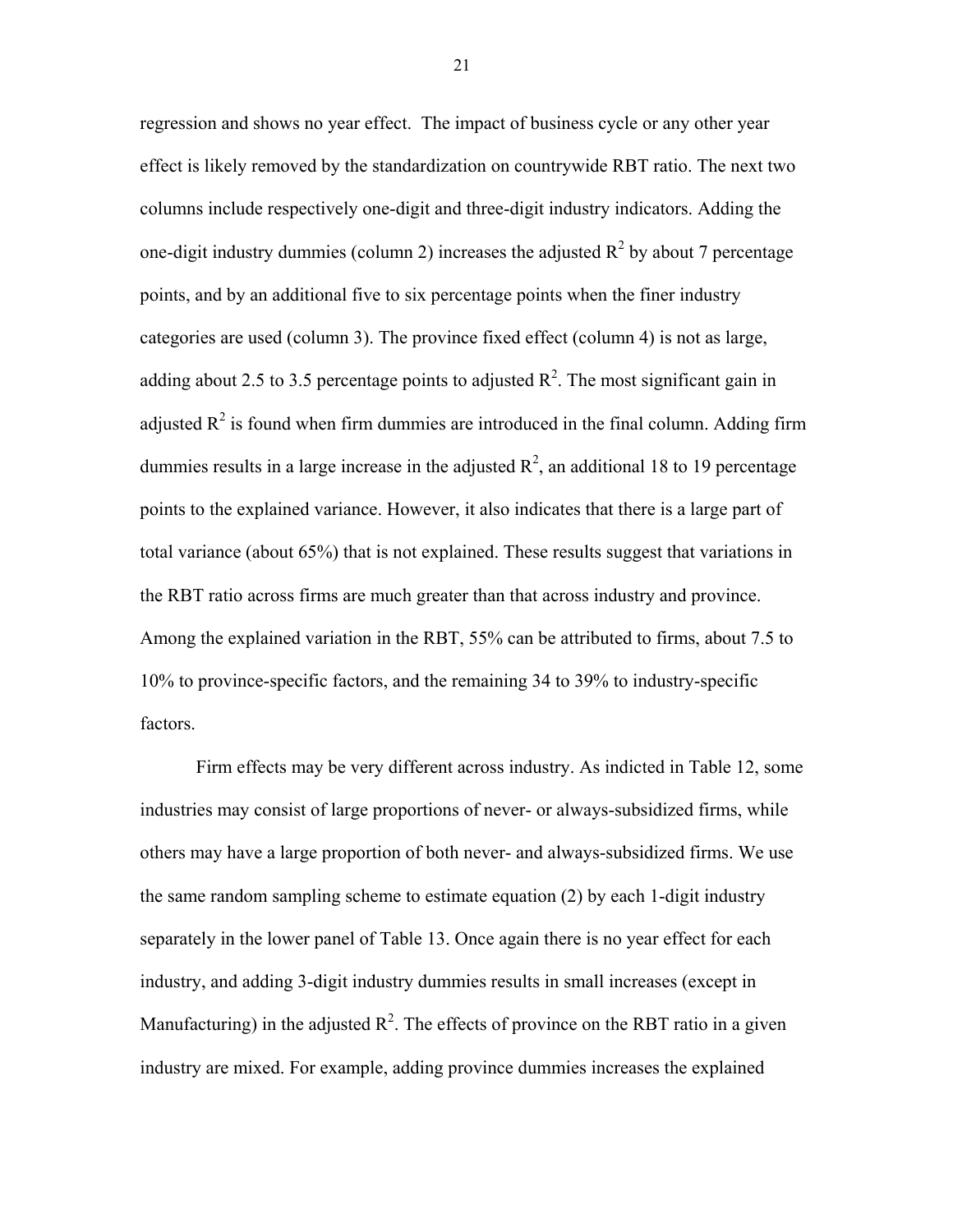variation by 13 percentage points in Forestry, but only 1.7 percentage point in Fishing. Finally, firm effects are still dominant and account for the largest portion of explained variation in RBT, although the effects are quite different varying from 10 to 31.5 percentage points across major industries. In the Public sector as well as in Trade the firm dummies result in an additional 31.5 and 24.5 percentage point gain in the explained variance, suggesting great heterogeneity among firms in these industries. On the other hand, controlling firm fixed effects in Construction only increases the explained variation by additional 10 percentage points, leaving 85 percent unexplained. This means that the characteristics of the "construction" industry itself may be a more important factor in determining cross-subsidization.

In sum, estimates from fixed effect model suggest that a great proportion of explained variance in RBT ratios is firm-specific. Geography and industry are not as important in determining cross-subsidization once across-firm variations are considered. Firm effects are particularly important for certain industries such as the Public sector, Trade and Agriculture. Basically, these results echo findings from Table 12. Industries that have a high proportion of both subsidized and surcharged firms tend to have more important firm effects. Within-industry cross-subsidization may be even more important than between-industry cross-subsidization in many cases. The implication is also that geographic and seasonal factors for certain industries are not the only source of persistent cross-subsidization. There are a considerable number of firms predictably and persistently receiving subsidies year after year.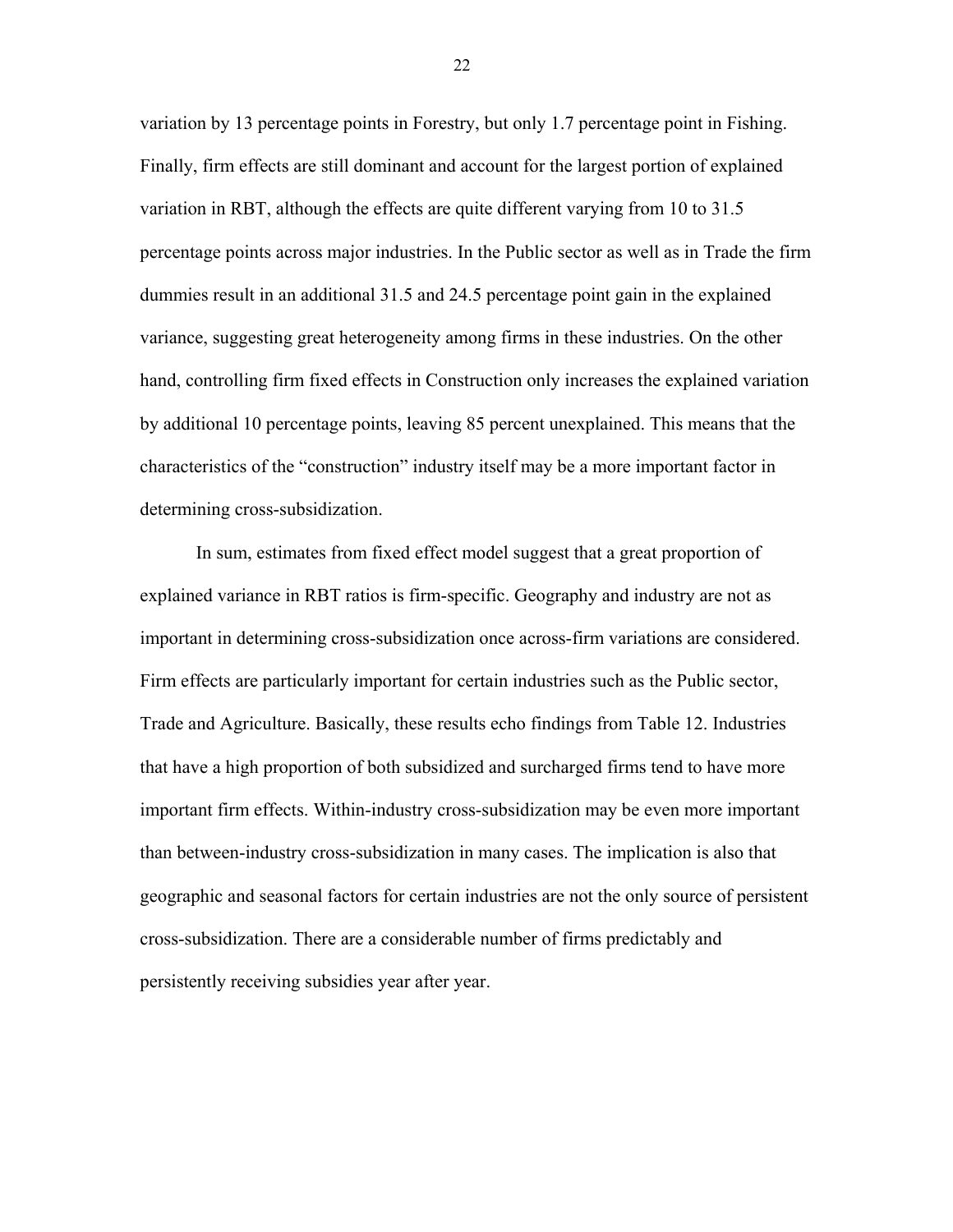#### V. Estimating Efficiency Costs

The economic frameworks for an analysis of the consequences associated with a program of cross-industry subsidies is well know and illustrated in Figure 1. This simple model assumes that there are only two firms and that workers are completely mobile between them.  $D_X$  is the aggregate demand curve of labour for the firm operating in an unstable sector (X) and  $D_Y$  (drawn relative to origin  $O_Y$ ) is the demand curve for the firm operating in the stable sector (Y). If a perfectly experience rated unemployment insurance program is in operation, one in which expected benefits paid are equal to contributions, the equilibrium allocation of labour is at  $E^*$  with average wage  $W^*$  and employment levels  $O_XN^*$  and  $O_YN^*$  for sector X and Y respectively. Sector X will receive a subsidy from Y when UI is not perfectly experience rated. The subsidy reduces the labour costs for X and shifts  $D_X$  to  $D'_X$ . At the same time Y is over-contributing relative to the expected benefits received and this reduces the demands for labour from  $D<sub>Y</sub>$  to  $D<sub>Y</sub>$ . Unstable sector X increases its size at the expense of stable sector Y. In Figure 1 area  $W^*$ ABW<sub>X</sub> is the amount of the transfer X receives from area  $W_Y$ DAW<sup>\*</sup> of sector Y through a non-experience rated program.

This transfer also results in the misallocation of labour. The welfare loss (or DWL for deadweight loss) for the subsidized sector X is the triangular area  $E^*AB$ , made up of area E\* DA for the surcharge sector Y. For a given sector this can be calculated as ½·∆W·∆N.

Our data can be used to estimate dollar values of the efficiency loss associated with the Canadian UI program for every year from 1986 to 1996. Rewriting the DWL as a fraction of total payroll: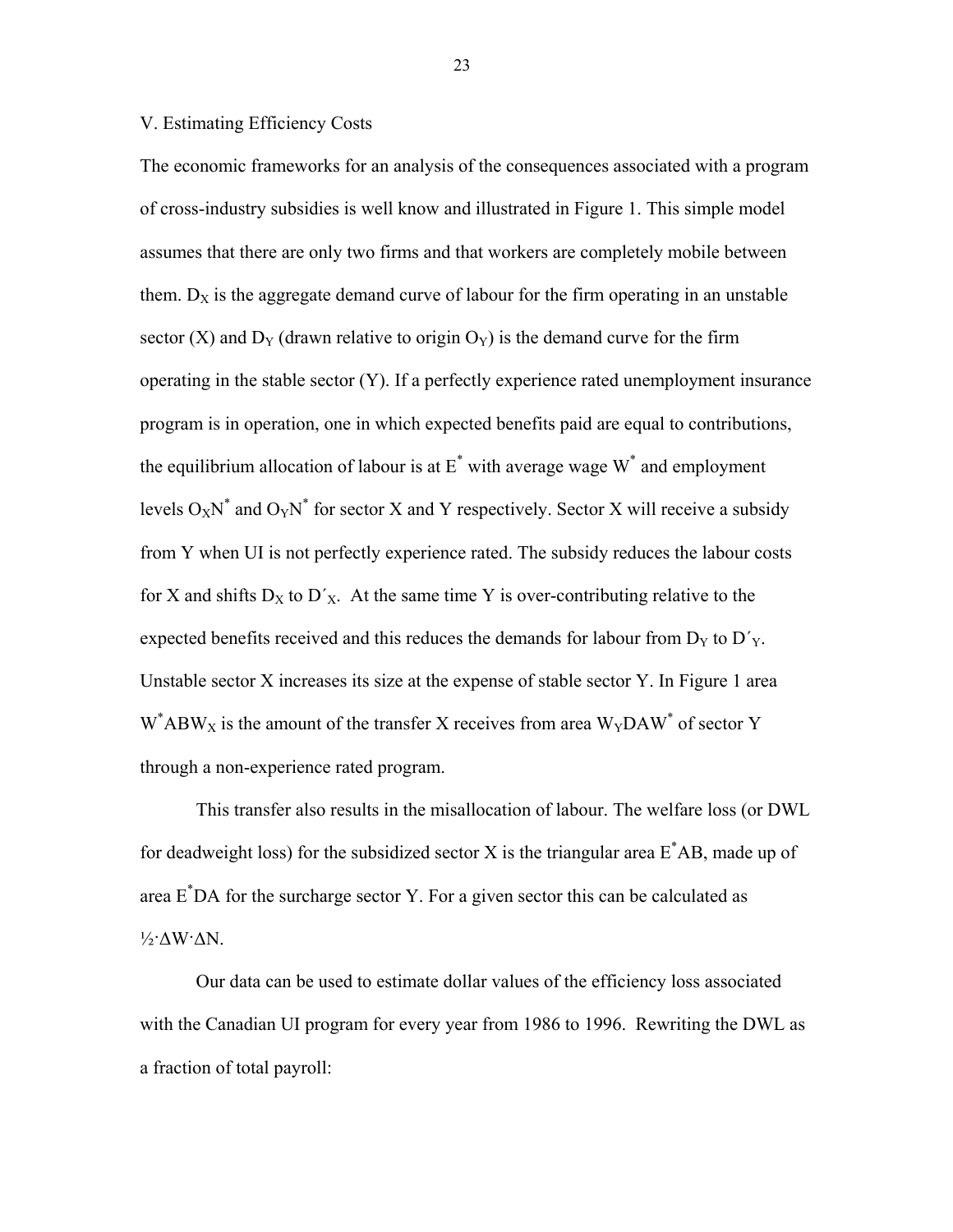$$
\frac{DWL}{WN} = \frac{1}{2} \cdot \frac{\Delta W \cdot \Delta N}{WN} = \frac{1}{2} \cdot \left(\frac{\Delta N}{N} \cdot \frac{W}{\Delta W}\right) \cdot \left(\frac{\Delta W}{W}\right)^2 = \frac{1}{2} \cdot \eta_{LL} \cdot S^2 \tag{3}
$$

Where ηLL is the wage elasticity of demand for labour and *S* represents the dollar subsidy to an industry over its total payroll. Our approach is not to attempt to make a definitive estimate of these costs in large part because of the uncertainty in the literature over the true value of the elasticity of labour demand and the appropriate level of aggregation. Rather our calculations are intended to illustrate the sensitivity of the results to these issues. For this reason we calculate DWL for an elasticity of one and invite readers to scale the results according to their reading of this literature.<sup>7</sup>

The DWL is estimated at four different levels by deriving the subsidy at: the 1 digit SIC; the 1-digit SIC and province; the 3-digit SIC and province; and the firm level. As mentioned by Anderson and Meyer (1993), the first three estimates are likely understatements because they all assume firms in a given industry (and by extension province) have the same subsidy rate. The use of industry aggregates disguises the across-firm variation and would result in a lower estimate of efficiency loss. We are able to assess the significance of this by also calculating the subsidy at the firm level.

The sample used in these derivations includes all firms operating in any year between 1986 and 1996 in the ten provinces. Owner operated firms without paid

 $\overline{a}$ 

<span id="page-25-0"></span><sup>7</sup> Hamermesh (1993) reviews various studies of the estimates of constant-output labour demand elasticity among developed countries from both aggregate and micro economic data. In his summary, the mean estimate of  $-\eta_{LL}$  is 0.39 for studies using aggregate data, while the mean value is 0.45 for those using microeconomic data. He suggests that a reasonable range for  $-\eta_{LL}$  is probably between 0.15 and 0.75 for the typical firm. However, several studies suggest that Canada has a relatively higher elasticity of labour demand. Appendix E summarizes estimates of labour demand elasticity for Canada. In general, nearly all-Canadian studies produce estimates greater than 0.5. The magnitudes could go as high as 2.6 in Symons and Layard (1984) or 2.24 in Lawrence (1989). Lawrence shows the own price elasticity of labour demand increases from 0.21 in 1962 to 2.24 in 1980. He suggests that the Canadian economy has become more price responsive in recent decades owing to increasing openness in international trade, deregulation, and associated improvements in flexibility.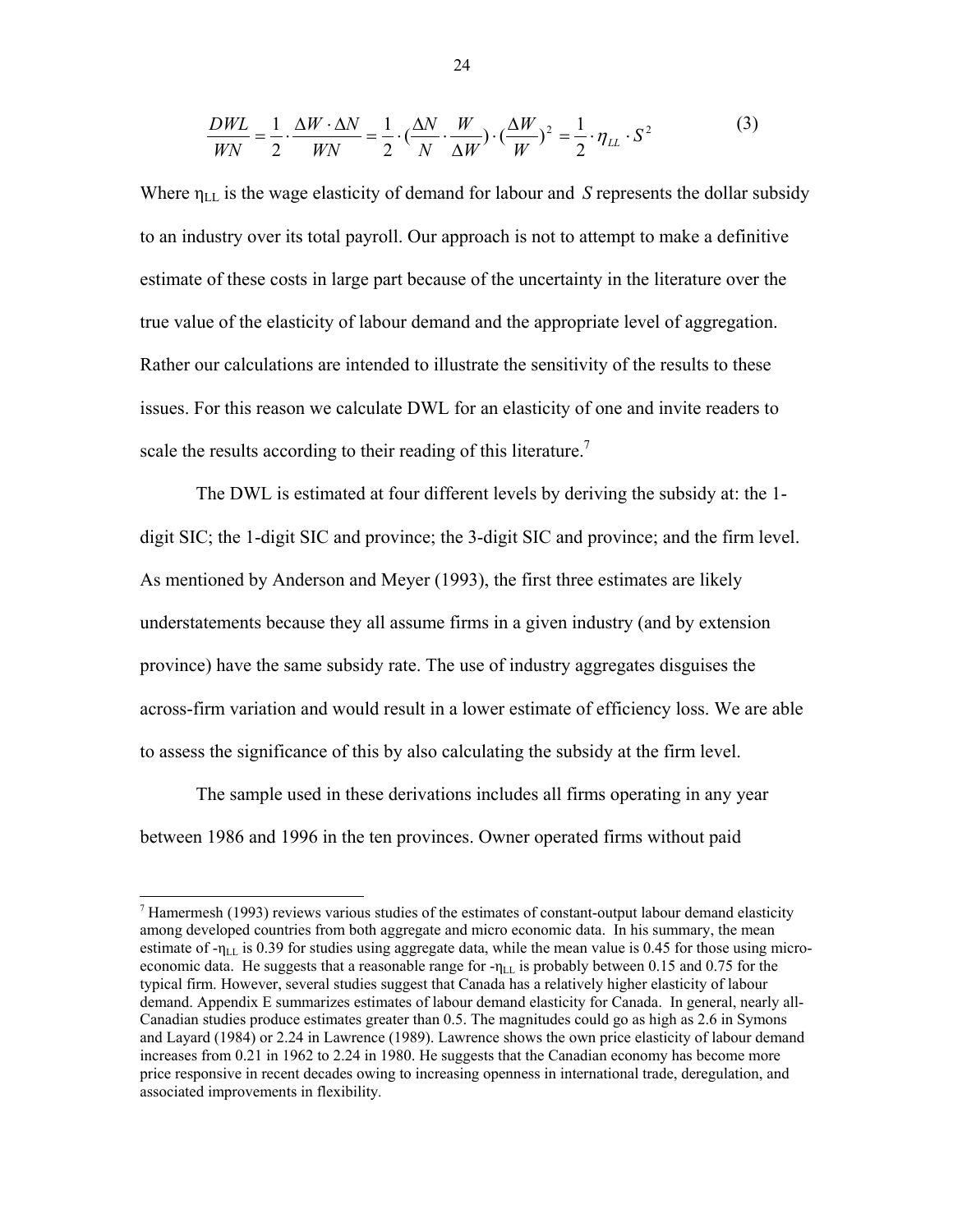employees and firms in unknown industries are excluded. An example of the calculation is provided in Table 14 using information on the subsidy at the 1-digit SIC level. Estimates of DWL for other levels are calculated in a similar way with more cells (provinces, 3-digit SIC, or firms) involved. Columns (1) through (3) represent total industry employment, annual payroll, and annual subsidy respectively. Column (4) offers the percent of subsidy over payroll which is labeled *S* in equation (3). The dollar value of the subsidy per employee is given in Column (5). Finally, the DWL is presented in column (6) assuming  $\eta_{LL} = 1$ . This example is based on data for 1986. The primary industries (agriculture, forestry and fishing) have fairly high subsidies over their payroll. For example, in the fishing industry the subsidy amounts to nearly 66% of total payroll, and annual subsidies per worker are as high as \$5,321. On the other hand, every worker in transportation as well as in the public sector was paying a \$440 surcharge. The total DWL in this example is about \$126 million, with almost one-third (\$41 million) coming from construction alone, and 24% and 18% from fishing and forestry respectively. In this example the DWL from manufacturing comprises only 2% of the total loss. Total UI benefits paid in this year (see Table 1) accounted for just over \$14 billion, orders of magnitude greater that the estimated DWL. As mentioned, these calculations likely underestimate the true value because of the assumption that all firms in a given industry in all provinces have the same subsidy rate.

The total dollar value of the DWL for the years 1986 to 1996 inclusive is offered in Table 15 for each one-digit industry and using different levels of aggregation in the calculation. The DWL is calculated for each cell and then summed across all cells in each broad industry. The estimates are very sensitive to the level of aggregation used in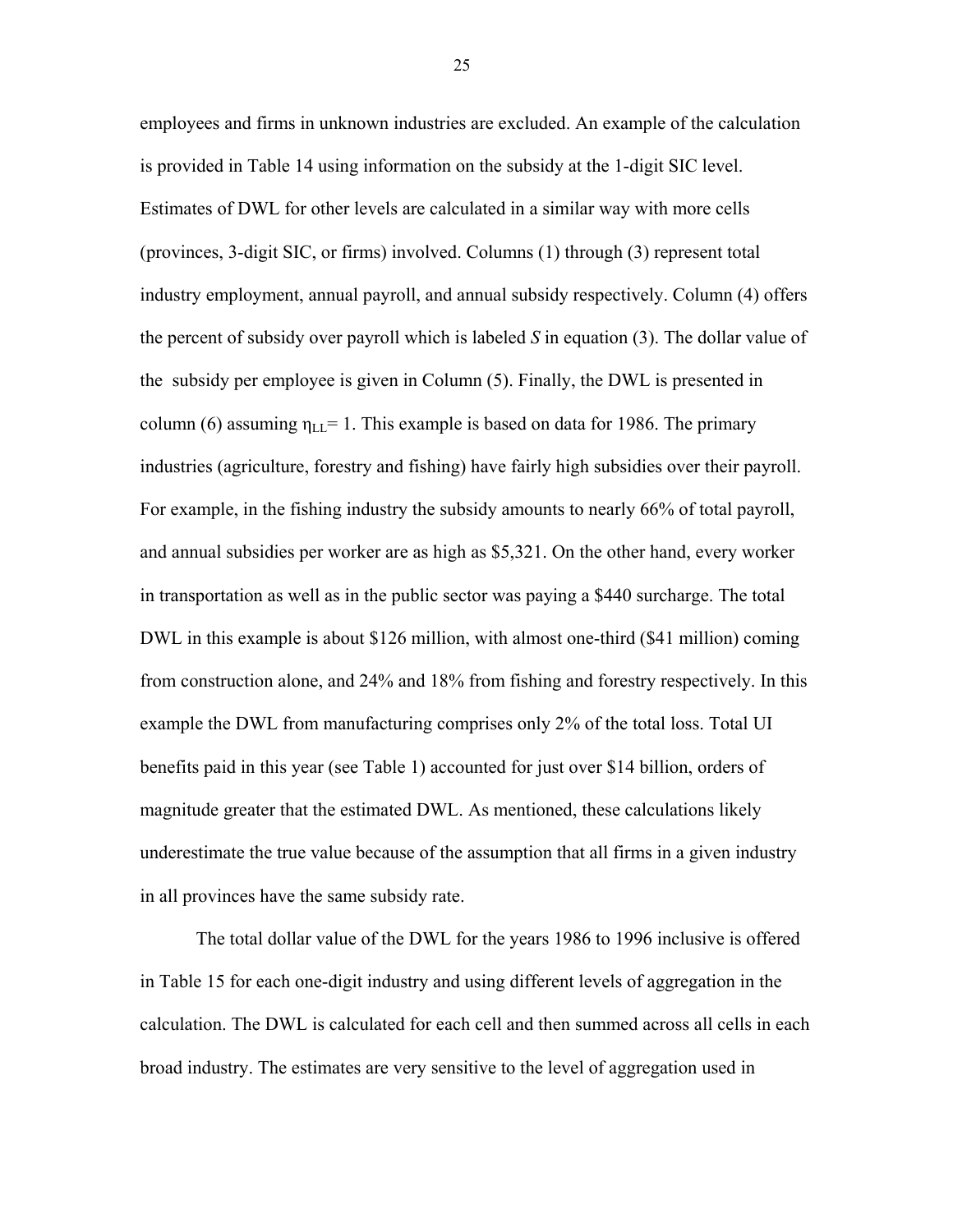deriving the subsidy level. When the calculation is based on one-digit industries the total DWL is about \$1.75 billion, about one percent of total benefits paid in this period. However, the estimated DWL increases rapidly as finer industry and across-province variations are considered. When across-firm variations are taken into account it reaches a \$27.6 billion, about 16.5% of total UI benefits. This is nearly 16 times larger than the estimate based on the one digit SIC, and five times larger than the estimate using the three digit SIC/province variations.

Table 15 also shows that the increases of DWL are not distributed proportionally across industry when a finer level of aggregation is used. The most significant change concerns the role of the manufacturing sector. Manufacturing's share of the total DWL rises from 0.4% (\$6.8 million) with one digit SIC information to 21.7% (\$6 billion) with firm level information, indicating a good deal of heterogeneity among firms in this sector. Surprisingly, Services and Trade surpass Construction and became the second and third largest contributors (\$4.9 billion and \$4.3 billion respectively) to the total DWL calculated with firm level information. Construction's share of the total drops from as high as 45% based on one digit SIC to only 14% when across-firm sources of variations are recognized.

All of these estimates are based on the assumption of the unit labour demand elasticity. As such they are not meant to represent estimates of the actual DWL. If we apply the lower ( $\eta_{LL}$  = 0.5) and upper ( $\eta_{LL}$  = 2.6) bounds of elasticity suggested by a survey of the existing literature the total deadweight loss could be as low as \$13.8 billion or as high as \$71.8 billion. Furthermore, Anderson and Meyer (1993) also note that the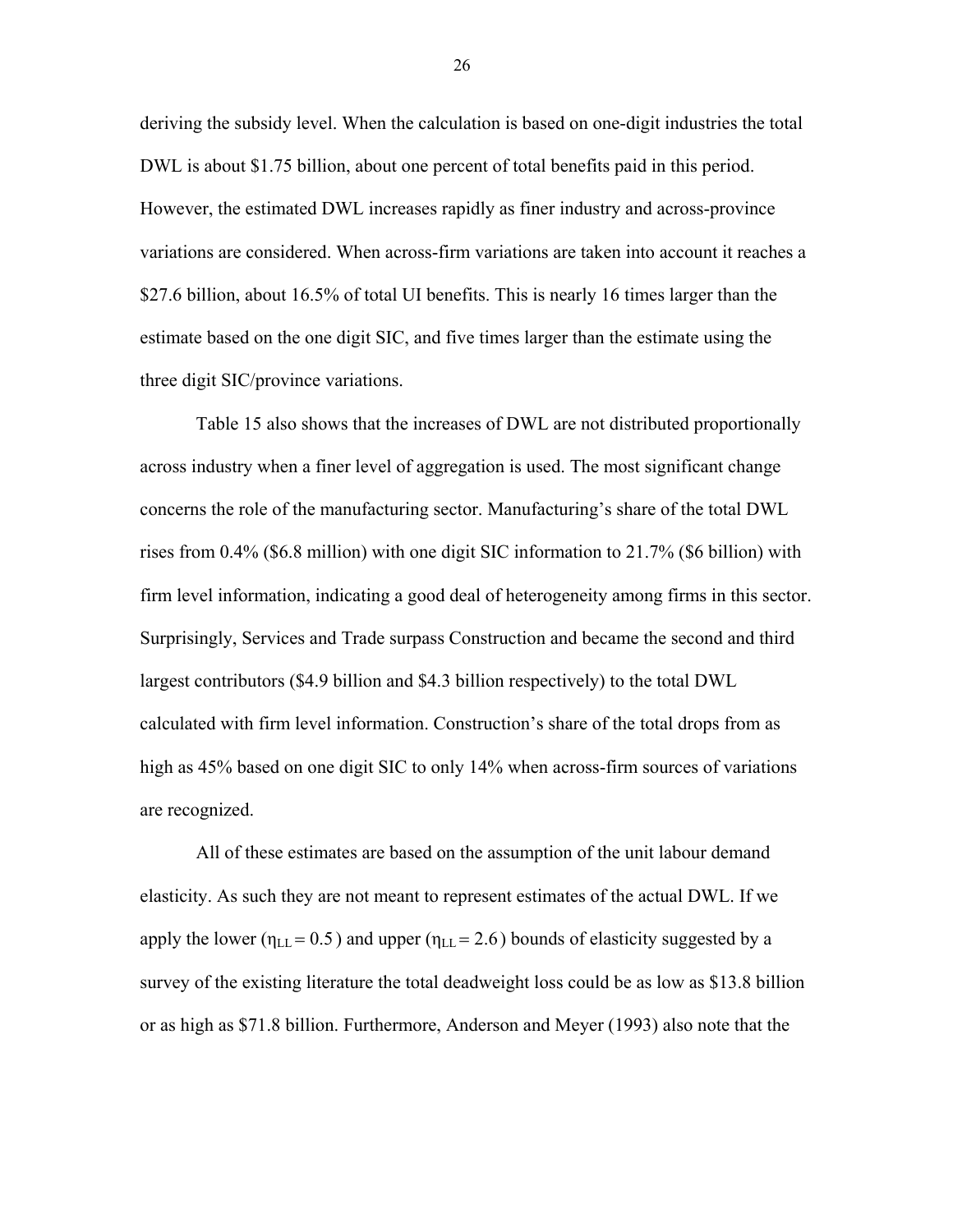true deadweight loss could be even larger if the average subsidy and marginal subsidy could be distinguished.

#### VI. Conclusion

The research summarized in this paper uses administrative data on the universe of Canadian firms, workers, and UI claimants to paint a picture of patterns in the use of UI. Firms and industries are the units of analysis. We document patterns in the flow of UI benefits and contributions, and examine their nature.

There are at least four major findings. First, the Canadian UI program—in spite of significant changes in eligibility rules and benefit entitlements and rates—entails a relatively stable and long-lasting pattern of transfers across industries and provinces. Second, when examined at a finer level these patterns reflect subsidies and surcharges that are concentrated among particular industries. Some industries never receive a net transfer from the program; others always do. To some important degree these patterns reflect greater than average separation rates (particularly temporary separations) and lower than average wages (and hence contributions). In contrast to the other determinants of cross-subsidization—benefit durations and weekly benefit rates—both of these dimensions can be significantly influenced by the firm or reflect the implicit or explicit contract between employers and employees. The third major conclusion deals with the finding that individual firm effects are very important in understanding the variations in Benefit/Tax ratios across and within industries. Our analysis of firm effects focuses on long-lived firms, those operating in all eleven years under study, for two reasons: they represent a significant proportion of economic activity, accounting for over 70% of all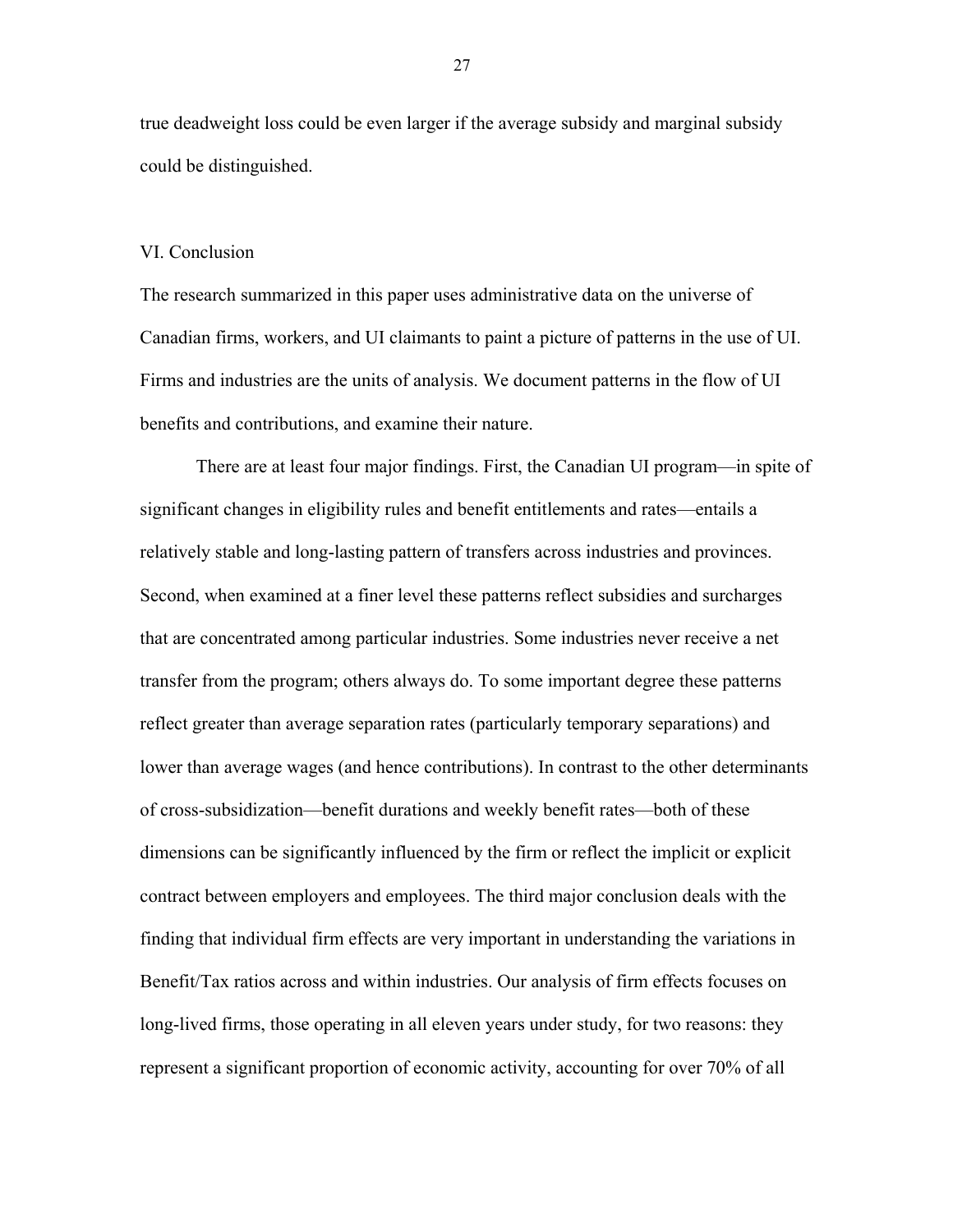jobs; and credible long-term contracts (either implicit or explicit) between employers and employees are most likely to have evolved among this sector. We find that crosssubsidies occur not only between industries but also within them. Most "alwayssubsidized" firms belong to "always-subsidized" industries, but many "never subsidized" firms are also part of these same industries. Our fourth major finding refines this point and suggests that while industry and province effects represent 7 to 15% of the total variation in Benefit/Tax ratios, firm effects are more than twice as large. In addition, the impact of firm effects is very different across industries, accounting for as much as 30% of explained variation in some industries but as little as 15% in others.

Our work raises two major implications for the economic analysis of the labour market consequences of UI. First, we point out that estimates of the Dead-Weight Loss associated with no experience rating of UI contributions are very sensitive to the level of aggregation. Incorporating firm level information in the calculation of efficiency losses leads to much higher estimates than those based just on industry information. More generally, our findings also suggest that it is important to use perspectives on the interaction between UI and the labour market that recognize the role of the demand side of the market in future analysis and policy making. Implicit contract models might in this sense prove particularly valuable.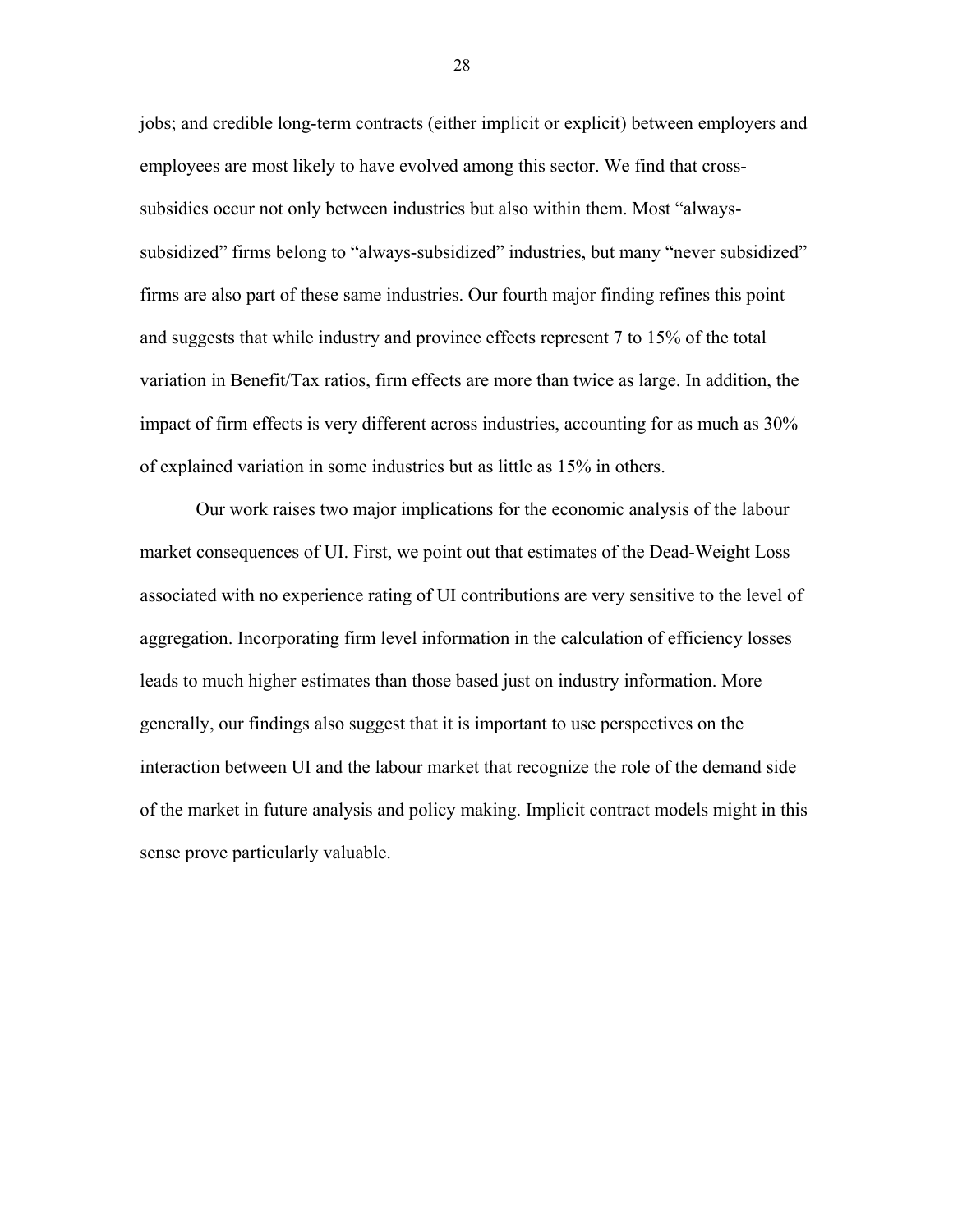- ABOWD, John M., Francis Karmaz and David N. Margolis (1999). "High Wage Workers and High Wage Firms." *Econometrica*. Vol. 67, No.2 (March), 251-333.
- ANDERSON, Patricia M. and Bruce D. Meyer (1993). "The Unemployment Insurance Payroll Tax and Interindustry and Interfirm Subsidies." In James L. Poterba (ed) *Tax Policy and the Economy*. Vol. 7 Cambridge, Mass: NEBR and MIT Press.
- ATKINSON, A.B. and John Micklewright (1991). "Unemployment Compensation and Labor Market Transitions: A Critical Review." *Journal of Economic Literature*. Vol. 29 (December).
- BALDWIN, John R. (1995). *The Dynamics of Industrial Competition: A North American Perspective*. New York: Cambridge University Press.
- BETCHERMAN, Gordon and Norm Leckie (1995). "Employer Responses to UI Experience Rating: Evidence from Canadian and American Establishments." Human Resource Development Canada, UI Evaluation Technical Report.
- CORAK, Miles (1994). "Unemployment Insurance, Work Disincentives, and the Canadian Labour Market: An Overview." In Christopher Green, Fred Lazar, Miles Corak and Dominque Gross. *Unemployment Insurance: How to Make it Work*. Toronto: C.D. Howe Institute.
- CORAK, Miles (1993a). "Unemployment Insurance Once Again: The Incidence of Repeat Participation in the Canadian UI Program." *Canadian Public Policy*. Vol. 19 (June).
- CORAK, Miles (1993b). "Is Unemployment Insurance Addictive? Evidence from the Benefit Durations of Repeat Users." *Industrial and Labor Relations Review*. Vol. 47 (October).
- CORAK, Miles and Wendy Pyper (1995). "Firms, Industries and Cross-subsidies: Patterns in the Distribution of UI Benefits and Taxes." Human Resource Development Canada, UI Evaluation Technical Report.
- FELDSTEIN, Martin (1976). "Temporary Layoffs in the Theory of Unemployment." *Journal of Political Economy*. Vol. 84 (October).
- HALTIWANGER, John C., Julia I. Lane, James R. Spletzer, Jules J.M. Theeuwes, Kenneth R. Troske (editors) (1999). *The Creation and Analysis of Employer-Employee Matched Data*. Amsterdam: Elsevier.

HAMERMESH, Daniel S. (1993). *Labor Demand*. Princeton: Princeton University Press.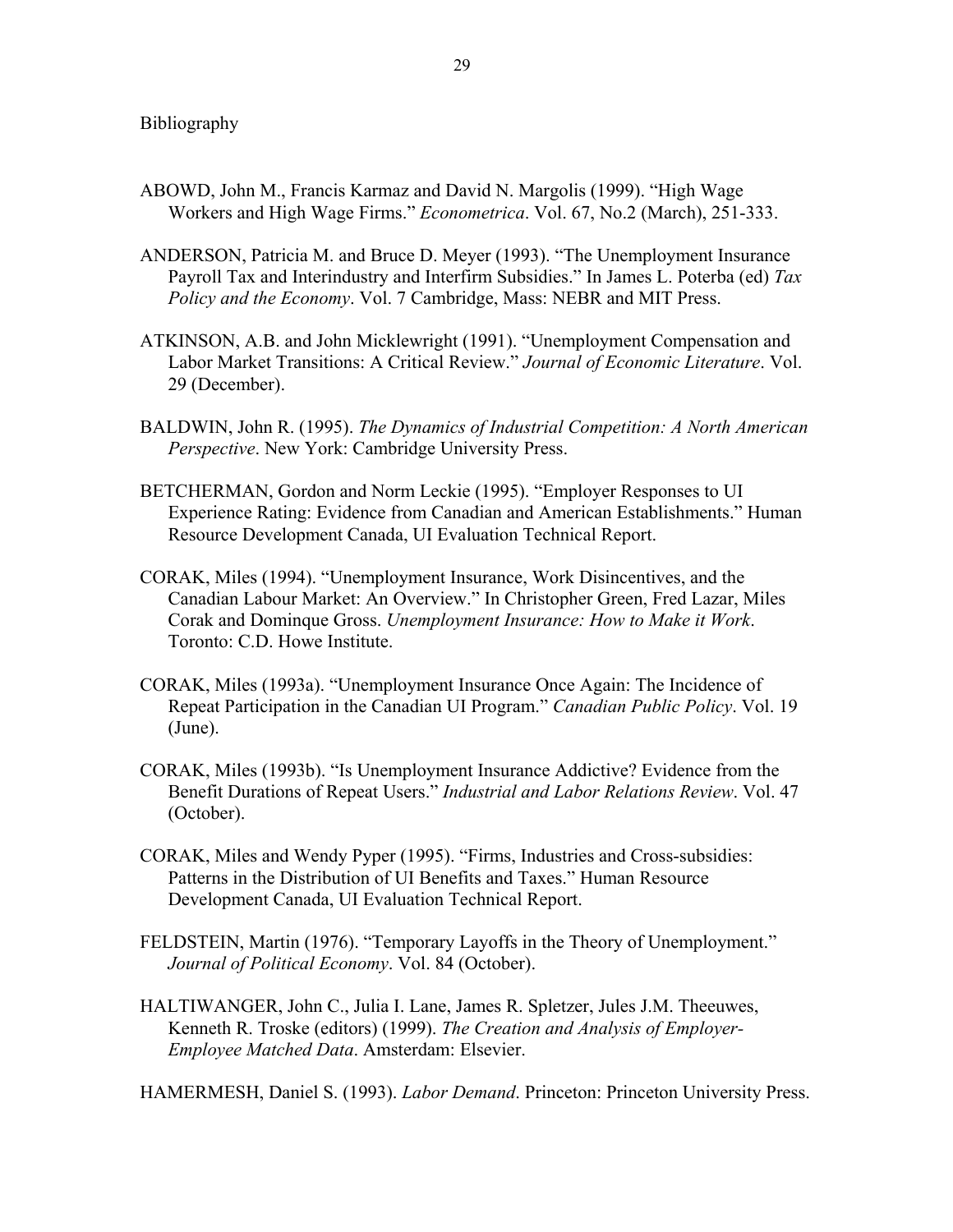- HAMERMESH, Daniel S. (1990). "Unemployment Insurance, Short-time Compensation and Labor Demand." *Research in Labor Economics*. Vol. 13.
- KARAGIANNIS, Elias (1986). "Experience Rating UI Premiums: An Assessment." Employment and Immigration Canada, unpublished mimeo, 120 pp.
- KESSELMAN, Jonathan R. (1983). *Financing Canadian Unemployment Insurance*. Canadian Tax Paper No. 73. Toronto: Canadian Tax Foundation.
- LAWERENCE, Denis (1989). "An Aggregator model of Canadian export supply and import demand responsiveness." *Canadian Journal of Economics*. Vol. 22, No.3. pp. 503-521.
- LEMIEUX, Thomas and W. Bentley MacLeod. (2000). "Supply side hysteresis: the case of the Canadian unemployment insurance system." *Journal of Public Economics*. Vol. 78, 139-70.
- LEMIEUX, Thomas and W. Bentley MacLeod. (1995). "State Dependence and Unemployment Insurance." Human Resource Development Canada, UI Evaluation Technical Report.
- LIN, Zhengxi (1998). "Employment Insurance in Canada: Recent Trends and Policy Changes." *Canadian Tax Journal*. Vol. 46, No.1.
- NAKAMURA, Alice (2000). "Make EI Fairer: Don't Open the Coffers to Well-Off Repeaters." Toronto: C.D. Howe Institute, October 17.
- STATISTICS CANADA (1992). *Worker Turnover in the Canadian Economy: Separations and Hiring, 1978-1989*. Ottawa: Statistics Canada, Catalogue Number 71-539.
- STATISTICS CANADA (1988). *Developing a Longitudinal Database on Businesses in the Canadian Economy*. Ottawa: Statistics Canada, Catalogue Number 18-501E.
- TOPEL, Robert H. (1983). "On Layoffs and Unemployment Insurance." *American Economic Review*. Vol. 73, No. 4 (September), pp. 541-59.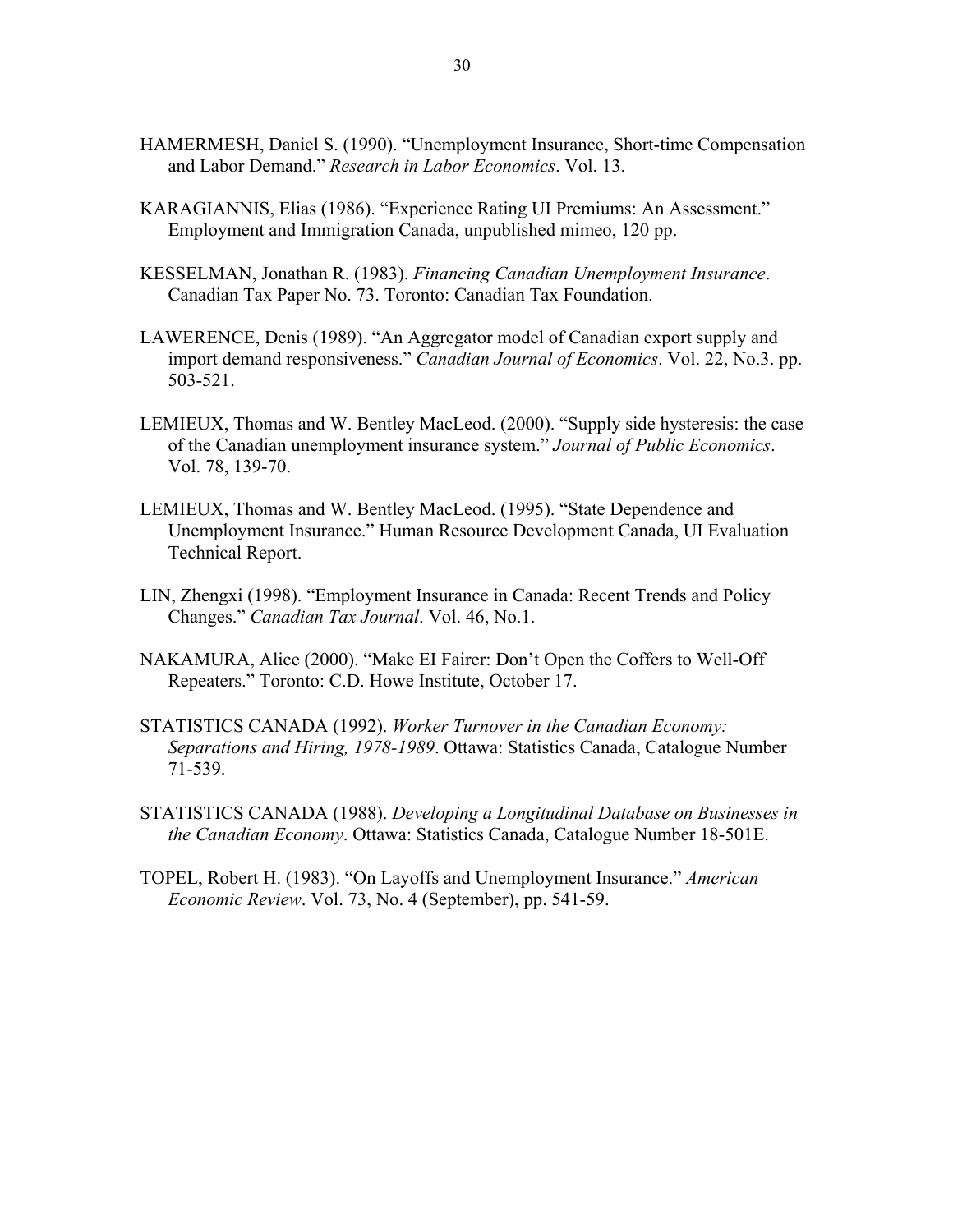| Year    | Number of<br>Firms | Total UI<br><b>Benefits</b> | Total UI<br>Contributions | Account<br>Balance | Total Jobs | Total UI<br>Claims | Fraction<br>of Claims<br>due to | Unemployment<br>Rate |
|---------|--------------------|-----------------------------|---------------------------|--------------------|------------|--------------------|---------------------------------|----------------------|
|         |                    |                             |                           |                    |            |                    | Temporary                       |                      |
|         |                    | (\$ millions)               | (\$ millions)             | (\$ millions)      | 000s       | (2000s)            | Separations                     |                      |
|         |                    |                             |                           |                    |            |                    |                                 |                      |
| 1986    | 839,832            | 14,239                      | 13,720                    | $-519$             | 19,211     | 2,612              | 0.47                            | 9.6                  |
| 1987    | 871,068            | 13,153                      | 14,351                    | 1,198              | 20,284     | 2,449              | 0.46                            | 8.8                  |
| 1988    | 895,058            | 13,723                      | 15,087                    | 1,364              | 21,193     | 2,492              | 0.46                            | 7.8                  |
| 1989    | 915,217            | 14,762                      | 13,016                    | $-1,746$           | 21,746     | 2,578              | 0.47                            | 7.5                  |
| 1990    | 925,314            | 17,011                      | 15,188                    | $-1,823$           | 21,308     | 2,767              | 0.48                            | 8.1                  |
| 1991    | 915,244            | 19,111                      | 16,572                    | $-2,539$           | 20,165     | 2,780              | 0.50                            | 10.3                 |
| 1992    | 915,008            | 20,289                      | 19,868                    | $-421$             | 19,271     | 2,913              | 0.51                            | 11.2                 |
| 1993    | 918,720            | 17,309                      | 19,879                    | 2,570              | 18,976     | 2,614              | 0.52                            | 11.4                 |
| 1994    | 926,873            | 12,821                      | 20,947                    | 8,126              | 19,460     | 2,315              | 0.52                            | 10.4                 |
| 1995    | 932,169            | 13,194                      | 20,812                    | 7,618              | 19,656     | 2,430              | 0.50                            | 9.4                  |
| 1996    | 935,029            | 11,445                      | 19,636                    | 8,191              | 19,647     | 2,323              | 0.53                            | 9.6                  |
|         |                    |                             |                           |                    |            |                    |                                 |                      |
| Average |                    | 15,187                      | 17,189                    | 2,002              | 20,083     | 2,572              | 0.49                            | 9.5                  |

Table 1 Overview of the Canadian UI program from Administrative Data: 1986 to 1996

All dollar figures are expressed in constant 1997 dollars.

Derivations by the authors using Statistics Canada Administrative Data.

The unemployment rate is obtained from the Labour Force Survey.

Table 2 UI Income Transfers Across Industries and Provinces: Annual Averages, 1986-1996 (UI Benefits less UI Taxes expressed in millions of 1997 dollars)

|                | Nfld   | PEI    | <b>NS</b> | NB.      | Quebec    | Ontario     | Man       | Sask     | Alberta   | BС        | <b>NWT</b> | Yukon | Outside<br>Canada | Canada        |
|----------------|--------|--------|-----------|----------|-----------|-------------|-----------|----------|-----------|-----------|------------|-------|-------------------|---------------|
| Agriculture    | 6.89   | 14.77  | 12.10     | 18.48    | 66.11     | 26.65       | 6.10      | 12.58    | 2.38      | 53.41     | 0.05       | 0.07  | $-0.02$           | 218.67        |
| Forestry       | 22.94  | 2.25   | 19.44     | 42.79    | 106.52    | 7.89        | 1.05      | 3.07     | 4.00      | 63.42     | 0.45       | 0.09  | 0.01              | 273.37        |
| Fishing        | 19.58  | 13.90  | 26.25     | 33.44    | 9.45      | 2.98        | 1.17      | 0.07     | $-0.03$   | 5.76      | 0.09       | 0.01  | 0.00              | 113.43        |
| Mining         | 2.51   | 0.23   | $-0.57$   | 5.56     | 15.32     | $-20.13$    | $-1.40$   | $-3.88$  | $-31.42$  | 0.05      | 1.42       | 3.22  | $-0.07$           | $-28.93$      |
| Manufacturing  | 178.00 | 26.64  | 64.75     | 95.05    | 134.36    | $-519.31$   | $-20.81$  | $-10.38$ | $-36.87$  | $-8.04$   | 0.29       | 0.23  | $-0.85$           | $-96.95$      |
| Construction   | 96.66  | 18.16  | 82.75     | 104.80   | 528.90    | 389.97      | 43.02     | 36.97    | 111.79    | 151.22    | 6.71       | 4.19  |                   | 0.13 1,575.26 |
| Transportation | 15.58  | 3.45   | $-2.63$   | 5.83     | $-94.83$  | $-286.14$   | $-32.57$  | $-25.32$ | $-46.52$  | $-77.04$  | 1.78       | 0.06  | $-0.27$           | $-538.63$     |
| Trade          | 62.92  | 14.85  | 37.16     | 35.01    | 122.73    | $-288.44$   | $-20.93$  | $-18.28$ | $-61.18$  | $-36.47$  | 0.62       | 0.94  | $-0.02$           | $-151.08$     |
| Finance        | 2.68   | 0.40   | $-5.95$   | $-0.86$  | $-68.95$  | $-268.72$   | $-17.13$  | $-13.25$ | $-32.77$  | $-51.26$  | 0.20       | 0.00  | $-0.10$           | $-455.70$     |
| Service        | 92.05  | 12.50  | 18.62     | 48.49    | 16.20     | $-804.79$   | $-57.23$  | $-45.24$ | $-115.15$ | $-105.14$ | 3.33       | 3.69  | $-0.75$           | $-933.41$     |
| Public admin   | 27.50  | 10.93  | $-36.98$  | $-11.36$ | $-136.66$ | $-404.41$   | $-41.05$  | $-23.46$ | $-121.94$ | $-104.58$ | $-1.99$    | 0.16  | $-14.37$          | $-858.23$     |
| Total          | 597.24 | 129.72 | 261.43    | 416.97   | 958.78    | $-1,950.77$ | $-115.05$ | $-69.55$ | $-260.74$ | 19.33     | 15.25      | 14.32 | $-16.93$          |               |

Table entries are  $B_i - T_i (B/T)$ , where  $B_i$  represents total UI benefits received in sector i,  $T_i$  total contributions made and unsubscripted totals are for the entire country. Unclassified industries are included in the Total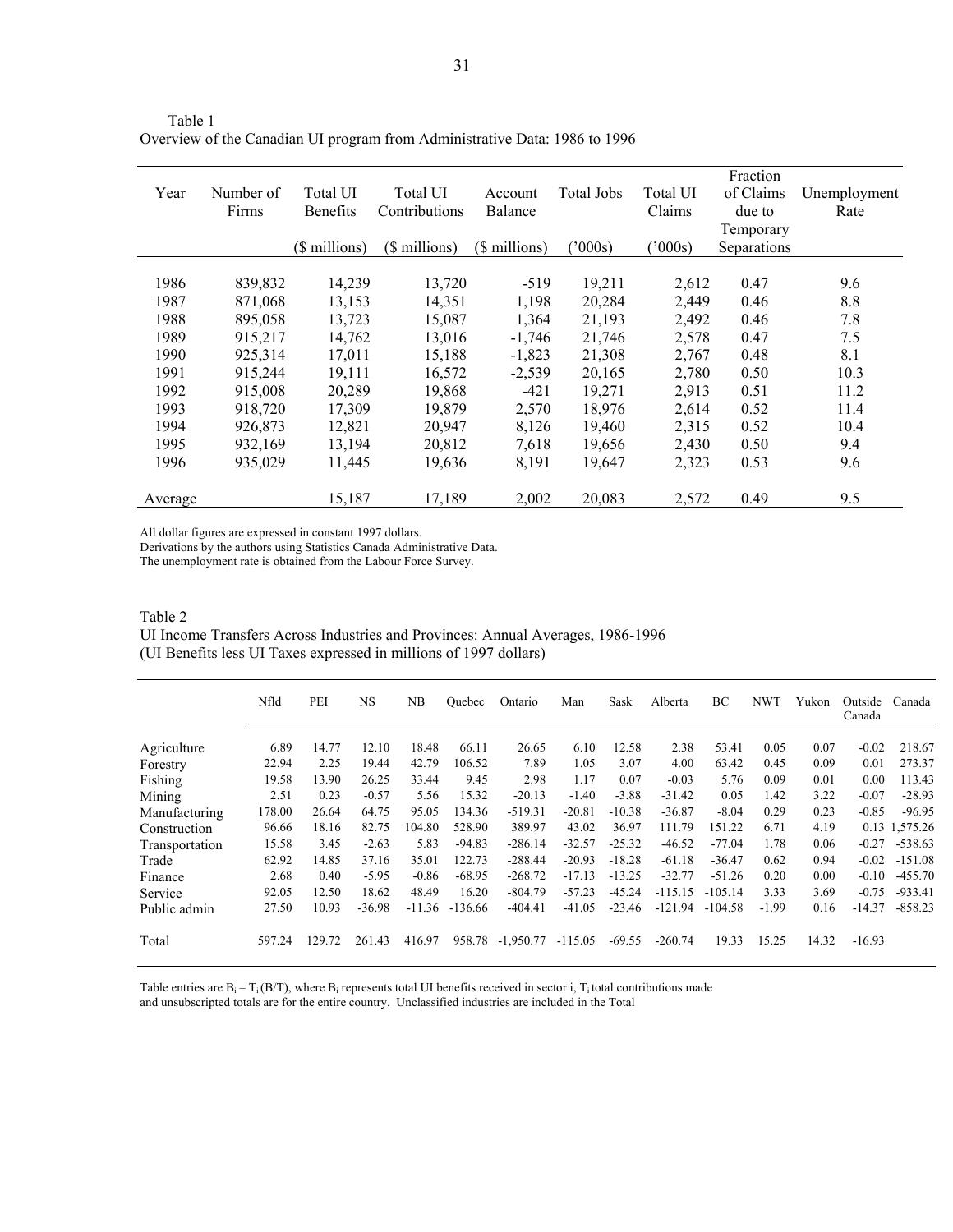|                | Nfld  | PEI   | <b>NS</b> | NB     | <b>Ouebec</b> | Ontario | Man    | Sask.  | Alberta | ВC     | <b>NWT</b> | Yukon | Canada |
|----------------|-------|-------|-----------|--------|---------------|---------|--------|--------|---------|--------|------------|-------|--------|
| Agriculture    | 2,863 | 2,206 | 1,029     | 2,068  | 1,218         | 239     | 396    | 532    | 78      | 1,237  | 535        | 2,200 | 710    |
| Forestry       | 5,422 | 4,645 | 2,653     | 4,953  | 3,202         | 544     | 1,166  | 1,480  | 701     | 1,092  | 1,749      | 1,053 | 2,005  |
| Fishing        | 6,849 | 6,828 | 5,329     | 6,503  | 5,210         | 1,547   | 3,233  | 1,131  | $-279$  | 1,339  | 713        | 972   | 4,735  |
| Mining         | 535   | 2,395 | $-31$     | 957    | 463           | $-425$  | $-272$ | $-263$ | $-289$  | 9      | 412        | 1,860 | $-111$ |
| Manufacturing  | 3,979 | 2.596 | 897       | 1,357  | 160           | $-384$  | $-235$ | $-257$ | $-199$  | $-25$  | 241        | 566   | $-33$  |
| Construction   | 3,963 | 2,688 | 2,173     | 2,776  | 2,094         | 989     | 1226   | 1007   | 733     | 888    | 1,167      | 1,965 | 1,336  |
| Transportation | 767   | 610   | $-81$     | 196    | $-312$        | $-605$  | $-538$ | $-512$ | $-386$  | $-413$ | 352        | 34    | $-419$ |
| Trade          | 1,102 | 996   | 352       | 430    | 138           | $-208$  | $-164$ | $-171$ | $-169$  | $-77$  | 111        | 257   | $-42$  |
| Finance        | 237   | 123   | $-229$    | $-51$  | $-252$        | $-521$  | $-421$ | $-396$ | $-328$  | $-357$ | 77         | 48    | $-391$ |
| Service        | 899   | 424   | 97        | 385    | 9             | $-282$  | $-212$ | $-199$ | $-145$  | $-101$ | 242        | 484   | $-126$ |
| Public admin   | 455   | 763   | $-417$    | $-124$ | $-390$        | $-766$  | $-486$ | $-368$ | $-681$  | $-692$ | $-97$      | 24    | $-519$ |
| Total          | 1,782 | 1,371 | 438       | 860    | 197           | $-251$  | $-158$ | $-116$ | $-127$  | 13     | 239        | 498   |        |

Table 3 UI Income Transfer per Job: By Industry and Province, Annual Average (1986 -1996) (UI Benefits less UI Taxes divided by number of Jobs, expressed in millions of 1997 dollars)

Table 4 Relative Benefit - Tax Ratios: By Industry and Province, Annual Average (1986 -1996)

|                | Nfld  | PEI   | <b>NS</b> | NB    | Ouebec | Ontario | Man   | Sask | Alberta | BC.  | NWT  | Yukon | Outside Canada<br>Canada |       |
|----------------|-------|-------|-----------|-------|--------|---------|-------|------|---------|------|------|-------|--------------------------|-------|
|                |       |       |           |       |        |         |       |      |         |      |      |       |                          |       |
| Agriculture    | 10.86 | 10.01 | 4.87      | 8.63  | 4.69   | 1.73    | 2.16  | 2.99 | 1.22    | 4.74 | 3.37 | 8.67  | 0.20                     | 3.18  |
| Forestry       | 16.35 | 18.29 | 8.49      | 13.45 | 9.05   | 1.85    | 4.39  | 4.62 | 2.89    | 2.93 | 7.4  | 5.55  | 0.77                     | 5.06  |
| Fishing        | 25.54 | 27.42 | 21.35     | 22.15 | 17.99  | 3.31    | 16.09 | 7.67 | 0.69    | 4.68 | 6.4  | 4.34  | 0.61                     | 14.76 |
| Mining         | 1.35  | 7.32  | 1.02      | 1.79  | 1.36   | 0.68    | 0.78  | 0.76 | 0.74    | 0.98 | 1.38 | 3.58  | 1.5                      | 0.90  |
| Manufacturing  | 7.75  | 5.59  | 2.07      | 2.7   | 1.16   | 0.64    | 0.75  | 0.72 | 0.78    | 0.98 | 1.29 | 1.82  | 0.39                     | 0.95  |
| Construction   | 9.36  | 6.2   | 5.13      | 7.06  | 4.7    | 2.45    | 3.15  | 3.02 | 2.38    | 2.71 | 3.85 | 5.18  | 2.3                      | 3.29  |
| Transportation | 1.8   | 1.75  | 0.93      | 1.19  | 0.72   | 0.46    | 0.54  | 0.52 | 0.59    | 0.6  | 1.47 | 1.02  | 0.29                     | 0.61  |
| Trade          | 3.28  | 3.09  | 1.65      | 1.82  | 1.24   | 0.65    | 0.71  | 0.69 | 0.71    | 0.88 | 1.27 | 1.47  | 2.52                     | 0.92  |
| Finance        | 1.32  | 1.17  | 0.74      | 0.94  | 0.73   | 0.42    | 0.48  | 0.51 | 0.59    | 0.6  | 1.13 | 1.09  | 0.37                     | 0.56  |
| Service        | 2.57  | 1.87  | 1.17      | 1.82  | 1.02   | 0.57    | 0.65  | 0.66 | 0.74    | 0.84 | 1.49 | 2.32  | 0.47                     | 0.80  |
| Public admin   | 1.49  | 1.85  | 0.63      | 0.9   | 0.64   | 0.37    | 0.55  | 0.65 | 0.45    | 0.44 | 0.89 | 1.04  | 0.28                     | 0.55  |
| All Industries | 3.74  | 3.44  | 1.62      | 2.27  | 1.27   | 0.68    | 0.79  | 0.83 | 0.82    | 1.02 | 1.38 | 1.74  | 0.32                     |       |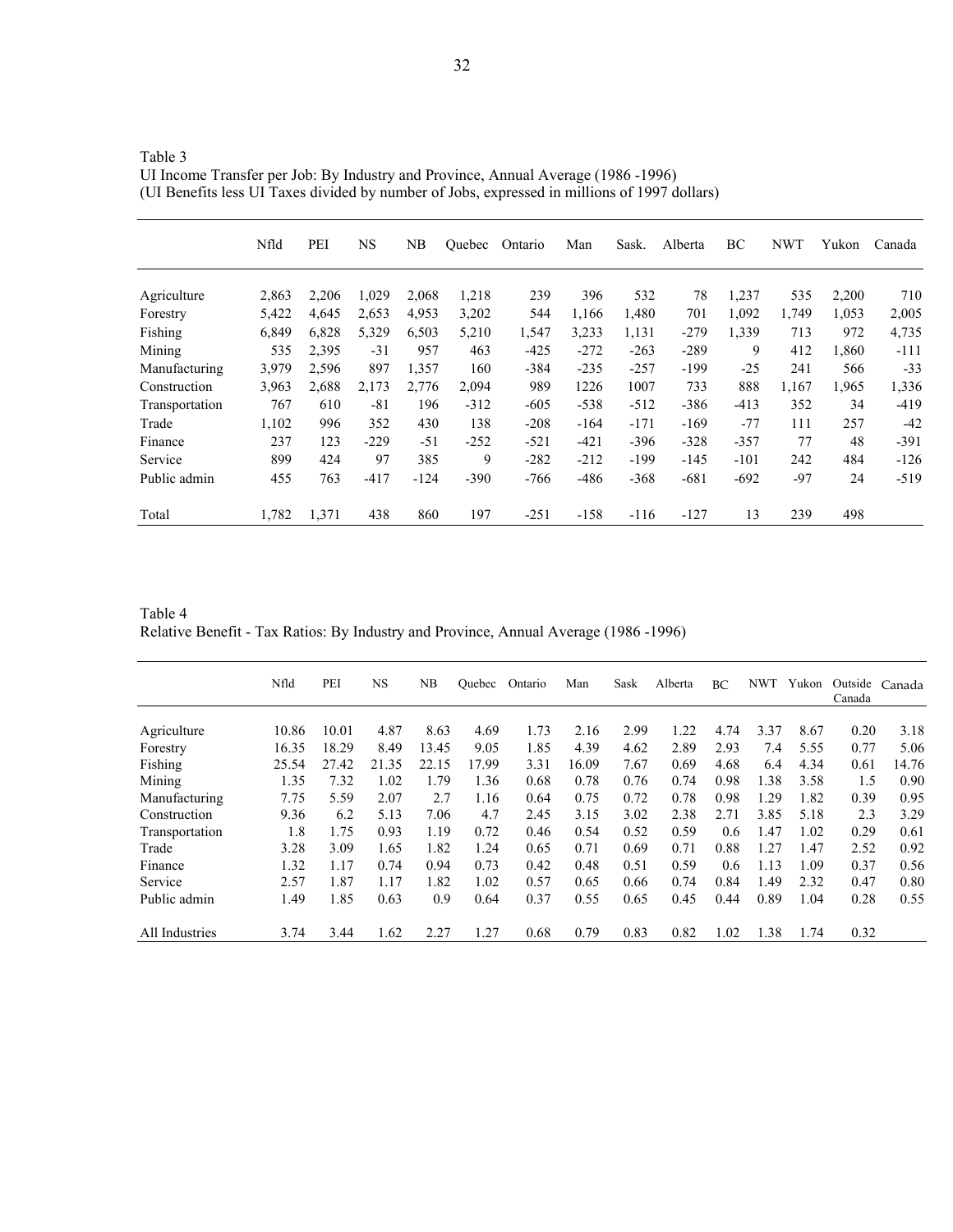| Number of Years<br>in which $RBT > 1$ | Number of<br>Industries | Proportion of<br>All Industries | Proportion of<br>All Jobs | Proportion of<br>All UI Benefits | Proportion of<br>All Taxes Paid |
|---------------------------------------|-------------------------|---------------------------------|---------------------------|----------------------------------|---------------------------------|
| 0                                     | 88                      | 38.6                            | 45.0                      | 34.0                             | 61.2                            |
|                                       | 12                      | 5.3                             | 1.9                       | 1.9                              | 2.5                             |
| 2                                     | 9                       | 3.9                             | 3.5                       | 3.2                              | 3.2                             |
| 3                                     | 6                       | 2.6                             | 3.2                       | 3.5                              | 3.6                             |
| 4                                     | 9                       | 3.9                             | 4.1                       | 3.1                              | 3.1                             |
| 5                                     | 5                       | 2.2                             | 1.6                       | 1.2                              | 1.2                             |
| 6                                     | 7                       | 3.1                             | 2.7                       | 2.2                              | 2.1                             |
|                                       | 5                       | 2.2                             | 1.7                       | 2.0                              | 1.7                             |
| 8                                     | 9                       | 3.9                             | 1.6                       | 1.1                              | 0.9                             |
| 9                                     | 2                       | 0.9                             | 1.4                       | 1.2                              | 1.0                             |
| 10                                    | 7                       | 3.1                             | 1.1                       | 1.5                              | 1.0                             |
| 11                                    | 69                      | 30.3                            | 32.3                      | 45.0                             | 18.6                            |
| Total                                 | 228                     | 100                             | 100                       | 100                              | 100                             |

Table 5 Longitudinal UI Status of Industries, 1986-1996

Table 6 Causes of Cross-Subsidization by Major Industry, 1986-1996

|                |                  | Relative<br>Number of | Relative<br>Duration of | Relative<br>Benefit | Relative<br>Taxes     |                           | Contribution of<br>Separations |
|----------------|------------------|-----------------------|-------------------------|---------------------|-----------------------|---------------------------|--------------------------------|
|                | <b>RBT</b> Ratio | Claims<br>$(n_i/n)$   | Benefits<br>$(d_i/d)$   | Rate<br>$(b_i/b)$   | Paid<br>$(tw/t_iw_i)$ | Temporary<br>$(n_{ti}/n)$ | Permanent<br>$(n_{pi}/n)$      |
|                | (1)              | (2)                   | (3)                     | (4)                 | (5)                   | (6)                       | (7)                            |
| Agriculture    | 3.18             | 1.413                 | 1.113                   | 0.876               | 2.316                 | 0.800                     | 0.613                          |
| Forestry       | 5.06             | 2.335                 | 1.107                   | 1.297               | 1.513                 | 1.412                     | 0.923                          |
| Fishing        | 14.76            | 4.055                 | 1.302                   | 1.273               | 2.195                 | 2.002                     | 2.053                          |
| Mining         | 0.90             | 1.150                 | 0.896                   | 1.335               | 0.652                 | 0.679                     | 0.471                          |
| Manufacturing  | 0.95             | 1.342                 | 0.895                   | 1.063               | 0.748                 | 0.791                     | 0.552                          |
| Construction   | 3.29             | 1.967                 | 0.989                   | 1.283               | 1.315                 | 1.079                     | 0.888                          |
| Transportation | 0.61             | 0.831                 | 0.944                   | 1.113               | 0.701                 | 0.492                     | 0.339                          |
| Trade          | 0.92             | 0.785                 | 1.074                   | 0.855               | 1.281                 | 0.289                     | 0.497                          |
| Finance        | 0.56             | 0.593                 | 1.107                   | 0.992               | 0.859                 | 0.254                     | 0.339                          |
| Service        | 0.80             | 0.760                 | 1.002                   | 0.864               | 1.219                 | 0.384                     | 0.376                          |
| Public admin   | 0.55             | 0.734                 | 1.046                   | 1.058               | 0.671                 | 0.483                     | 0.251                          |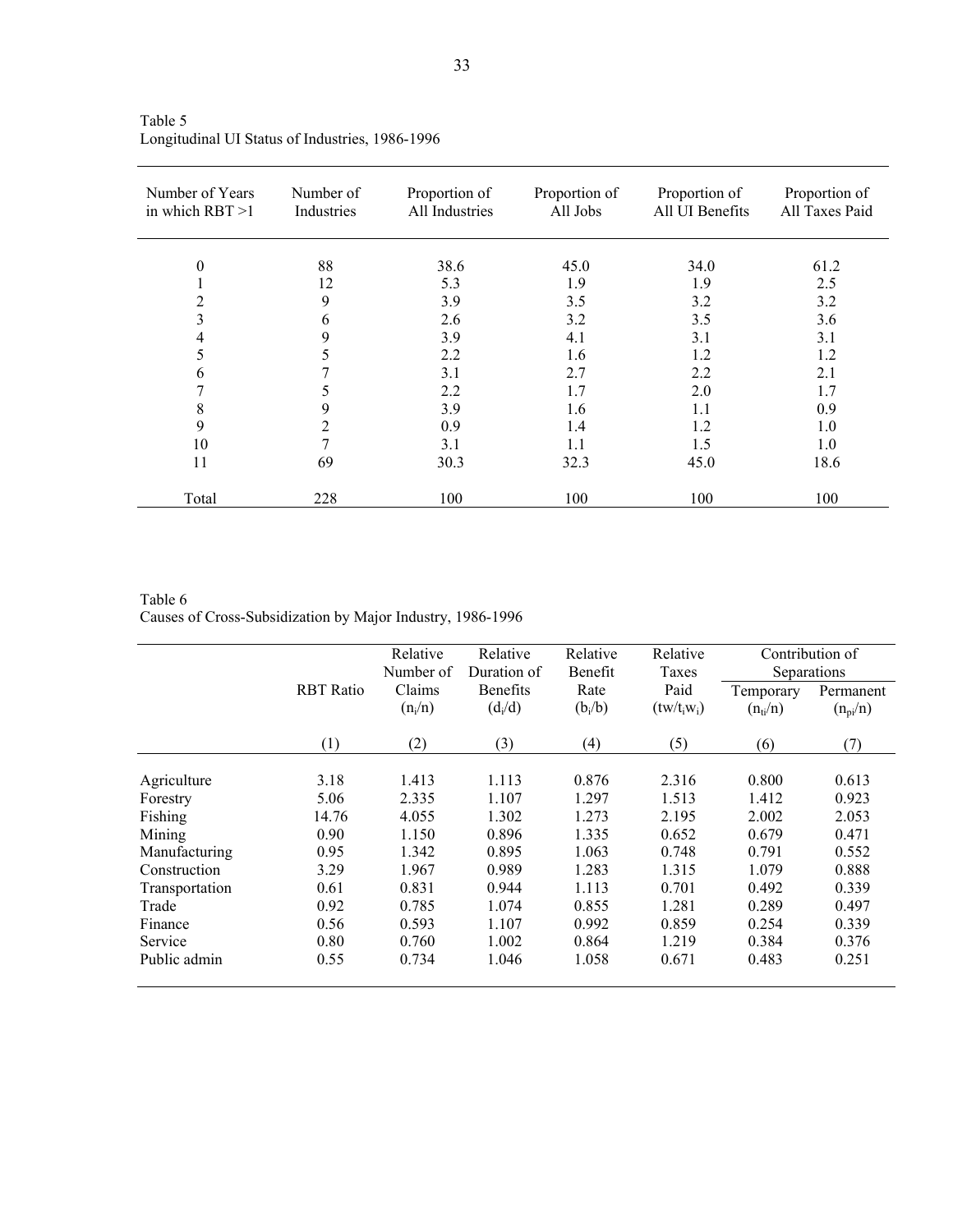## Table 7

Distribution of Cross-Subsidization by Relative Separation Rate and Relative Contributions (1986-1996)

|                                     | High Lay-off Industries<br>$(n_i/n) > 1$ | Low Lay-off Industries<br>$(n_i/n) < 1$ |
|-------------------------------------|------------------------------------------|-----------------------------------------|
| NET UI RECIPIENTS (RBT>1)           |                                          |                                         |
| High Wage Industries $(tw/twi) < 1$ | 25                                       |                                         |
| Low Wage Industries $(tw/twi) > 1$  | 42                                       | 33                                      |
| NET UI CONTRIBUTORS (RBT<1)         |                                          |                                         |
| High Wage Industries $(tw/twi) < 1$ | 28                                       | 76                                      |
| Low Wage Industries $(tw/twi) > 1$  |                                          | 23                                      |

Total Industries: 228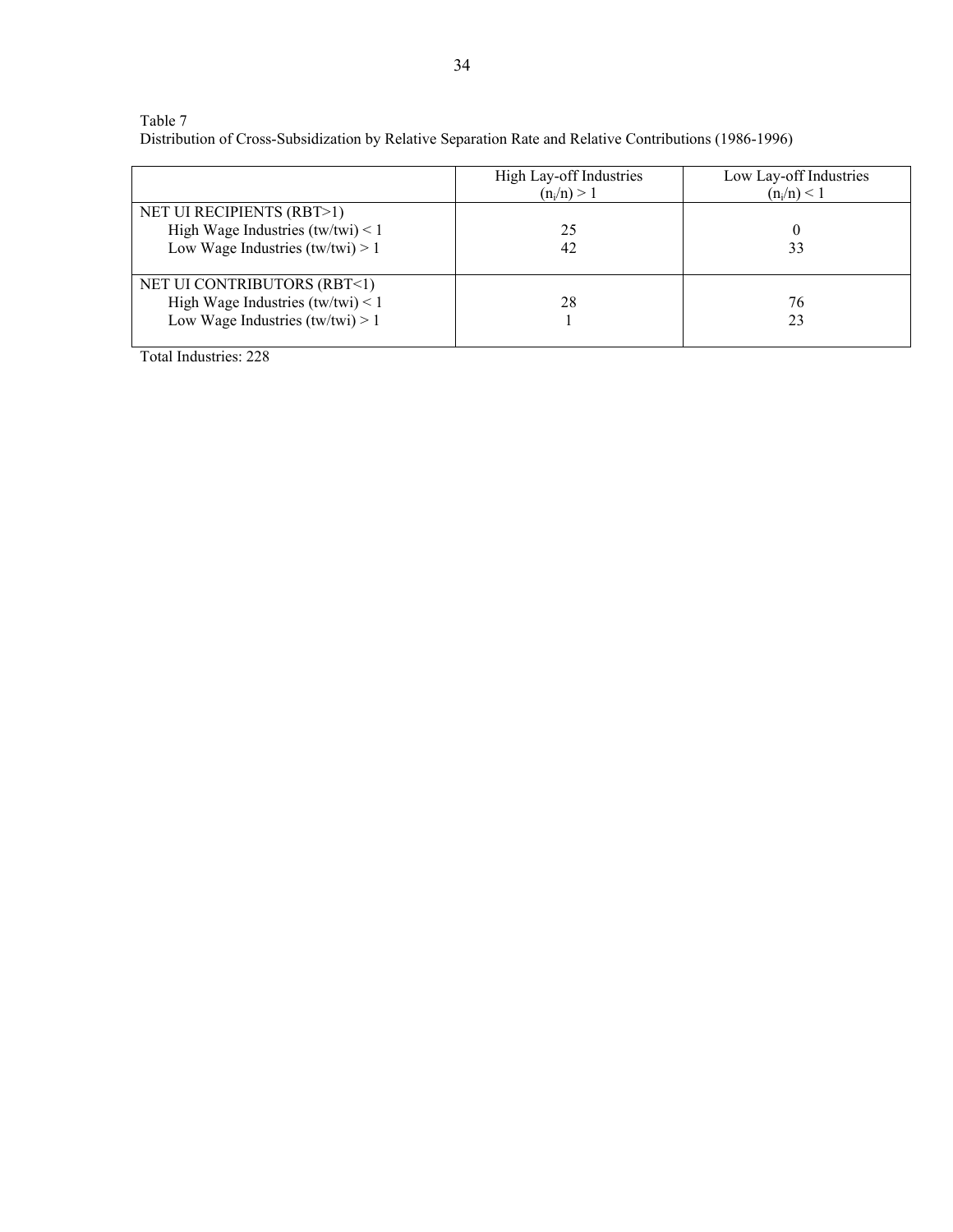| Number of Years<br>Cross-Subsidized<br>(RBT>1) | Number of Firms                             | Percent of Firms | Percent of<br>Jobs | Percent of UI<br><b>Benefits Paid</b> | Percent of UI<br><b>Taxes Paid</b> |
|------------------------------------------------|---------------------------------------------|------------------|--------------------|---------------------------------------|------------------------------------|
|                                                | A. Firms in Operation in all Eleven Years   |                  |                    |                                       |                                    |
| $\boldsymbol{0}$                               | 70,275                                      | 22.1             | 48.1               | 28.4                                  | 60.3                               |
| $\mathbf{1}$                                   | 42,645                                      | 13.4             | 10.4               | 6.8                                   | 10.8                               |
| $\overline{c}$                                 | 37,016                                      | 11.6             | 6.7                | 5.0                                   | 6.2                                |
| $\overline{\mathbf{3}}$                        | 31,730                                      | 9.97             | 5.2                | 4.2                                   | 4.3                                |
| $\overline{4}$                                 | 26,118                                      | 8.21             | 4.6                | 4.0                                   | 3.6                                |
| 5                                              | 21,292                                      | 6.69             | 4.0                | 3.9                                   | 2.9                                |
| 6                                              | 17,458                                      | 5.49             | 3.1                | 3.2                                   | 2.0                                |
| $\overline{7}$                                 | 14,621                                      | 4.59             | 3.0                | 3.3                                   | 1.7                                |
| $\,8\,$                                        | 12,595                                      | 3.96             | 2.9                | 3.9                                   | 1.8                                |
| 9                                              | 11,725                                      | 3.68             | 2.5                | 3.7                                   | 1.4                                |
| 10                                             | 12,853                                      | 4.04             | 2.9                | 5.7                                   | 1.5                                |
| 11                                             | 19,889                                      | 6.25             | 6.6                | 27.9                                  | 3.6                                |
| Total                                          | 318,217                                     | 100              | 100                | 100                                   | 100                                |
|                                                | B. Firms in Operation for at least One Year |                  |                    |                                       |                                    |
| $\boldsymbol{0}$                               | 1,087,890                                   | 48.9             | 41.2               | 21                                    | 54.9                               |
| $\mathbf{1}$                                   | 484,653                                     | 21.8             | 12.6               | 9.1                                   | 12.0                               |
| $\overline{c}$                                 | 225,297                                     | 10.1             | 9.2                | 8.0                                   | 7.7                                |
| $\overline{\mathbf{3}}$                        | 135,522                                     | 6.1              | 7.1                | 7.1                                   | 5.5                                |
| $\overline{\mathcal{L}}$                       | 87,409                                      | 3.9              | 5.9                | 6.5                                   | 4.4                                |
| 5                                              | 59,143                                      | 2.7              | 4.8                | 6.0                                   | 3.5                                |
| 6                                              | 41,319                                      | 1.9              | 3.7                | 4.9                                   | 2.4                                |
| $\overline{7}$                                 | 30,164                                      | 1.4              | 3.2                | 4.6                                   | 2.0                                |
| 8                                              | 22,568                                      | 1.0              | 2.9                | 4.6                                   | 1.9                                |
| 9                                              | 17,650                                      | 0.8              | 2.3                | 4.3                                   | 1.4                                |
| 10                                             | 15,585                                      | 0.7              | 2.4                | 5.0                                   | 1.4                                |
| 11                                             | 19,889                                      | 0.9              | 4.7                | 19.1                                  | 2.9                                |
| Total                                          | 2,227,089                                   | 100              | 100                | 100                                   | 100                                |

Table 8 Longitudinal UI Status of Firms: 1986-1996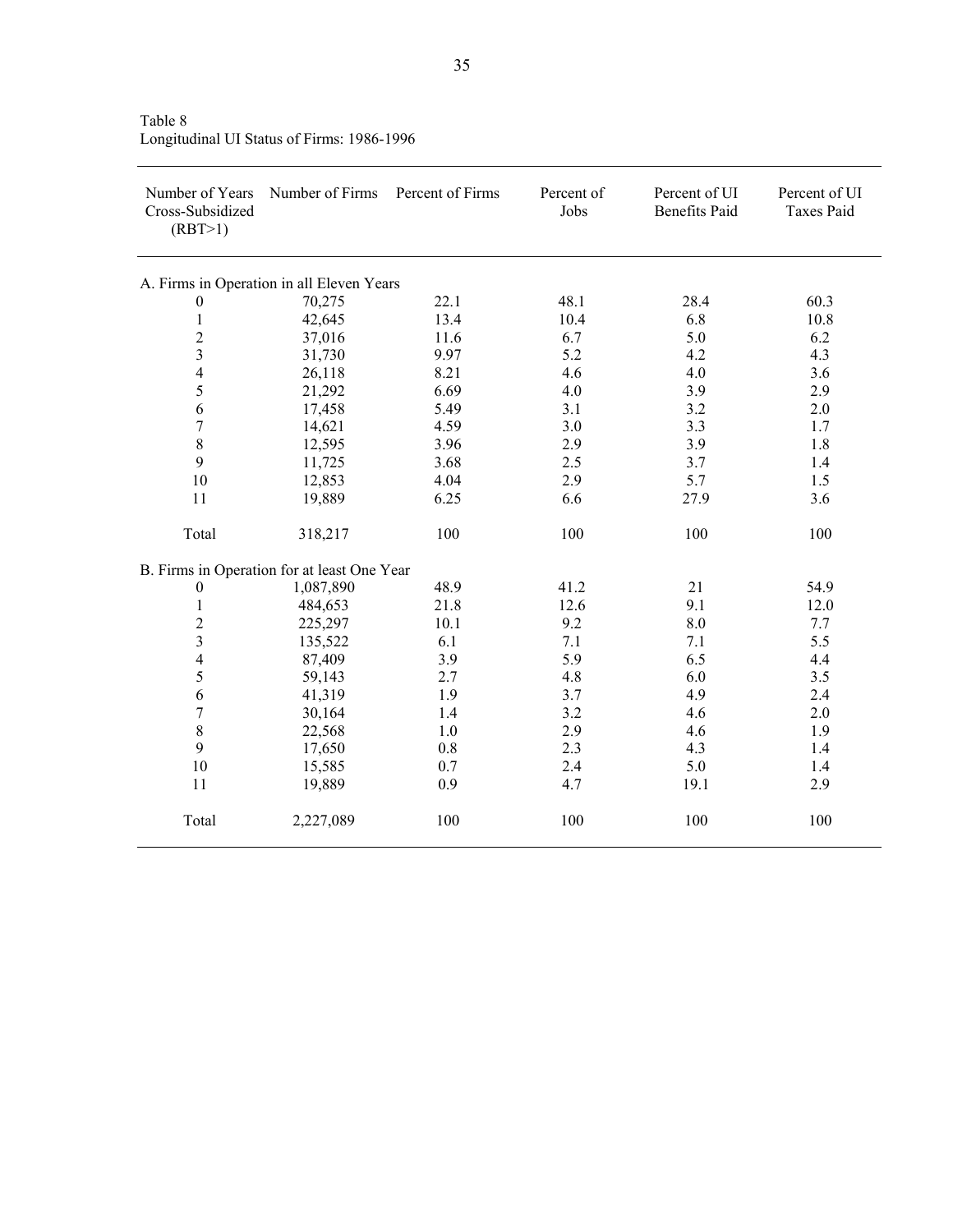|                                                       | All firms               | Always subsidized<br>firms  | Never subsidized<br>firms |
|-------------------------------------------------------|-------------------------|-----------------------------|---------------------------|
| 1. Distribution of Employees by Firm Size             |                         |                             |                           |
| less than 19                                          | 11.0                    | 11.3                        | 3.2                       |
| 20 to 99                                              | 16.8                    | 27.4                        | 5.0                       |
| 100 to 499                                            | 18.4                    | 28.4                        | 12.7                      |
| 500 or more                                           | 53.8                    | 32.9                        | 79.7                      |
| 2. Distribution of UI Claims by Reason for Separation |                         |                             |                           |
| Temporary                                             | 0.478                   | 0.715                       | 0.432                     |
| Permanent                                             | 0.370                   | 0.211                       | 0.404                     |
| Unknown                                               | 0.152                   | 0.074                       | 0.164                     |
| 3. Distribution Across Industries (top three)         |                         |                             |                           |
|                                                       | Services $(36.5)$       | Construction (30.7)         | Services $(41.4)$         |
|                                                       | Trade (23.2)            | Services (23.8)             | Trade (19.1)              |
|                                                       | Construction (10.8)     | Trade (10.7)                | Finance $(14.1)$          |
| 4. Distribution Within Industries (top three)         |                         |                             |                           |
|                                                       |                         | Forestry $(34.7)$           | Finance $(45.4)$          |
|                                                       |                         | Fishing $(29.0)$            | Services $(26.1)$         |
|                                                       |                         | Construction (17.6)         | Mining $(24.1)$           |
| 5. Distribution Across Provinces (top three)          |                         |                             |                           |
|                                                       | Ontario (33.1)          | Quebec $(37.8)$             | Ontario (38.5)            |
|                                                       | Quebec $(23.5)$         | Ontario (15.0)              | Quebec (14.7)             |
|                                                       | British Columbia (13.2) | New Brunswick (9.7)         | Alberta (14.6)            |
| 6. Distribution Within Provinces (top three)          |                         |                             |                           |
|                                                       |                         | Newfoundland (27.3)         | Saskatchewan (31.7)       |
|                                                       |                         | Prince Edward Island (21.4) | Alberta $(30.6)$          |
|                                                       |                         | New Brunswick (19.5)        | Manitoba (27.4)           |
|                                                       |                         |                             |                           |

Table 9 Characteristics of Always Subsidized and Never Subsidized Firms, Annual Average

l,

Derivations are based on the subset of firms in operation in all eleven years between 1986 and 1996.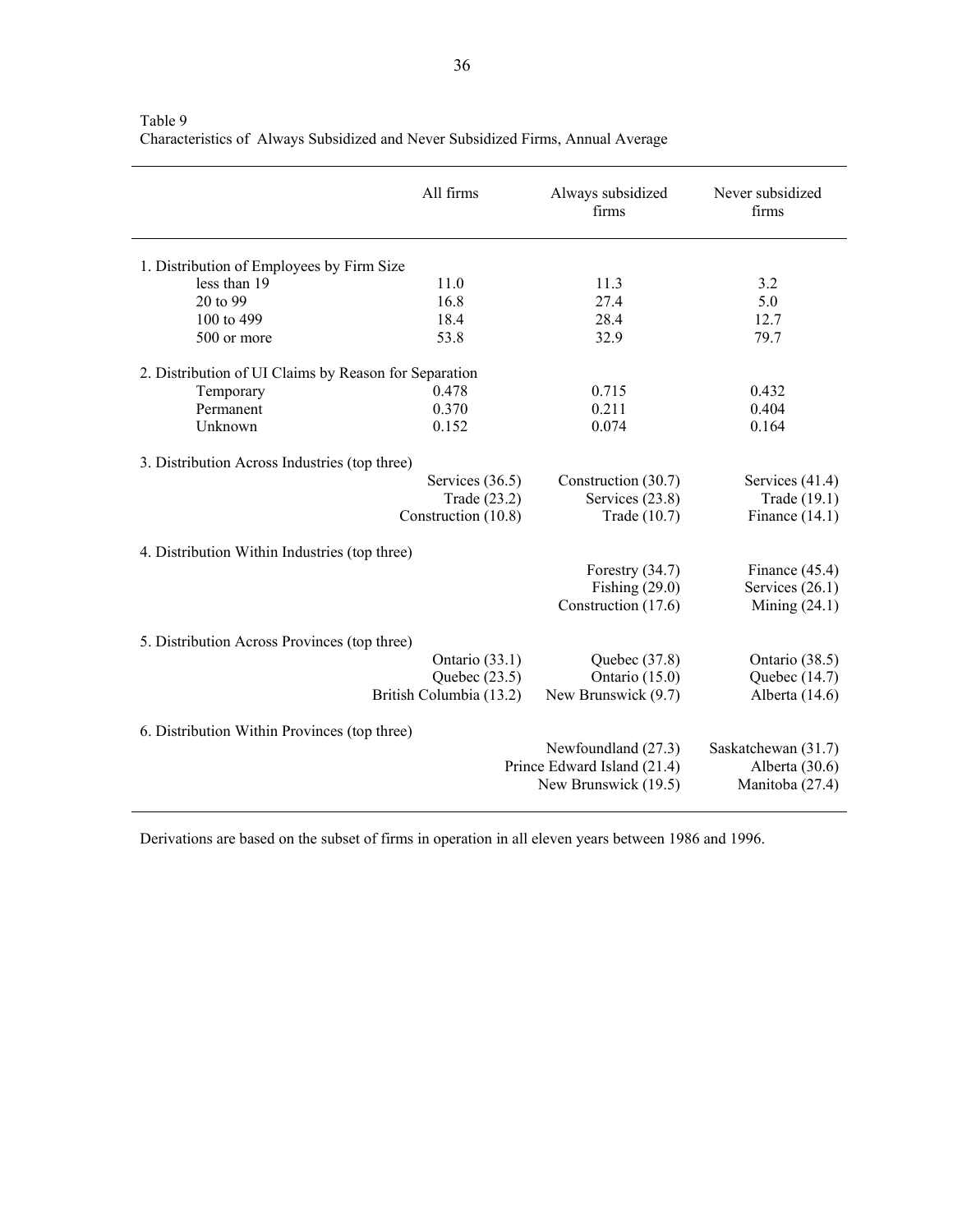| Table 10                                                                                |
|-----------------------------------------------------------------------------------------|
| Distribution of Always Subsidized Firms by 3-digit Industry (the highest 20 industries) |

| $Sic-80$ | Industry                                           | <b>RBT</b><br>Ratio | Number of<br>Firms | Percent of<br>Always<br>Subsidized<br>Firms |
|----------|----------------------------------------------------|---------------------|--------------------|---------------------------------------------|
| 420      | <b>Trade Contracting Industries</b>                | 3.21                | 3,910              | 19.7                                        |
| 010      | Agricultural Industries                            | 4.21                | 1,384              | 7.0                                         |
| 401      | Residential Building & Development                 | 3.82                | 944                | 4.8                                         |
| 041      | Logging Industry                                   | 5.10                | 816                | 4.1                                         |
| 412      | Highway And Heavy Construction                     | 3.94                | 777                | 3.9                                         |
| 965      | Sports And Recreation Clubs Service                | 2.54                | 719                | 3.6                                         |
| 921      | <b>Food Services</b>                               | 1.39                | 692                | 3.5                                         |
| 456      | <b>Truck Transport Industries</b>                  | 1.38                | 649                | 3.3                                         |
| 911      | <b>Hotels Motels And Tourist Courts</b>            | 1.37                | 626                | 3.2                                         |
| 031      | <b>Fishing Industries</b>                          | 17.08               | 498                | 2.5                                         |
| 601      | Food Stores                                        | 0.92                | 418                | 2.1                                         |
| 690      | Other Retail Store And Non-store Retail Industries | 1.20                | 399                | 2.0                                         |
| 830      | Local Government Services                          | 0.52                | 400                | 2.0                                         |
| 910      | Accommodation Service Excluding Motels, Hotels     | 4.74                | 390                | 2.0                                         |
| 457      | Public Passenger Transit System Industries         | 0.63                | 321                | 1.6                                         |
| 402      | Non-Residential Building & Development             | 3.21                | 284                | 1.4                                         |
| 990      | M&E Rental , Other Repair, Other Service           | 1.81                | 249                | 1.3                                         |
| 960      | Commercial Spectator, Sport & Recreation           | 1.03                | 234                | 1.2                                         |
| 995      | Services To Buildings And Dwellings                | 1.92                | 215                | 1.1                                         |
| 102      | <b>Fish Products Industry</b>                      | 13.23               | 213                | 1.1                                         |
| Total    |                                                    |                     | 14,138             | 71.1                                        |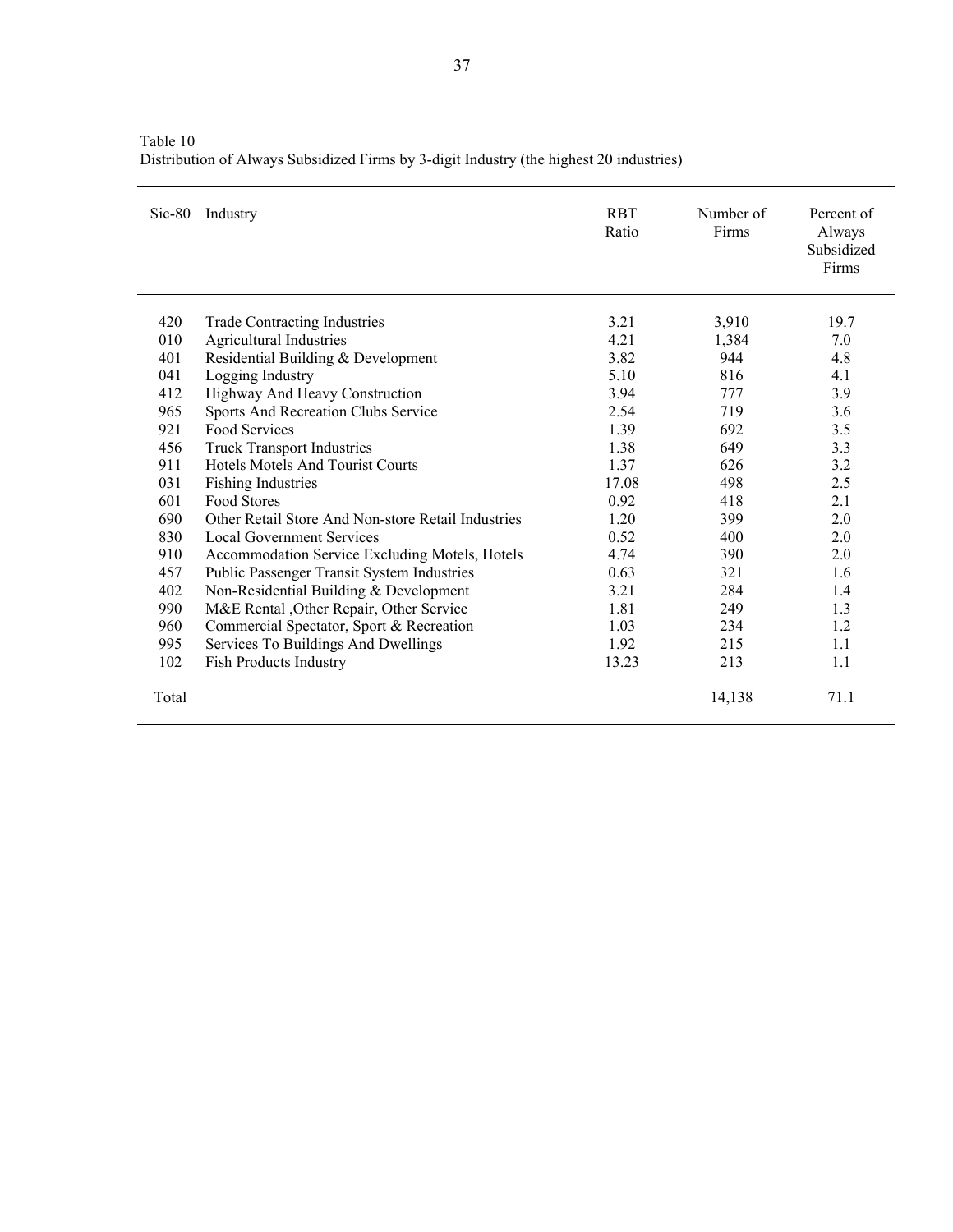| Table 11                                                                               |  |
|----------------------------------------------------------------------------------------|--|
| Distribution of Never Subsidized Firms by 3-digit Industry (the highest 20 industries) |  |

| $Sic-80$ | Industry                                        | <b>RBT</b><br>Ratio | Number of<br>Firms | Percent of<br>Never<br>Subsidized<br>Firms |
|----------|-------------------------------------------------|---------------------|--------------------|--------------------------------------------|
| 865      | Office of Physicians, Surgeons and Dentists     | 0.77                | 6,255              | 8.9                                        |
| 981      | Religious Organizations                         | 0.53                | 5,797              | 8.25                                       |
| 010      | Agricultural Industries                         | 4.21                | 5,097              | 7.25                                       |
| 720      | Investment Intermediary Industries              | 0.94                | 3,468              | 4.93                                       |
| 750      | Real Estate Operator, Insurance Industries      | 0.96                | 3,162              | 4.5                                        |
| 761      | Insurance And Real Estate Agencies              | 0.56                | 2,188              | 3.11                                       |
| 690      | Other Retail Store And Non-store Retail         | 1.20                | 1,910              | 2.72                                       |
| 420      | <b>Trade Contracting Industries</b>             | 3.10                | 1,888              | 2.69                                       |
| 777      | <b>Management Consulting Services</b>           | 1.01                | 1,493              | 2.12                                       |
| 456      | <b>Truck Transport Industries</b>               | 1.38                | 1,461              | 2.08                                       |
| 980      | Membership Org Industries, Excl Religious       | 1.10                | 1,336              | 1.9                                        |
| 775      | Architectural, Engineering And Other Scientific | 0.90                | 1,324              | 1.88                                       |
| 974      | Private Households                              | 1.86                | 1,203              | 1.71                                       |
| 776      | Offices Of Lawyers And Notaries                 | 0.68                | 1,166              | 1.66                                       |
| 601      | Food Stores                                     | 0.92                | 1,082              | 1.54                                       |
| 990      | M&E Rental, Other Repair, Other Service         | 1.81                | 1,044              | 1.49                                       |
| 773      | Accounting And Bookkeeping Services             | 1.02                | 1,030              | 1.47                                       |
| 590      | Other Products Industries, Wholesale            | 0.97                | 1,014              | 1.44                                       |
| 779      | <b>Other Business Services</b>                  | 0.95                | 969                | 1.38                                       |
| 635      | Motor Vehicle Repair Shops                      | 1.42                | 919                | 1.31                                       |
| Total    |                                                 |                     | 43,806             | 62.33                                      |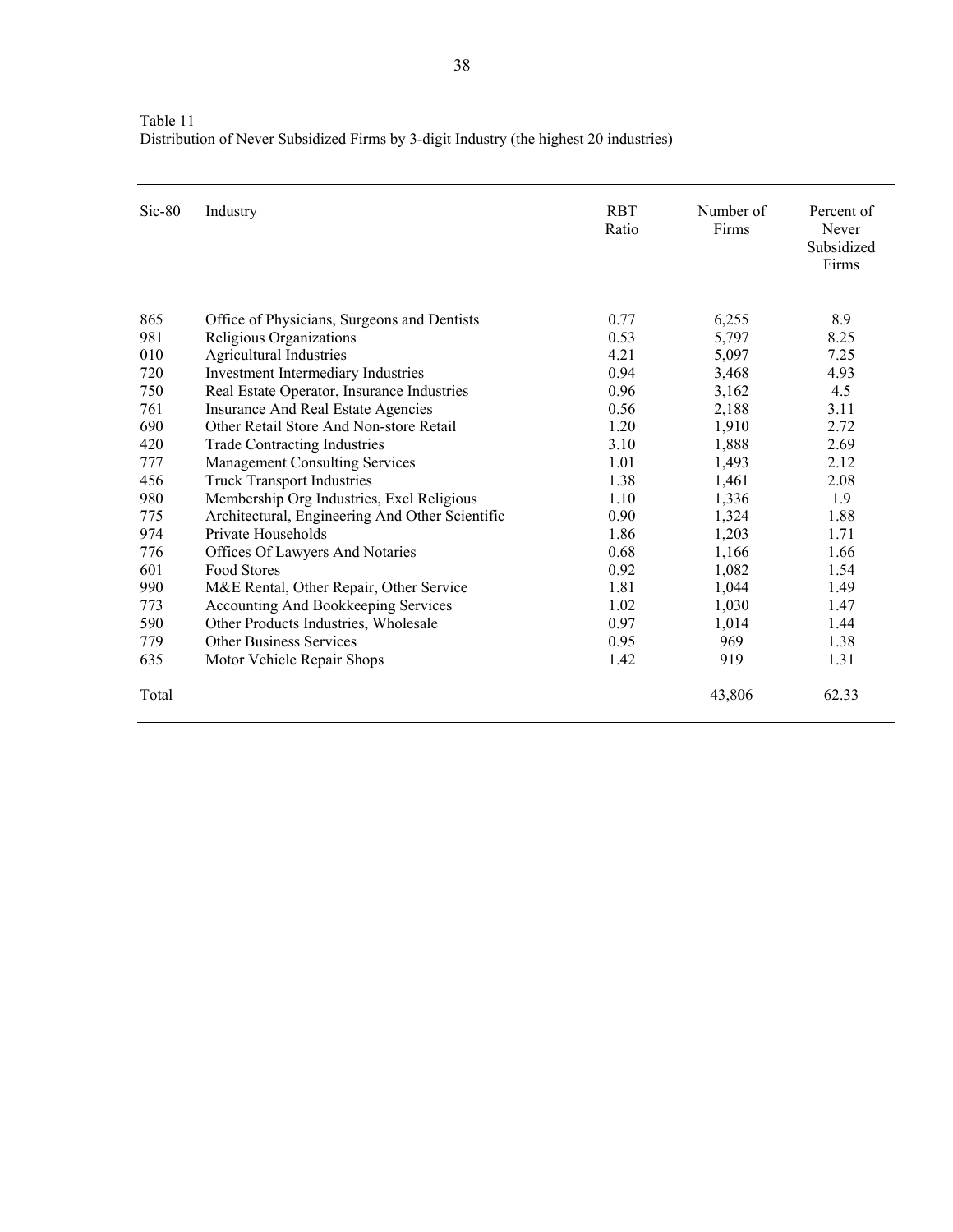| Industry<br>(One Digit SIC 80) | Never<br>Subsidized | Occasionally<br>Subsidized | Sometimes<br>Subsidized | Frequently<br>Subsidized | Always<br>Subsidized | Total   |
|--------------------------------|---------------------|----------------------------|-------------------------|--------------------------|----------------------|---------|
| Agriculture                    | 6,798               | 5,662                      | 3,112                   | 3,822                    | 1,995                | 21,389  |
|                                | (32.0)              | (26.0)                     | (15.0)                  | (18.0)                   | (9.0)                |         |
| Forestry                       | 155                 | 262                        | 336                     | 1,009                    | 913                  | 2,675   |
|                                | (6.0)               | (10.0)                     | (13.0)                  | (38.0)                   | (34.0)               |         |
| Fishing and Trapping           | 138                 | 116                        | 194                     | 822                      | 516                  | 1,786   |
|                                | (8.0)               | (6.0)                      | (11.0)                  | (46.0)                   | (29.0)               |         |
| Mining                         | 447                 | 493                        | 312                     | 432                      | 239                  | 1,923   |
|                                | (23.0)              | (26.0)                     | (16.0)                  | (22.0)                   | (12.0)               |         |
| Manufacturing                  | 3,050               | 8,915                      | 6,616                   | 4,653                    | 1,484                | 24,718  |
|                                | (12.0)              | (36.0)                     | (27.0)                  | (19.0)                   | (6.0)                |         |
| Construction                   | 3,304               | 6,140                      | 7,695                   | 12,734                   | 6,035                | 35,908  |
|                                | (9.0)               | (17.0)                     | (21.0)                  | (35.0)                   | (17.0)               |         |
| Transportation                 | 2,512               | 3,447                      | 2,340                   | 2,699                    | 1,220                | 12,218  |
|                                | (21.0)              | (28.0)                     | (19.0)                  | (22.0)                   | (10.0)               |         |
| Trade                          | 12,498              | 30,574                     | 17,365                  | 9,359                    | 2,159                | 71,955  |
|                                | (17.0)              | (42.0)                     | (24.0)                  | (13.0)                   | (3.0)                |         |
| Finance                        | 9,966               | 8,654                      | 2,728                   | 944                      | 153                  | 22,445  |
|                                | (44.0)              | (39.0)                     | (12.0)                  | (4.0)                    | (1.0)                |         |
| Business & Per. Service        | 30,311              | 45,844                     | 23,336                  | 14,338                   | 4,750                | 118,579 |
|                                | (26.0)              | (39.0)                     | (20.0)                  | (12.0)                   | (4.0)                |         |
| Public Administration          | 964                 | 1,238                      | 814                     | 957                      | 413                  | 4,386   |
|                                | (22.0)              | (28.0)                     | (19.0)                  | (22.0)                   | (9.0)                |         |
| Total                          | 70,275              | 111,391                    | 64,868                  | 51,794                   | 19,889               | 318,217 |

Table 12 Within Industry Distribution of Firms by UI Status: For firms in operation in each year from 1986 to 1996

Never subsidized is based on RBT never > 1 ; Occasionally Subsidized is defined as RBT > 1 for 1 to 3 years; Sometimes Subsidized is defined as RBT > 1 for 4 to 6 years; Frequently Subsidized is defined as RBT >1 for 7 to 10 years; and Always Subsidized is defined as RBT >1 for all 11 years.

Numbers in ( ) are row percentages.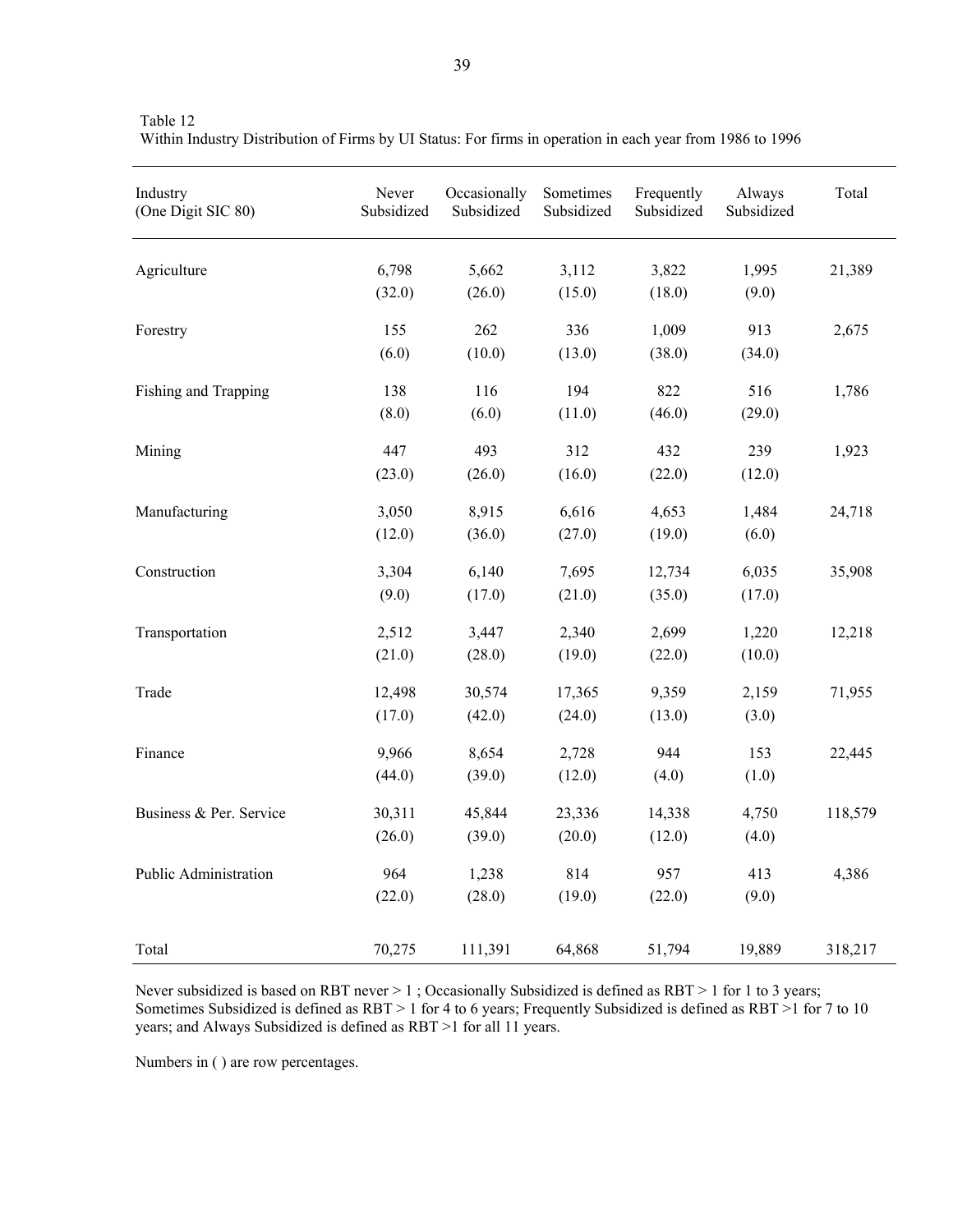|                          | Mean Adjusted $R^2$<br>[95% Confidence Interval] |                         |                           |                         |                         |  |  |  |  |
|--------------------------|--------------------------------------------------|-------------------------|---------------------------|-------------------------|-------------------------|--|--|--|--|
|                          | (1)                                              | (2)                     | (3)                       | (4)                     | (5)                     |  |  |  |  |
| 50 Repetitions           | 0.000<br>$[-0.0003, 0.0001]$                     | 0.068<br>[0.056, 0.080] | 0.118<br>[0.099, 0.138]   | 0.152<br>[0.131, 0.173] | 0.342<br>[0.304, 0.381] |  |  |  |  |
| 250 Repetitions          | $-0.0001$<br>$[-0.0002, -0.000]$                 | 0.069<br>[0.063, 0.075] | 0.130<br>[0.121, 0.139]   | 0.155<br>[0.146, 0.165] | 0.335<br>[0.317, 0.353] |  |  |  |  |
| Agriculture              | 0.003<br>[0.0022, 0.0032]                        |                         | 0.016<br>[0.013, 0.019]   | 0.105<br>[0.095, 0.115] | 0.363<br>[0.332, 0.394] |  |  |  |  |
| Forestry                 | 0.0025<br>[0.0022, 0.0028]                       |                         | 0.003<br>[0.0025, 0.0033] | 0.134<br>[0.125, 0.143] | 0.328<br>[0.313, 0.343] |  |  |  |  |
| Fishing                  | 0.013<br>[0.010, 0.016]                          |                         | 0.017<br>[0.013, 0.021]   | 0.034<br>[0.026, 0.042] | 0.231<br>[0.202, 0.259] |  |  |  |  |
| Mining                   | 0.004<br>[0.0037, 0.0045]                        |                         | 0.063<br>[0.058, 0.068]   | 0.118<br>[0.109, 0.127] | 0.321<br>[0.302, 0.339] |  |  |  |  |
| Manufacturing            | $-0.0003$<br>$[-0.0005, -0.0002]$                |                         | 0.13<br>[0.110, 0.150]    | 0.167<br>[0.139, 0.194] | 0.357<br>[0.309, 0.405] |  |  |  |  |
| Construction             | 0.003<br>[0.002, 0.0031]                         |                         | 0.004<br>[0.0034, 0.005]  | 0.054<br>[0.045, 0.063] | 0.154<br>[0.130, 0.177] |  |  |  |  |
| Transportation           | 0.0004<br>[0.0001, 0.0006]                       |                         | 0.013<br>[0.012, 0.015]   | 0.068<br>[0.059, 0.077] | 0.255<br>[0.223, 0.287] |  |  |  |  |
| Trade                    | $-0.0002$<br>$[-0.0003,-0.0001]$                 |                         | 0.02<br>[0.015, 0.023]    | 0.057<br>[0.046, 0.068] | 0.302<br>[0.252, 0.352] |  |  |  |  |
| Finance                  | 0.000<br>$[-0.0001, 0.0002]$                     |                         | 0.002<br>[0.0018, 0.0031] | 0.021<br>[0.016, 0.026] | 0.210<br>[0.174, 0.245] |  |  |  |  |
| Service                  | 0.0004<br>[0.0002, 0.0006]                       |                         | 0.051<br>[0.042, 0.059]   | 0.087<br>[0.077, 0.098] | 0.306<br>[0.271, 0.342] |  |  |  |  |
| Public<br>Administration | 0.0004<br>[0.0002, 0.0007]                       |                         | 0.002<br>[0.001, 0.0023]  | 0.083<br>[0.074, 0.092] | 0.398<br>[0.378, 0.418] |  |  |  |  |

Table 13 Analysis of Variance in Relative Benefit-Tax Ratios: Long-Lived Plants, 1986-1996

Estimates are averages of 50 and 250 replications (without replacement) of about 600 observations drawn (without replacement) from about 300,000. Industry level results are based upon 50 replications.

(1) Pooled OLS of RBT ratio on year dummies.

(2) Pooled OLS of RBT ratio on year, 1 digit SIC dummies.

(3) Pooled OLS of RBT ratio on year, 3 digit SIC dummies.

(4) Pooled OLS of RBT ratio on year, 3 digit SIC, and provincial dummies.

(5) Pooled OLS of RBT ratio on year, 3 digit SIC, province, and firm dummies.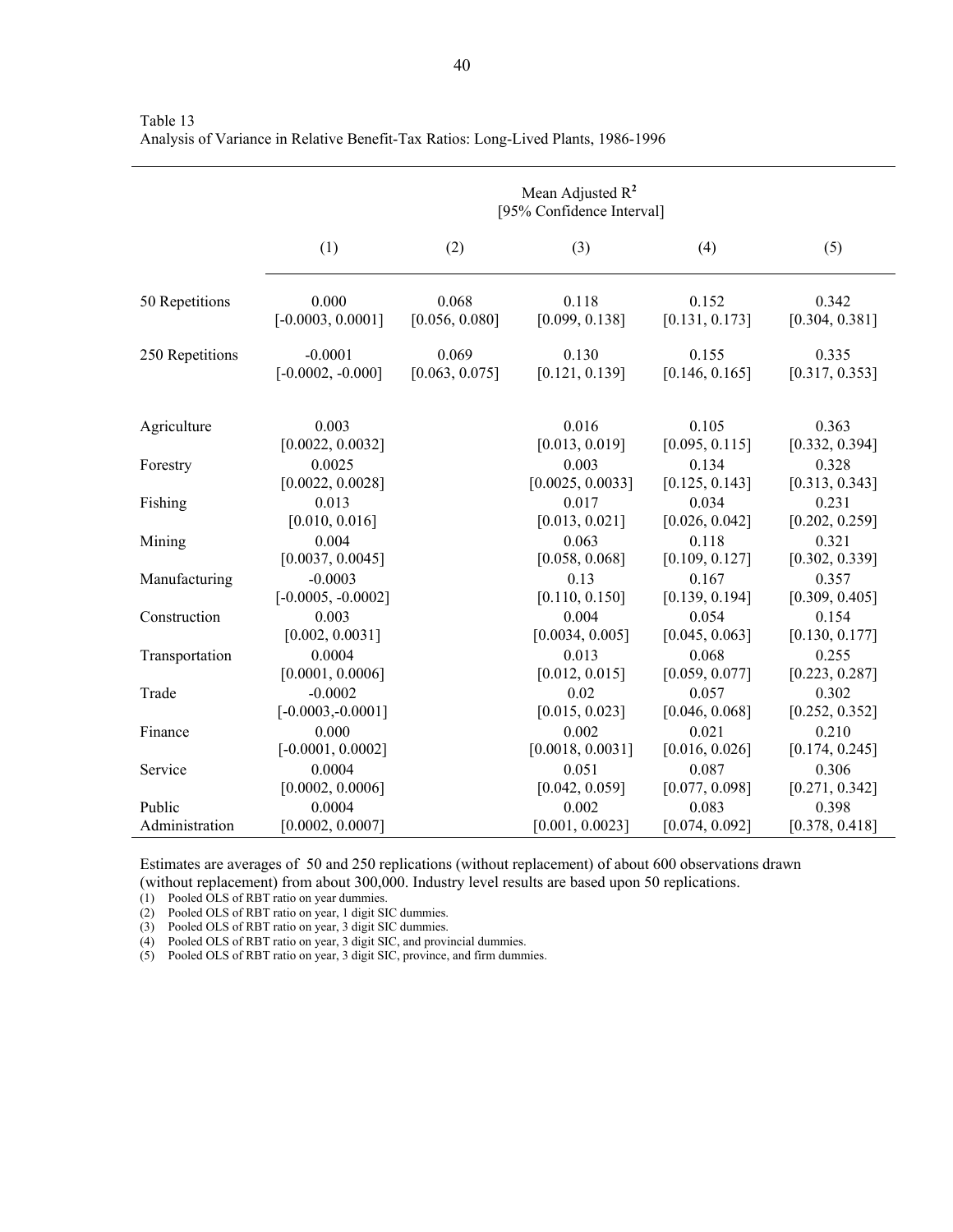|  | Table |  |  |  |
|--|-------|--|--|--|
|--|-------|--|--|--|

Example of Estimating Deadweight Loss from Labour Misallocation (1986) – account for subsidy on 1 digit SIC level (excluded self-employment firms)

| (Expressed in 1997 dollars) |  |  |  |  |  |
|-----------------------------|--|--|--|--|--|
|-----------------------------|--|--|--|--|--|

|                    |              |                |            | $\frac{0}{0}$ | \$ value   | \$ value of |
|--------------------|--------------|----------------|------------|---------------|------------|-------------|
| Industry           | Employment   | Annual Payroll | Annual     | subsidy       | of subside | Deadweight  |
| (one digit SIC 80) |              |                | Subsidy    | over          | per        | loss        |
|                    |              |                |            | payroll       | employee   |             |
|                    | (1)          | (2)            | (3)        | (4)           | (5)        | (6)         |
|                    | $(^{o}000s)$ | (\$'000s)      | (\$'000s)  |               |            | $(\$'000s)$ |
| Agriculture        | 294          | 2,124,633      | 250,583    | 11.79         | 852.69     | 14,777      |
| Forestry           | 125          | 1,615,523      | 267,584    | 16.56         | 2,149.01   | 22,160      |
| Fishing            | 18           | 142,500        | 93,518     | 65.63         | 5,320.80   | 30,687      |
| Mining             | 277          | 9,224,763      | 89,826     | 0.97          | 324.42     | 437         |
| Manufacturing      | 3,077        | 70,985,163     | $-200,478$ | $-0.28$       | $-65.15$   | 283         |
| Construction       | 1,115        | 16,726,608     | 1,173,121  | 7.01          | 1,051.97   | 41,138      |
| Transportation     | 1,201        | 33,106,311     | $-527,324$ | $-1.59$       | $-439.13$  | 4,200       |
| Trade              | 3,356        | 47,163,421     | $-149,713$ | $-0.32$       | $-44.61$   | 238         |
| Finance            | 1,167        | 25,157,384     | $-402,524$ | $-1.6$        | $-344.94$  | 3,220       |
| Service            | 6,609        | 87,912,063     | $-630,242$ | $-0.72$       | $-95.36$   | 2,259       |
| Public admin.      | 1,654        | 40,905,769     | $-727,505$ | $-1.78$       | $-439.81$  | 6,469       |
| Total              | 18,892       | 335,064,138    | $-763,155$ |               |            | 125,869     |

Column (1) - (3) are derived directly from BNOP files. Column (1) represents the number of T4s issued.

Column  $(4)=[(3)/(2)]*100$ 

Column  $(5)=(3)/(1)$ 

Column (6)=  $\frac{1}{2}$  \*(column 4)<sup>2</sup> \* $\eta_{LL}$  \*(2) assuming  $\eta_{LL}$ =1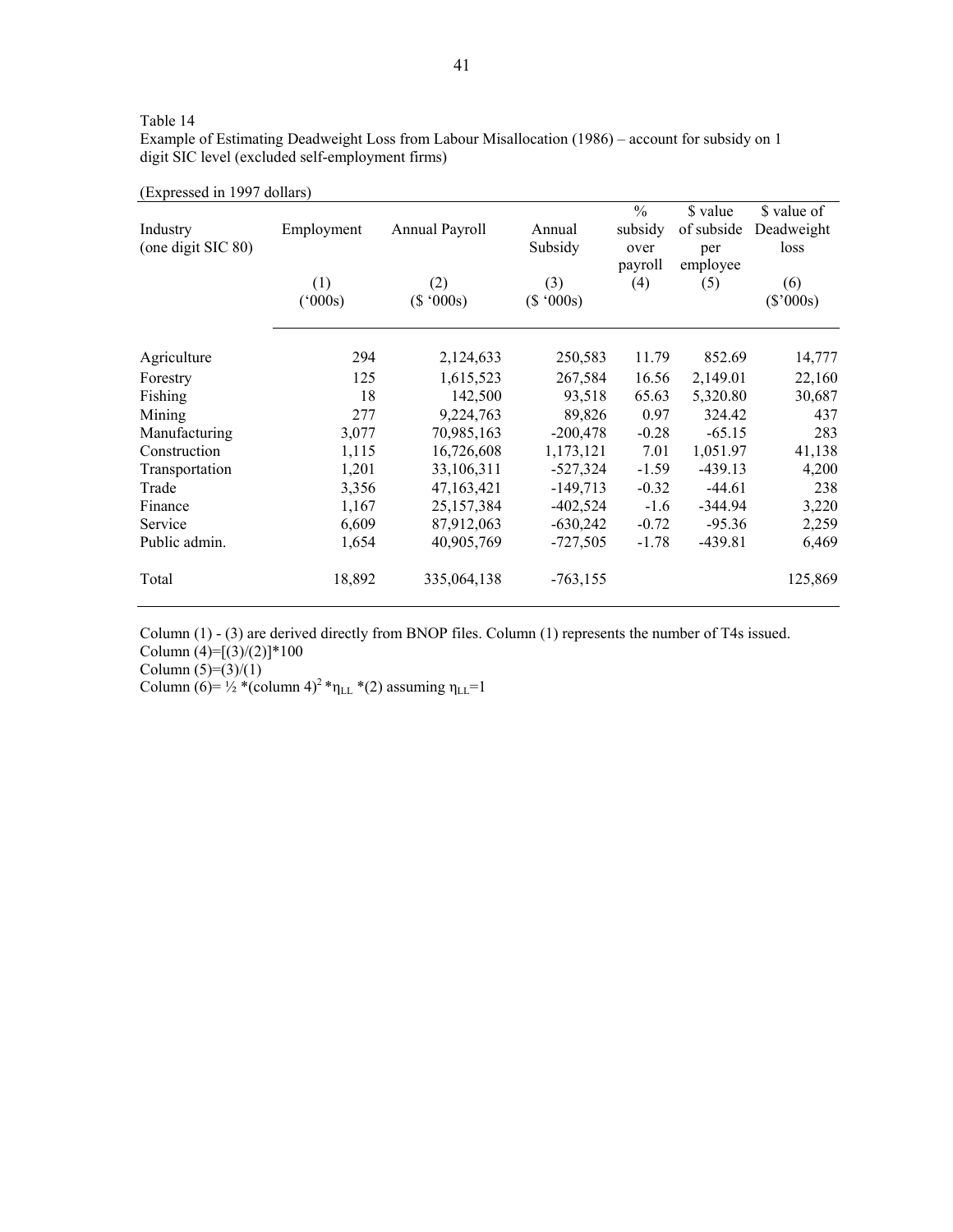| Industry               | Level of Aggregation upon which calculation of subsidies is based<br>(one digit SIC-80) |                                |                                |            |  |  |
|------------------------|-----------------------------------------------------------------------------------------|--------------------------------|--------------------------------|------------|--|--|
|                        | 1 digit SIC                                                                             | 1 digit SIC<br>within province | 3 digit SIC<br>within province | Firm level |  |  |
|                        |                                                                                         | (thousands of dollars)         |                                |            |  |  |
| Agriculture            | 116,276                                                                                 | 220,473                        | 296,288                        | 1,239,740  |  |  |
| Forestry               | 228,773                                                                                 | 547,112                        | 564,925                        | 1,260,322  |  |  |
| Fishing                | 361,982                                                                                 | 578,376                        | 596,200                        | 2,301,065  |  |  |
| Mining                 | 1,602                                                                                   | 12,191                         | 64,439                         | 222,002    |  |  |
| Manufacturing          | 6,761                                                                                   | 454,164                        | 1,744,463                      | 5,982,893  |  |  |
| Construction           | 786,193                                                                                 | 1,158,460                      | 1,228,539                      | 3,917,573  |  |  |
| Transportation         | 49,382                                                                                  | 65,934                         | 173,516                        | 2,025,111  |  |  |
| Trade                  | 2,817                                                                                   | 98,473                         | 272,808                        | 4,306,576  |  |  |
| Finance                | 44,107                                                                                  | 49,364                         | 70,112                         | 397,981    |  |  |
| Service                | 50,593                                                                                  | 166,092                        | 685,773                        | 4,937,575  |  |  |
| Public admin.          | 100,827                                                                                 | 132,320                        | 146,862                        | 976,109    |  |  |
| Total                  | 1,749,313                                                                               | 3,482,958                      | 5,843,925                      | 27,566,949 |  |  |
| % of total UI Benefits | 1.05                                                                                    | 2.08                           | 3.50                           | 16.5       |  |  |

Table 15 Variations in Estimates of Deadweight Loss by level of Aggregation (1986-1996)

Expressed in thousands of 1997 dollars.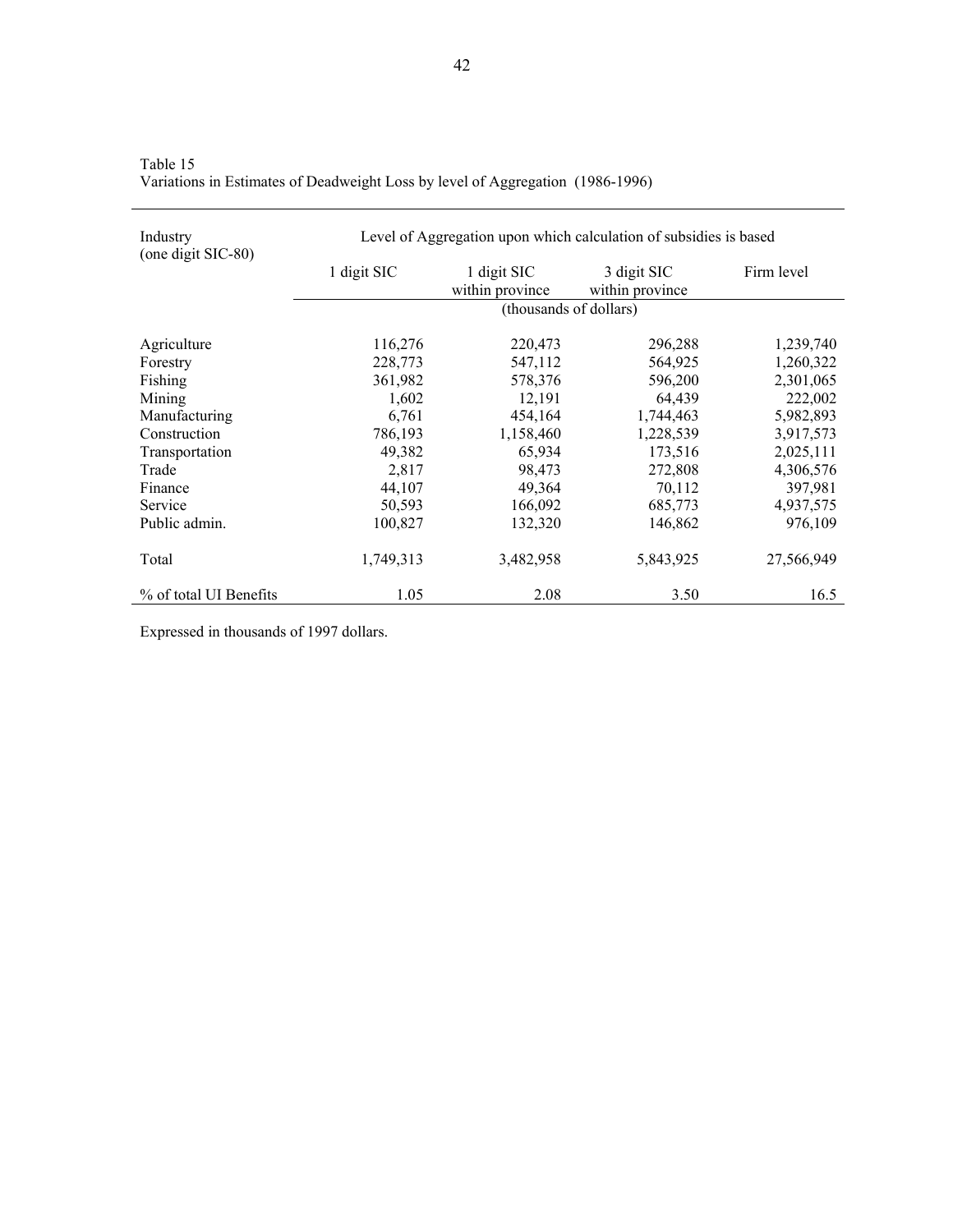

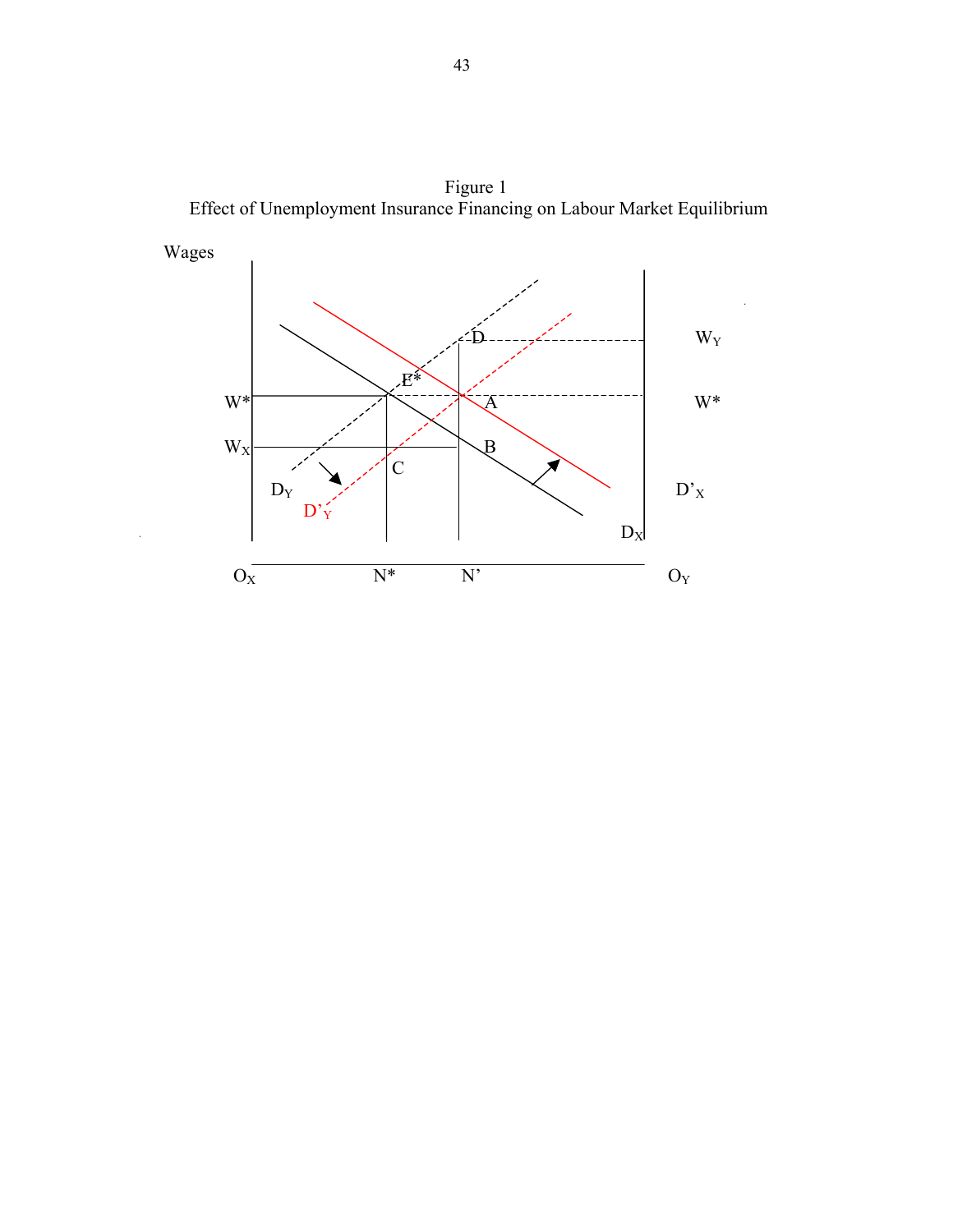#### Appendix A Data Development

The analysis is based upon a number of administrative data sets. These include the Benefits and Overpayments (BNOP) file, T4 information, and data from the Longitudinal Employment Analysis Program (LEAP). The BNOP contains information on all UI claims initiated in a given year. Data from 1986 through 1996 is used to derive the total number of claims, the total amount of benefits paid, and the average duration of benefit receipt for the workers of each firm. Each BNOP record contains a Payroll Deduction Account Number associated with a particular firm. These account numbers are established and used by Revenue Canada for tax remittance purposes. A firm may have several account numbers. These are all aggregated up to the firm level using the information in LEAP, a longitudinally consistent catalogue of all firms operating in Canada. (See Statistics Canada (1988) for a detailed description of this file.) A firm is defined according to the Longitudinal Business Register Identifier as used in LEAP. The categorization of a claim as being due to a temporary or a permanent separation is also done in the manner of Statistics Canada (1992). A temporary separation is said to have occurred if the individual had any employment earnings from the same firm in the year following the separation. This is determined by whether or not the firm has issued a T4 indicating some earnings for that individual. If an individual initiates more than one UI claim in a given year the firm information on each record in the BNOP is used to determine if the claims were supported with employment from the same firm and the first claim is categorized directly as resulting from a temporary or permanent separation.

The T4 is also the source of information on the amount of UI contributions made. T4s are issued by firms to all paid employees, and used for tax purposes. They also have a payroll deduction account number and these are aggregated to the firm level using the LEAP in the same manner as the BNOP information. Total contributions by the workers of a firm are summed from the T4 file, and employer contributions are derived by marking these up by 1.4. No adjustments are made for contribution reductions to those firms participating in a wage loss reduction plan. The error introduced by this is small. UI contributions of selfemployed fishermen are not available in the T4. As such this group is not included in any of the tabulations. The number of T4s issued is used as an indication of the number of jobs in each firm or industry over the course of a given year. While there are a small number of cases in which employers issue more than one T4 per job to their paid employees, equating a T4 with a job does not entail too much of an error. (The exception to this is the fishing industry which is dominated by self-employed fishermen. It is not uncommon for these individuals to receive 2 or 3 T4Fs in a single calendar year).

The structure the Payroll Deduction Account Numbers changed in 1997 with the result that a longitudinally consistent labeling of firms beyond this year is not possible.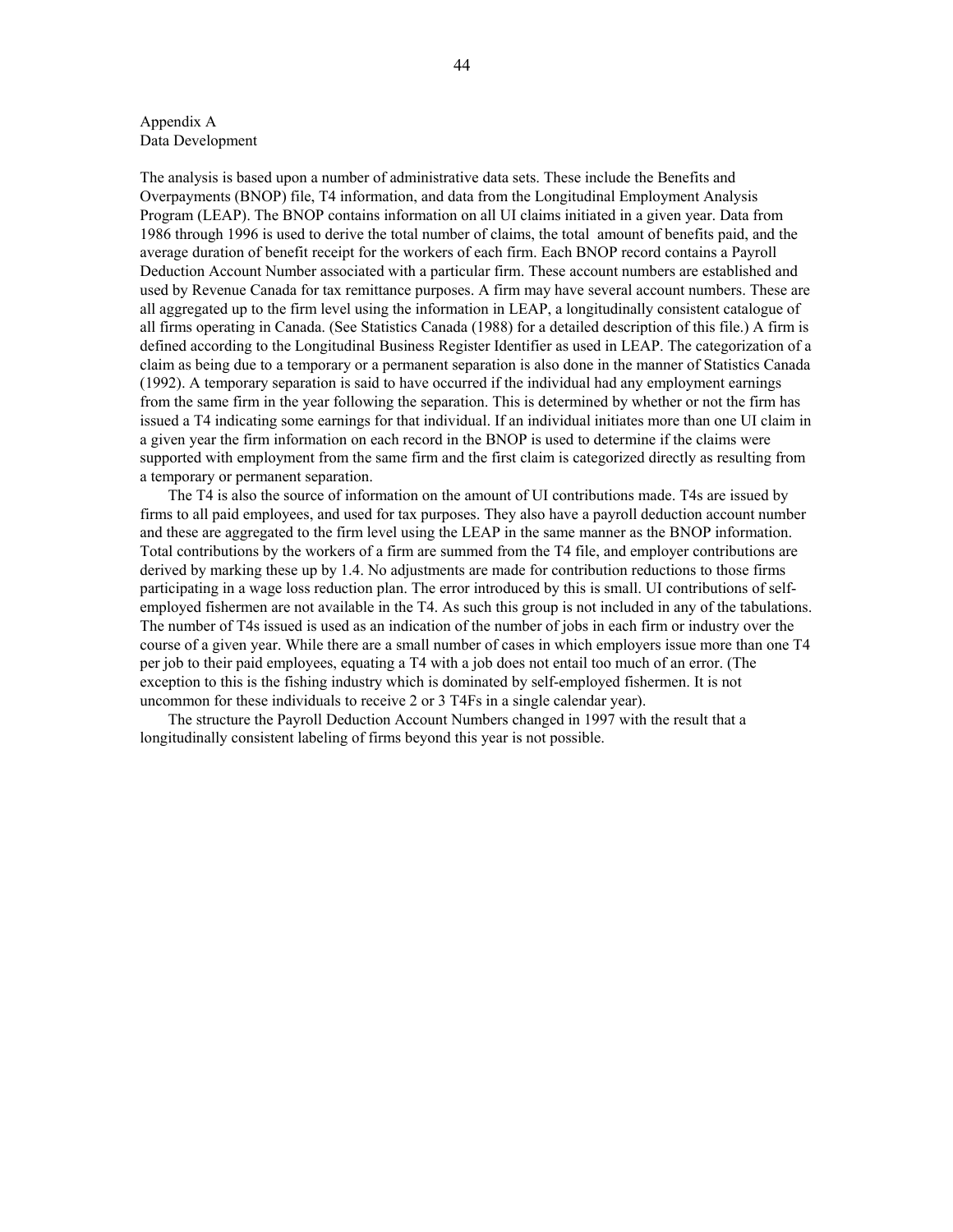Appendix B

|      | <b>Contribution Rate</b> |              | Maximum Annual            | Maximum Annual    |
|------|--------------------------|--------------|---------------------------|-------------------|
| Year | Employer                 | Employee     | <b>Insurable Earnings</b> | Contribution      |
|      |                          |              |                           |                   |
| 1986 | \$3.29                   | \$2.35       | \$25,740                  | \$1,452           |
| 1987 | \$3.29                   | \$2.35       | \$27,560                  | \$1,555           |
| 1988 | \$3.29                   | \$2.35       | \$29,380                  | \$1,657           |
| 1989 | \$2.73                   | \$1.95       | \$31,460                  | \$1,473           |
| 1990 | \$3.15                   | \$2.25       | \$33,280                  | \$1,797           |
| 1991 | \$3.15(\$3.92)           | \$2.25(S2.8) | \$35,360                  | \$1,910 (\$2,377) |
| 1992 | \$4.20                   | \$3.00       | \$36,920                  | \$2,659           |
| 1993 | \$4.20                   | \$3.00       | \$38,740                  | \$2,790           |
| 1994 | \$4.30                   | \$3.07       | \$40,560                  | \$2,990           |
| 1995 | \$4.20                   | \$3.00       | \$42,380                  | \$3,052           |
| 1996 | \$4.13                   | \$2.95       | \$39,000                  | \$2,762           |
| 1997 | \$4.06                   | \$2.90       | \$39,000                  | \$2,714           |
| 1998 | \$3.78                   | \$2.70       | \$39,000                  | \$2,527           |
| 1990 | \$3.57                   | \$2.55       | \$39,000                  | \$2,387           |
| 2000 | \$3.36                   | \$2.40       | \$39,000                  | \$2,246           |
| 2001 | \$3.15                   | \$2.25       | \$39,000                  | \$2,107           |

UI Contribution Rates and Maximum Insurable Earnings, 1986-2001

Note: The rates indicated by ( ) became effective part-way through 1991.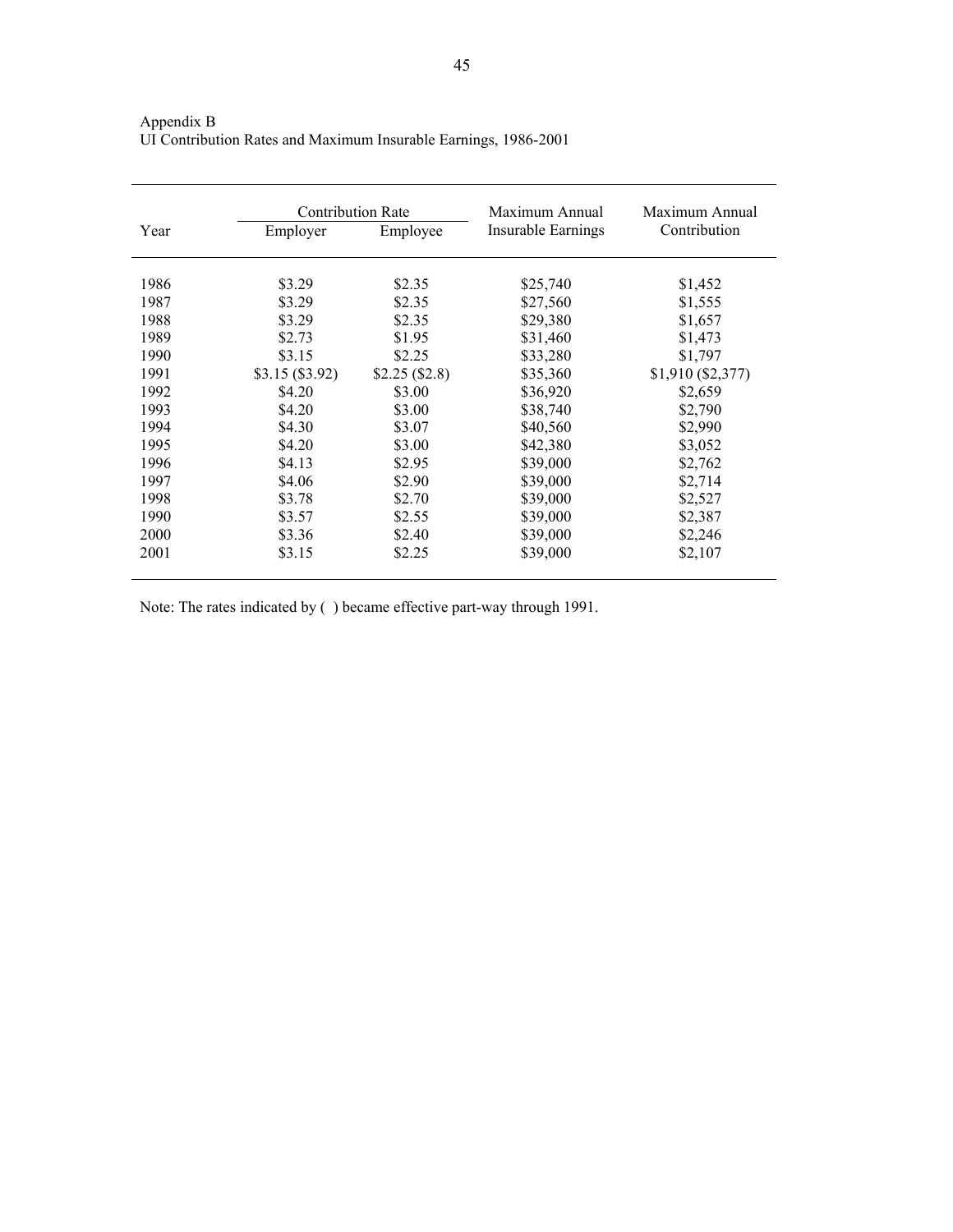

RBT ratio

RBT ratio

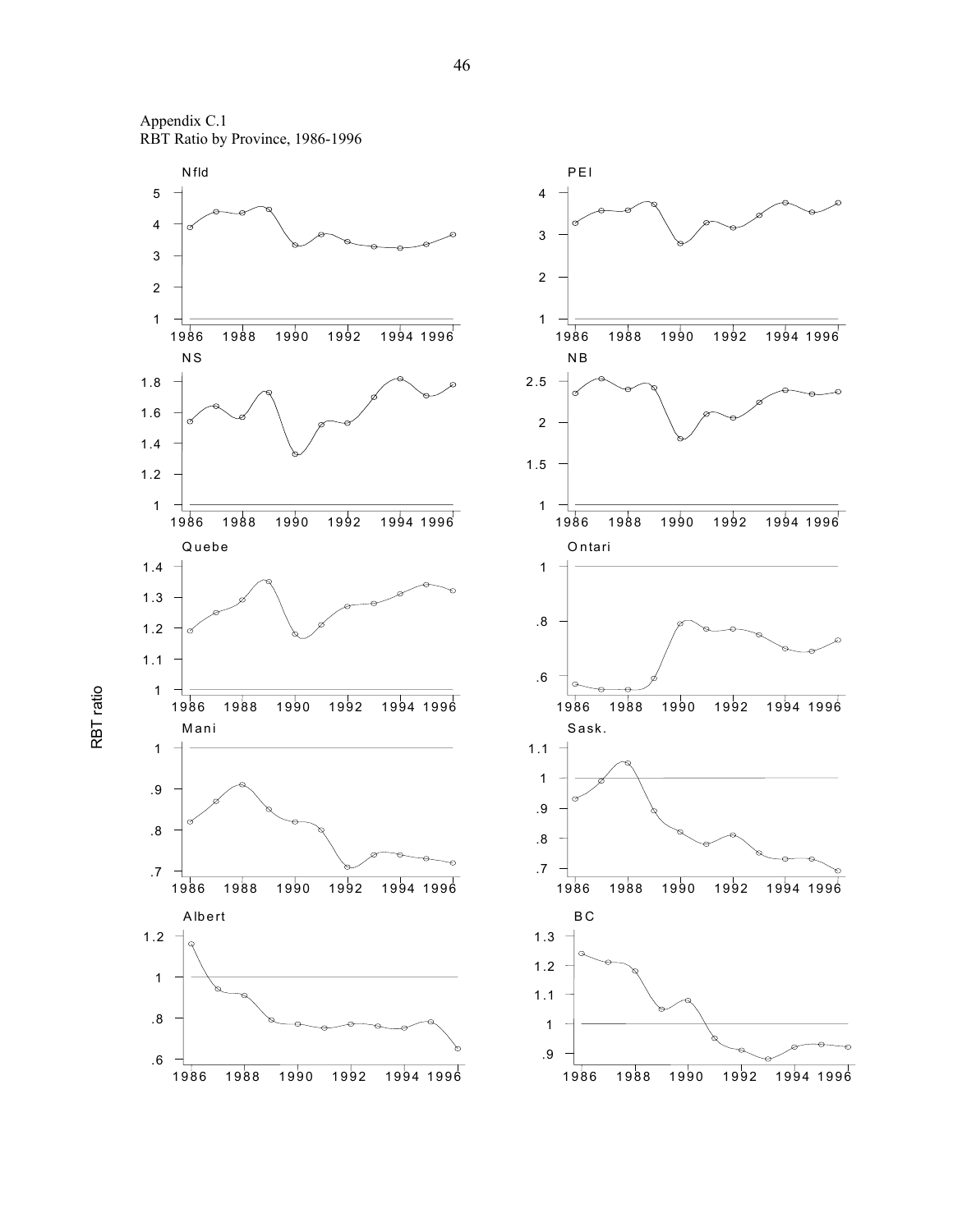





RBT ratio RBT ratio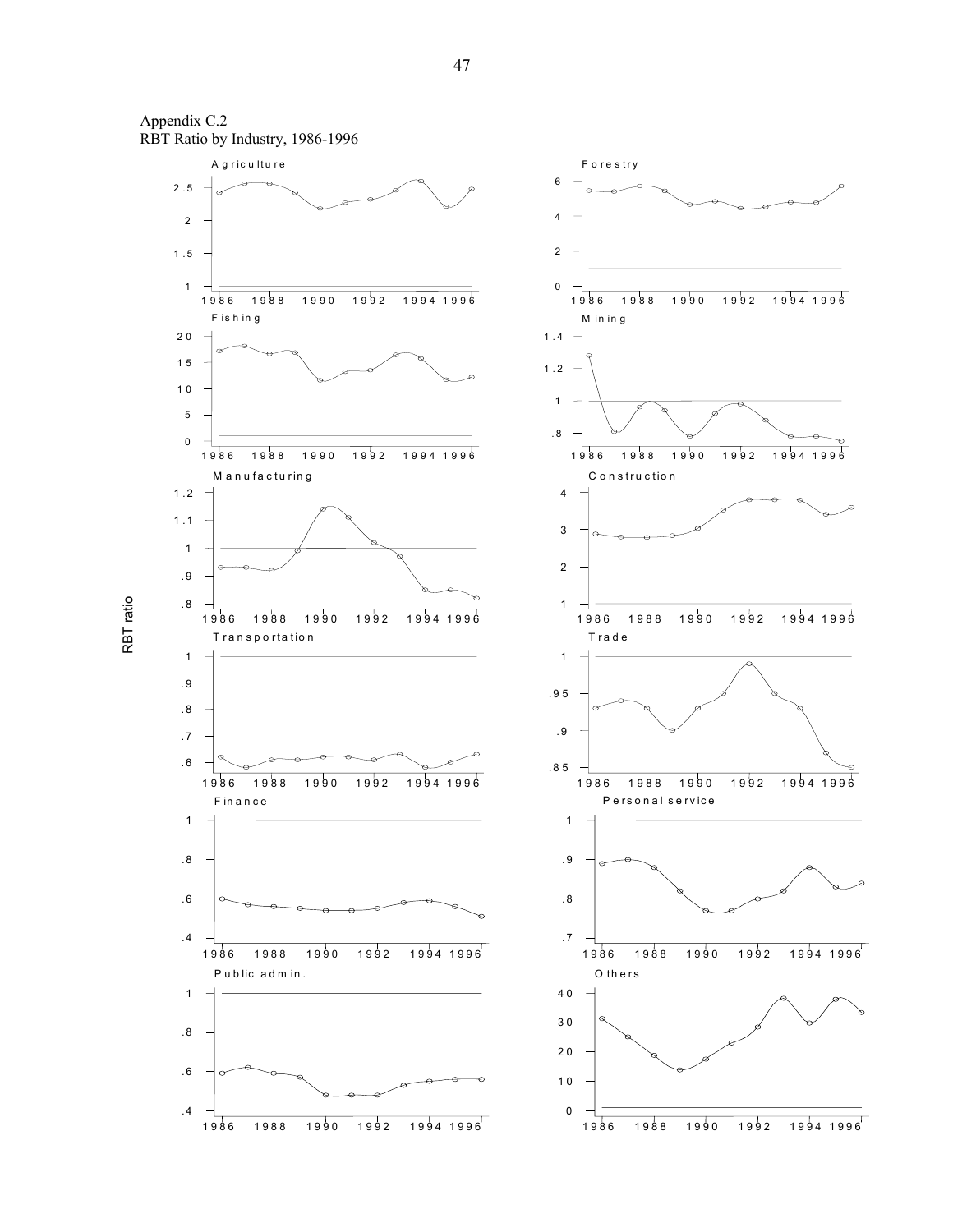| <b>SIC 80</b> | Industry                              | Relative    |           |                 |          |           |         |                       |
|---------------|---------------------------------------|-------------|-----------|-----------------|----------|-----------|---------|-----------------------|
| Code          |                                       | Benefit     | Relative  | Relative        | Relative | Relative  |         | Temporary Permanent   |
|               |                                       | Tax         | Number    | Duration        | Benefit  | Taxes     |         | Separation Separation |
|               |                                       | Ratio       | of Claims | of Benefits     | Rate     | Paid      |         |                       |
|               |                                       | $(Bi/Ti)$ / | (ni/n)    | $(\text{di/d})$ | (bi/b)   | (tw/tiwi) | (nti/n) | (npi/n)               |
|               |                                       | (B/T)       |           |                 |          |           |         |                       |
| 31            | <b>Fishing Industries</b>             | 17.081      | 4.248     | 1.306           | 1.286    | 2.379     | 2.100   | 2.148                 |
| 102           | <b>Fish Products Industry</b>         | 13.230      | 4.893     | 1.253           | 1.083    | 2.006     | 2.844   | 2.049                 |
| 33            | Trapping                              | 10.738      | 3.994     | 1.176           | 1.055    | 2.210     | 2.083   | 1.911                 |
| 15            | Fruit, Other Veg Farms                | 5.930       | 2.098     | 1.163           | 0.863    | 2.808     | 1.234   | 0.864                 |
| 41            | Logging Industry                      | 5.104       | 2.585     | 1.086           | 1.316    | 1.380     | 1.573   | 1.012                 |
| 51            | Forestry Services Industry            | 4.928       | 1.589     | 1.209           | 1.217    | 2.113     | 0.935   | 0.654                 |
| 910           | Accom Serv Inds Excl Motels, Hotels   | 4.740       | 1.347     | 1.219           | 0.921    | 3.122     | 0.790   | 0.557                 |
| 32            | Services Incidental To Fishing        | 4.554       | 2.444     | 1.252           | 1.098    | 1.399     | 1.183   | 1.260                 |
| 13            | Field Crop Farms                      | 4.524       | 1.539     | 1.132           | 0.911    | 2.850     | 1.035   | 0.504                 |
| 22            | Service Incidental To Agric Crops     | 4.396       | 2.475     | 1.048           | 0.982    | 1.748     | 1.587   | 0.888                 |
| $10\,$        | <b>Agricultural Industries</b>        | 4.205       | 1.483     | 1.143           | 0.870    | 2.839     | 0.834   | 0.649                 |
| 412           | Highway And Heavy Construction        | 3.940       | 2.632     | 0.964           | 1.391    | 1.116     | 1.701   | 0.931                 |
| 401           | Residential Bldg & Development        | 3.822       | 1.881     | 1.065           | 1.208    | 1.574     | 0.941   | 0.940                 |
| 411           | Ind Const (Other Than Bldgs)          | 3.337       | 1.783     | 0.973           | 1.433    | 1.338     | 0.814   | 0.969                 |
| 402           | Non-Residential Bldg & Development    | 3.214       | 1.934     | 1.013           | 1.360    | 1.200     | 0.879   | 1.055                 |
| 420           | <b>Trade Contracting Industries</b>   | 3.104       | 1.918     | 0.969           | 1.259    | 1.316     | 1.073   | 0.845                 |
| 82            | Sand And Gravel Pits                  | 2.634       | 2.378     | 0.869           | 1.295    | 0.986     | 1.703   | 0.676                 |
| 16            | Horticultural Specialties             | 2.620       | 1.443     | 1.006           | 0.837    | 2.156     | 0.916   | 0.527                 |
| 328           | Boatbuilding And Repair Industry      | 2.579       | 2.216     | 0.957           | 1.057    | 1.137     | 1.302   | 0.914                 |
| 14            | <b>Field Crop Combination Farms</b>   | 2.570       | 1.133     | 0.995           | 0.954    | 2.402     | 0.732   | 0.400                 |
| 965           | Sports And Recreation Clubs Services  | 2.539       | 1.251     | 1.002           | 0.859    | 2.361     | 0.776   | 0.475                 |
| 922           | Taverns Bars And Night Clubs          | 2.387       | 0.849     | 1.245           | 0.640    | 3.523     | 0.226   | 0.623                 |
| 244           | Womens Clothing Industry              | 2.352       | 2.125     | 0.989           | 0.771    | 1.451     | 1.281   | 0.844                 |
| 81            | <b>Stone Quarries</b>                 | 2.308       | 2.553     | 0.878           | 1.284    | 0.802     | 1.961   | 0.592                 |
| 440           | Services Incidental To Construction   | 2.170       | 1.277     | 1.071           | 1.224    | 1.289     | 0.503   | 0.774                 |
| 963           | Theatre & Other Staged Entert Serv    | 2.100       | 0.960     | 1.036           | 1.019    | 2.074     | 0.496   | 0.464                 |
| 632           | <b>Recreational Vehicle Dealers</b>   | 2.071       | 1.666     | 1.003           | 1.015    | 1.222     | 0.918   | 0.748                 |
| 91            | Serv Ind Inc To Crude Pet & Nat Gas   | 1.980       | 1.324     | 0.903           | 1.329    | 1.192     | 0.659   | 0.664                 |
| 327           | Shipbuilding And Repair Industry      | 1.962       | 1.797     | 1.063           | 1.346    | 0.710     | 1.239   | 0.558                 |
| 17            | Lvestk, Field Crop, Hort. Combo Farms | 1.944       | 1.181     | 1.020           | 0.865    | 1.869     | 0.680   | 0.501                 |
| 354           | <b>Concrete Products Industry</b>     | 1.937       | 2.374     | 0.828           | 1.246    | 0.789     | 1.708   | 0.666                 |
| 979           | Other Personal And Household Service  | 1.927       | 0.808     | 1.162           | 0.759    | 2.705     | 0.281   | 0.526                 |
| 995           | Services To Buildings And Dwellings   | 1.922       | 0.866     | 1.151           | 0.796    | 2.425     | 0.339   | 0.527                 |
| 12            | Other Animal Specialty Farms          | 1.906       | 1.078     | 1.046           | 0.785    | 2.154     | 0.480   | 0.598                 |
| 355           | Ready-Mix Concrete Industry           | 1.879       | 2.210     | 0.822           | 1.350    | 0.764     | 1.741   | 0.468                 |
| 974           | Private Households                    | 1.864       | 1.407     | 1.296           | 0.528    | 1.925     | 0.469   | 0.937                 |
| $20\,$        | Service Ind Incidental To Agr         | 1.861       | 1.047     | 1.067           | 0.920    | 1.780     | 0.491   | 0.556                 |
| 811           | <b>Defence Services</b>               | 1.844       | 0.467     | 1.082           | 0.986    | 3.669     | 0.229   | 0.238                 |
| 990           | M&E Rental, Other Repair, Other Serv  | 1.811       | $1.000\,$ | 1.153           | 0.935    | 1.661     | 0.336   | 0.664                 |
| 301           | Power Boiler & Heat Exch Ind          | 1.758       | 1.348     | 0.979           | 1.439    | 0.922     | 0.627   | 0.721                 |
| 92            | Service Ind Incidental To Mining      | 1.722       | 1.360     | 1.042           | 1.377    | 0.879     | 0.641   | 0.719                 |
| 240           | Clothing Ind, Childrens And Others    | 1.663       | 1.660     | 0.992           | 0.756    | 1.337     | 0.917   | 0.742                 |
| 639           | Other Motor Vehicle Services          | 1.662       | 0.794     | 1.091           | 0.810    | 2.359     | 0.250   | 0.544                 |
| 993           | Photographers                         | 1.659       | 0.751     | 1.113           | 0.774    | 2.582     | 0.261   | 0.489                 |
| 771           | Employment Agencies & Pers            | 1.649       | 0.536     | 1.026           | 0.922    | 3.261     | 0.194   | 0.341                 |

Appendix D RBT Ratio and Components, 3-digit industry, 1986-1996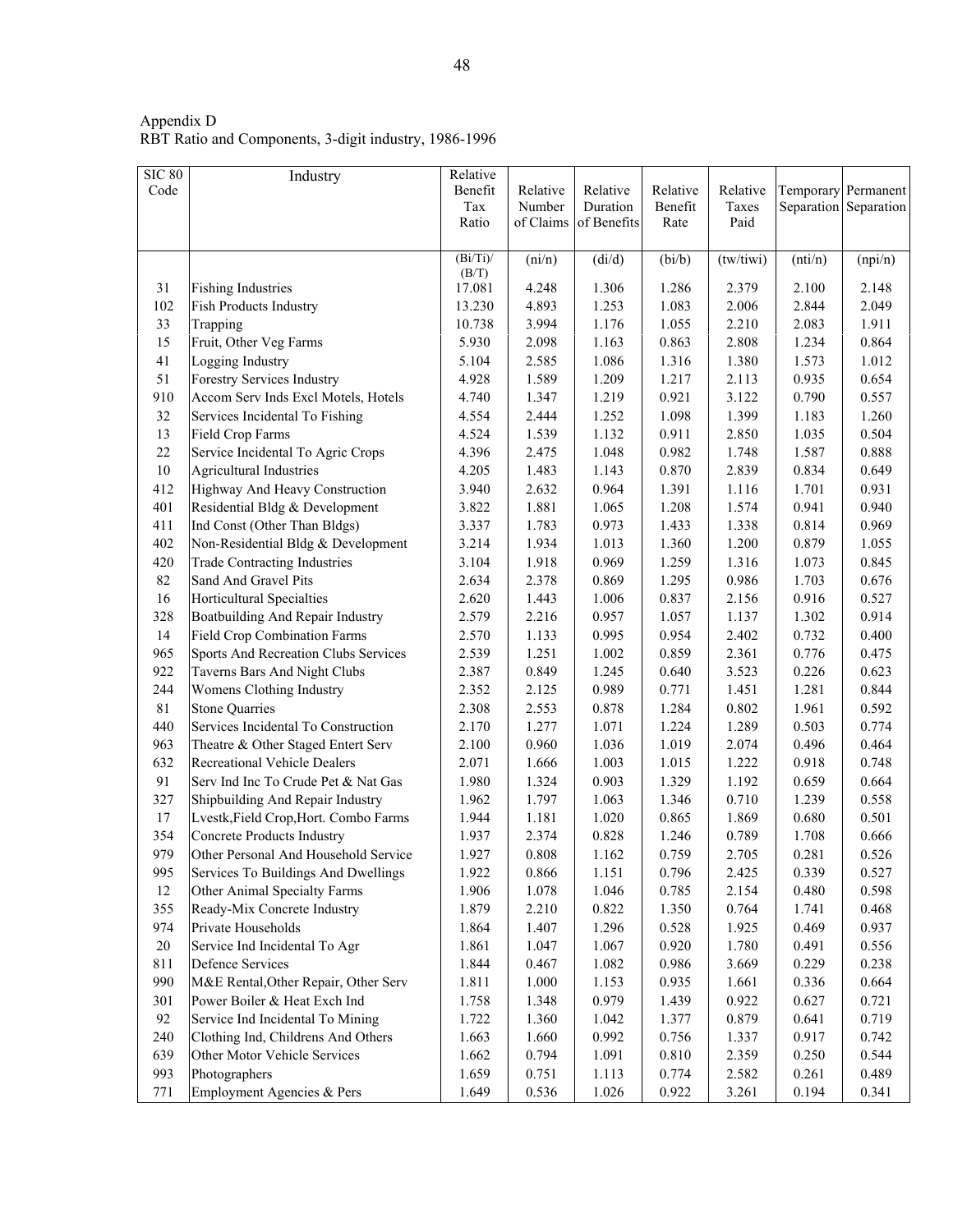| <b>SIC 80</b> | Industry                                | Relative |           |             |          |          |       |                       |
|---------------|-----------------------------------------|----------|-----------|-------------|----------|----------|-------|-----------------------|
| Code          |                                         | Benefit  | Relative  | Relative    | Relative | Relative |       | Temporary Permanent   |
|               |                                         | Tax      | Number    | Duration    | Benefit  | Taxes    |       | Separation Separation |
|               |                                         | Ratio    | of Claims | of Benefits | Rate     | Paid     |       |                       |
|               |                                         |          |           |             |          |          |       |                       |
| 454           | Water Transport Industry                | 1.633    | 1.823     | 0.913       | 1.324    | 0.739    | 1.309 | 0.514                 |
| 171           | Leather And Allied Products Inds        | 1.610    | 2.151     | 0.805       | 0.805    | 1.155    | 1.443 | 0.708                 |
| 352           | Hydraulic Cement Industry               | 1.600    | 2.136     | 0.876       | 1.382    | 0.611    | 1.672 | 0.464                 |
| 859           | Other Educational Services              | 1.571    | 1.043     | 1.039       | 0.937    | 1.521    | 0.503 | 0.540                 |
| 369           | Other Petroleum & Coal Products Ind     | 1.568    | 1.712     | 0.933       | 1.266    | 0.777    | 1.083 | 0.629                 |
| 62            | Non-Metal Mines (Except Coal)           | 1.538    | 2.282     | 0.888       | 1.239    | 0.617    | 1.893 | 0.389                 |
| 254           | Sash Door And Other Millwork Ind        | 1.508    | 1.801     | 0.837       | 1.008    | 0.995    | 1.092 | 0.709                 |
| 521           | Food Wholesale                          | 1.498    | 1.204     | 1.095       | 1.072    | 1.060    | 0.424 | 0.780                 |
| 303           | Ornamental & Arch Metal Prod Ind        | 1.478    | 1.636     | 0.902       | 1.098    | 0.906    | 0.847 | 0.789                 |
| 855           | Museums And Archives                    | 1.450    | 1.089     | 1.212       | 0.873    | 1.255    | 0.503 | 0.586                 |
| 542           | Household Furniture Wholesale           | 1.444    | 1.042     | 1.092       | 0.936    | 1.366    | 0.353 | 0.689                 |
| 11            | Livestock Farms                         | 1.424    | 0.927     | 1.105       | 0.878    | 1.586    | 0.453 | 0.474                 |
| 635           | Motor Vehicle Repair Shops              | 1.421    | 1.174     | 1.009       | 0.963    | 1.246    | 0.467 | 0.707                 |
| 329           | Other Transportation Equipment Ind      | 1.405    | 1.541     | 0.945       | 0.985    | 0.958    | 0.662 | 0.878                 |
| 921           | Food Services                           | 1.391    | 0.645     | 1.078       | 0.635    | 3.145    | 0.210 | 0.435                 |
| 961           | Motion Pict Audio & Video Prod & Dis    | 1.383    | 0.778     | 1.110       | 1.149    | 1.400    | 0.219 | 0.559                 |
| 456           | <b>Truck Transport Industries</b>       | 1.379    | 1.132     | 0.994       | 1.153    | 1.064    | 0.574 | 0.557                 |
| 911           | <b>Hotels Motels And Tourist Courts</b> | 1.368    | 0.992     | 1.078       | 0.702    | 1.812    | 0.463 | 0.529                 |
| 615           | Fabric And Yarn Stores                  | 1.367    | 0.775     | 1.184       | 0.583    | 2.545    | 0.274 | 0.501                 |
| 250           | Wooden Box, Pallet, Coffin, Oth Wd Ind  | 1.362    | 1.438     | 0.912       | 0.939    | 1.092    | 0.760 | 0.678                 |
| 312           | Com Refrig & Air Condi-Equip Ind        | 1.352    | 1.625     | 0.901       | 1.179    | 0.766    | 0.918 | 0.708                 |
| 302           | Fabric Struct Metal Products Indust     | 1.347    | 1.465     | 0.887       | 1.259    | 0.810    | 0.755 | 0.711                 |
| 261           | Household Furniture Industry            | 1.337    | 1.645     | 0.817       | 0.901    | 1.098    | 0.908 | 0.737                 |
| 243           | Mens And Boys Clothing Industry         | 1.336    | 1.814     | 0.826       | 0.748    | 1.193    | 1.129 | 0.685                 |
| 623           | <b>Household Furnishings Stores</b>     | 1.311    | 0.918     | 1.114       | 0.855    | 1.479    | 0.338 | 0.580                 |
| 633           | <b>Gasoline Service Stations</b>        | 1.307    | 0.723     | 1.112       | 0.722    | 2.255    | 0.206 | 0.516                 |
| 531           | Apparel Wholesale                       | 1.278    | 1.021     | 1.114       | 0.880    | 1.279    | 0.366 | 0.655                 |
| 972           | Launderies And Cleaners                 | 1.269    | 0.913     | 1.144       | 0.715    | 1.699    | 0.321 | 0.592                 |
| 450           | Other Transp, Other Serv Inc To Trans   | 1.267    | 0.812     | 1.079       | 0.972    | 1.488    | 0.368 | 0.443                 |
| 326           | Railroad Rolling Stock Industry         | 1.241    | 1.705     | 0.848       | 1.278    | 0.643    | 1.231 | 0.474                 |
| 614           | Clothing Stores Nec                     | 1.238    | 0.682     | 1.146       | 0.676    | 2.355    | 0.226 | 0.456                 |
| 23            | Other Service Incidental To Agric       | 1.218    | 1.043     | 1.032       | 1.008    | 1.126    | 0.502 | 0.541                 |
| 103           | Fruit And Vegetable Industry            | 1.216    | 1.470     | 0.935       | 0.861    | 1.025    | 1.005 | 0.465                 |
| 307           | Heating Equipment Industry              | 1.206    | 1.635     | 0.838       | 1.040    | 0.851    | 0.870 | 0.765                 |
| 690           | Other Retail Store And Nonstore         | 1.195    | 0.769     | 1.115       | 0.783    | 1.785    | 0.286 | 0.483                 |
| 621           | Household Furniture Stores              | 1.192    | 0.914     | 1.148       | 0.885    | 1.285    | 0.289 | 0.625                 |
| 251           | Sawmill Plan Mill & Shingle Mill        | 1.185    | 1.655     | 0.859       | 1.160    | 0.713    | 1.168 | 0.487                 |
| 455           | Serv Ind Incidental To Water Transp     | 1.169    | 1.310     | 1.030       | 1.183    | 0.771    | 0.953 | 0.357                 |
| 190           | <b>Textile Products Industries</b>      | 1.135    | 1.439     | 0.915       | 0.868    | 0.995    | 0.815 | 0.624                 |
| 980           | Membership Org Inds, Excl Religious     | 1.097    | 0.613     | 1.154       | 0.906    | 1.714    | 0.244 | 0.369                 |
| 499           | Other Utility Industries Nec            | 1.097    | 0.918     | 1.110       | 1.062    | 1.013    | 0.348 | 0.570                 |
| 613           | <b>Womens Clothing Stores</b>           | 1.092    | 0.605     | 1.135       | 0.661    | 2.411    | 0.186 | 0.419                 |
| 522           | Beverages Wholesale                     | 1.083    | 1.060     | 1.099       | 0.966    | 0.962    | 0.488 | 0.572                 |
| 622           | Appl Tv Radio And Stereo Stores         | 1.073    | 0.752     | 1.143       | 0.856    | 1.455    | 0.197 | 0.555                 |
| 611           | Shoe Stores                             | 1.050    | 0.648     | 1.116       | 0.701    | 2.091    | 0.226 | 0.422                 |
| 269           | Other Furniture & Fixture Ind           | 1.046    | 1.341     | 0.853       | 1.004    | 0.911    | 0.687 | 0.654                 |
| 612           | Mens Clothing Stores                    | 1.044    | 0.597     | 1.126       | 0.769    | 2.016    | 0.195 | 0.403                 |
|               | Lumber & Building Materials Wsale       | 1.035    |           | 1.013       |          | 0.992    |       |                       |
| 563           |                                         |          | 1.051     |             | 0.980    |          | 0.471 | 0.581                 |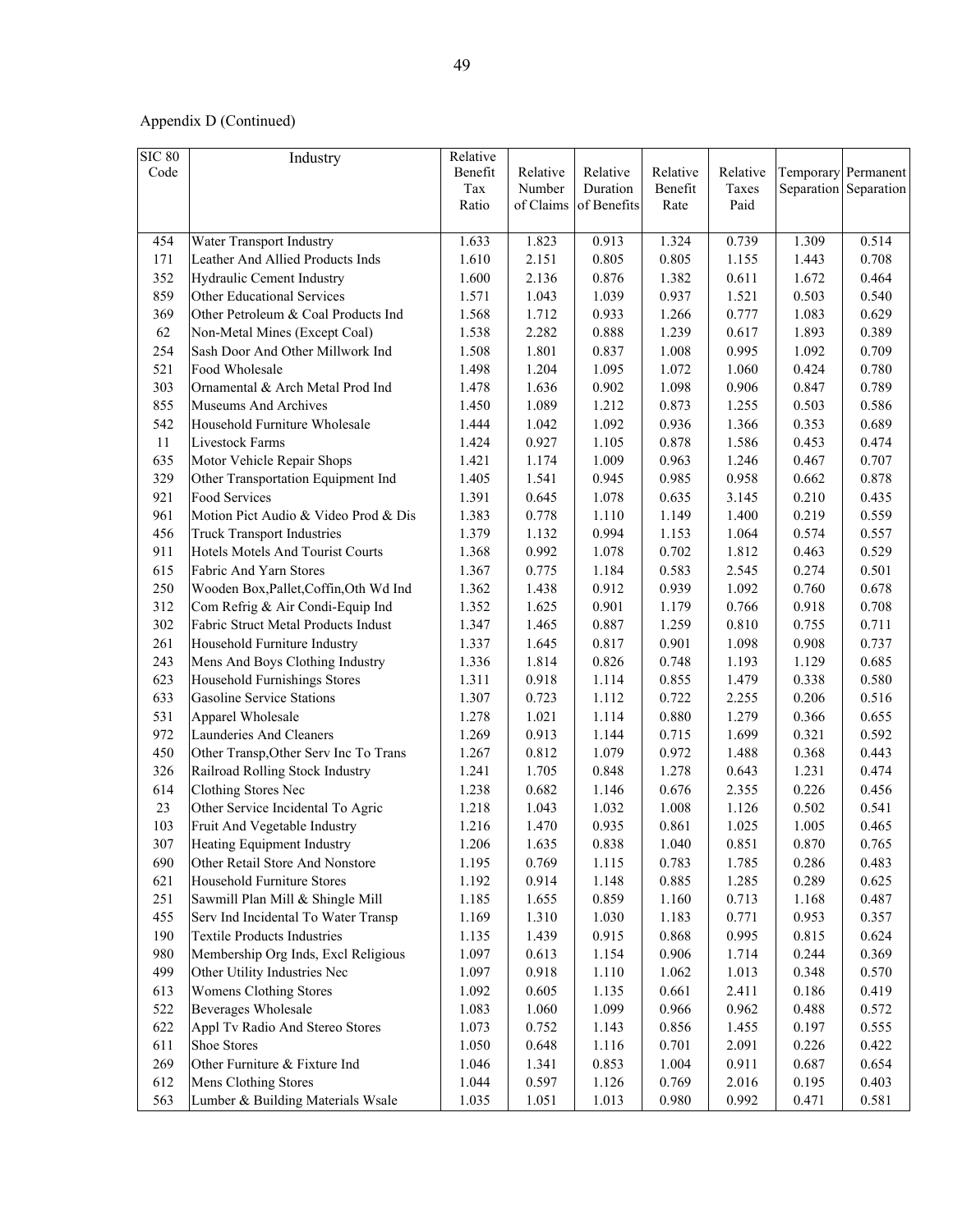| <b>SIC 80</b> | Industry                                | Relative |           |             |          |          |       |                       |
|---------------|-----------------------------------------|----------|-----------|-------------|----------|----------|-------|-----------------------|
| Code          |                                         | Benefit  | Relative  | Relative    | Relative | Relative |       | Temporary Permanent   |
|               |                                         | Tax      | Number    | Duration    | Benefit  | Taxes    |       | Separation Separation |
|               |                                         | Ratio    | of Claims | of Benefits | Rate     | Paid     |       |                       |
|               |                                         |          |           |             |          |          |       |                       |
| 971           | <b>Barber And Beauty Shops</b>          | 1.032    | 0.923     | 1.055       | 0.599    | 1.775    | 0.298 | 0.625                 |
| 960           | Comm pect, Sport&Rec, Gambling          | 1.031    | 0.713     | 1.002       | 0.849    | 1.697    | 0.390 | 0.323                 |
| 324           | Truck And Bus Body And Trailer Ind      | 1.028    | 1.517     | 0.756       | 1.062    | 0.827    | 0.895 | 0.622                 |
| 532           | Dry Goods Wholesale                     | 1.021    | 0.897     | 1.194       | 0.871    | 1.092    | 0.277 | 0.620                 |
| 773           | Accounting And Bookkeeping Services     | 1.020    | 0.948     | 1.063       | 0.967    | 1.047    | 0.450 | 0.498                 |
| 777           | <b>Management Consulting Services</b>   | 1.007    | 0.750     | 1.078       | 1.048    | 1.189    | 0.254 | 0.496                 |
| 501           | Farm Products Wholesale                 | 1.001    | 0.803     | 1.005       | 0.924    | 1.344    | 0.376 | 0.427                 |
| 864           | Non-Institutional Social Services       | 0.983    | 0.892     | 1.037       | 0.793    | 1.340    | 0.412 | 0.480                 |
| 304           | Stamp Press Coat Metal Prod Ind         | 0.983    | 1.258     | 0.884       | 1.101    | 0.801    | 0.627 | 0.630                 |
| 774           | <b>Advertising Services</b>             | 0.973    | 0.614     | 1.093       | 0.974    | 1.487    | 0.181 | 0.433                 |
| 309           | Other Metal Fabricating Industries      | 0.973    | 1.212     | 0.908       | 1.155    | 0.762    | 0.575 | 0.637                 |
| 996           | <b>Travel Services</b>                  | 0.973    | 0.876     | 1.059       | 0.931    | 1.127    | 0.322 | 0.554                 |
| 590           | Other Products Industries, Wsale        | 0.966    | 0.894     | 1.107       | 0.935    | 1.044    | 0.309 | 0.585                 |
| 282           | Platemaking Typeset & Bindery Ind       | 0.965    | 1.005     | 1.022       | 0.910    | 1.031    | 0.417 | 0.589                 |
| 543           | Household Furnishings Wholesale         | 0.965    | 0.957     | 1.110       | 0.992    | 0.913    | 0.308 | 0.649                 |
| 479           | Other Storage And Warehousing Ind       | 0.962    | 0.878     | 1.052       | 1.002    | 1.040    | 0.346 | 0.532                 |
| 750           | Real Estate Operator, Insurance Inds    | 0.960    | 0.723     | 1.163       | 0.926    | 1.234    | 0.225 | 0.497                 |
| 390           | Other Manufacturing Industries          | 0.954    | 1.184     | 0.963       | 0.930    | 0.901    | 0.562 | 0.622                 |
| 779           | Other Business Services                 | 0.949    | 0.737     | 1.066       | 0.926    | 1.306    | 0.294 | 0.443                 |
| 294           | Iron Foundries                          | 0.947    | 1.569     | 0.760       | 1.167    | 0.674    | 0.991 | 0.579                 |
| 720           | Investment Intermed Ind                 | 0.941    | 0.724     | 1.046       | 1.047    | 1.191    | 0.263 | 0.461                 |
| 264           | Office Furniture Industry               | 0.940    | 1.294     | 0.843       | 1.079    | 0.794    | 0.632 | 0.662                 |
| 308           | Machine Shop Industry                   | 0.932    | 1.072     | 0.891       | 1.100    | 0.886    | 0.467 | 0.604                 |
| 867           | Offices Of Social Services Practi       | 0.924    | 0.703     | 1.121       | 0.977    | 1.204    | 0.204 | 0.499                 |
| 601           | Food Stores                             | 0.923    | 0.683     | 1.138       | 0.723    | 1.638    | 0.250 | 0.433                 |
| 311           | Agricultural Implement Industry         | 0.922    | 1.414     | 0.719       | 1.091    | 0.813    | 0.824 | 0.591                 |
| 252           | Veneer And Plywood Industry             | 0.906    | 1.538     | 0.760       | 1.056    | 0.735    | 1.027 | 0.511                 |
| 775           | Archit Engin And Other Scientific       | 0.898    | 0.955     | 0.979       | 1.236    | 0.777    | 0.409 | 0.546                 |
| 160           | <b>Plastic Products Industries</b>      | 0.873    | 1.130     | 0.901       | 0.920    | 0.935    | 0.539 | 0.591                 |
| 330           | Sm Appliance, Lighting, Recplyrs, Other | 0.855    | 1.333     | 0.850       | 0.982    | 0.772    | 0.696 | 0.637                 |
| 634           | Auto Parts & Accessories Stores         | 0.849    | 0.766     | 0.972       | 0.800    | 1.426    | 0.271 | 0.495                 |
| 305           | Wire & Wire Products Industries         | 0.846    | 1.125     | 0.901       | 1.104    | 0.743    | 0.572 | 0.553                 |
| 319           | Other Machinery And Equipment Ind       | 0.844    | 1.150     | 0.867       | 1.220    | 0.689    | 0.544 | 0.606                 |
| 107           | <b>Bakery Products Industry</b>         | 0.838    | 1.010     | 0.975       | 0.939    | 0.905    | 0.523 | 0.487                 |
| 350           | Clay, Abrasives, Lime Other Nonmetal    | 0.835    | 1.212     | 0.892       | 1.160    | 0.664    | 0.689 | 0.524                 |
| 992           | Auto & Truck Rental & Leasing Serv      | 0.831    | 0.734     | 1.062       | 0.953    | 1.117    | 0.181 | 0.552                 |
| 108           | Sugar & Sugar Confectionery Industry    | 0.817    | 1.345     | 0.791       | 0.951    | 0.808    | 0.943 | 0.402                 |
| 866           | Offices Of Other Health Practit         | 0.787    | 0.605     | 1.076       | 0.806    | 1.501    | 0.250 | 0.355                 |
| 292           | Steel Pipe And Tube Industry            | 0.784    | 1.222     | 0.784       | 1.307    | 0.589    | 0.842 | 0.380                 |
| 571           | Farm Mach Equip & Supplies Wsale        | 0.781    | 1.056     | 0.836       | 1.025    | 0.864    | 0.547 | 0.509                 |
| 865           | Off Of Phys Surgeons Dent Priv Pra      | 0.768    | 0.698     | 1.030       | 0.883    | 1.204    | 0.307 | 0.392                 |
| 973           | <b>Funeral Services</b>                 | 0.765    | 0.644     | 1.109       | 0.916    | 1.167    | 0.355 | 0.289                 |
| 281           | Commercial Printing Industry            | 0.746    | 0.889     | 1.005       | 0.973    | 0.857    | 0.371 | 0.518                 |
| 631           | <b>Automobile Dealers</b>               | 0.745    | 0.939     | 0.953       | 1.024    | 0.814    | 0.327 | 0.613                 |
|               | Glass And Glass Products Industries     |          |           |             |          |          |       | 0.484                 |
| 356           |                                         | 0.743    | 1.397     | 0.757       | 1.073    | 0.662    | 0.913 |                       |
| 572           | Const Forestry & Mining Mach Wsale      | 0.734    | 0.940     | 0.958       | 1.193    | 0.687    | 0.399 | 0.541                 |
| 283           | Publishing Industries                   | 0.734    | 0.681     | 1.144       | 0.991    | 0.951    | 0.193 | 0.488                 |
| 541           | Elect(Tronic) Hhld Appl & Parts Wsal    | 0.724    | 0.847     | 1.071       | 1.044    | 0.768    | 0.247 | 0.601                 |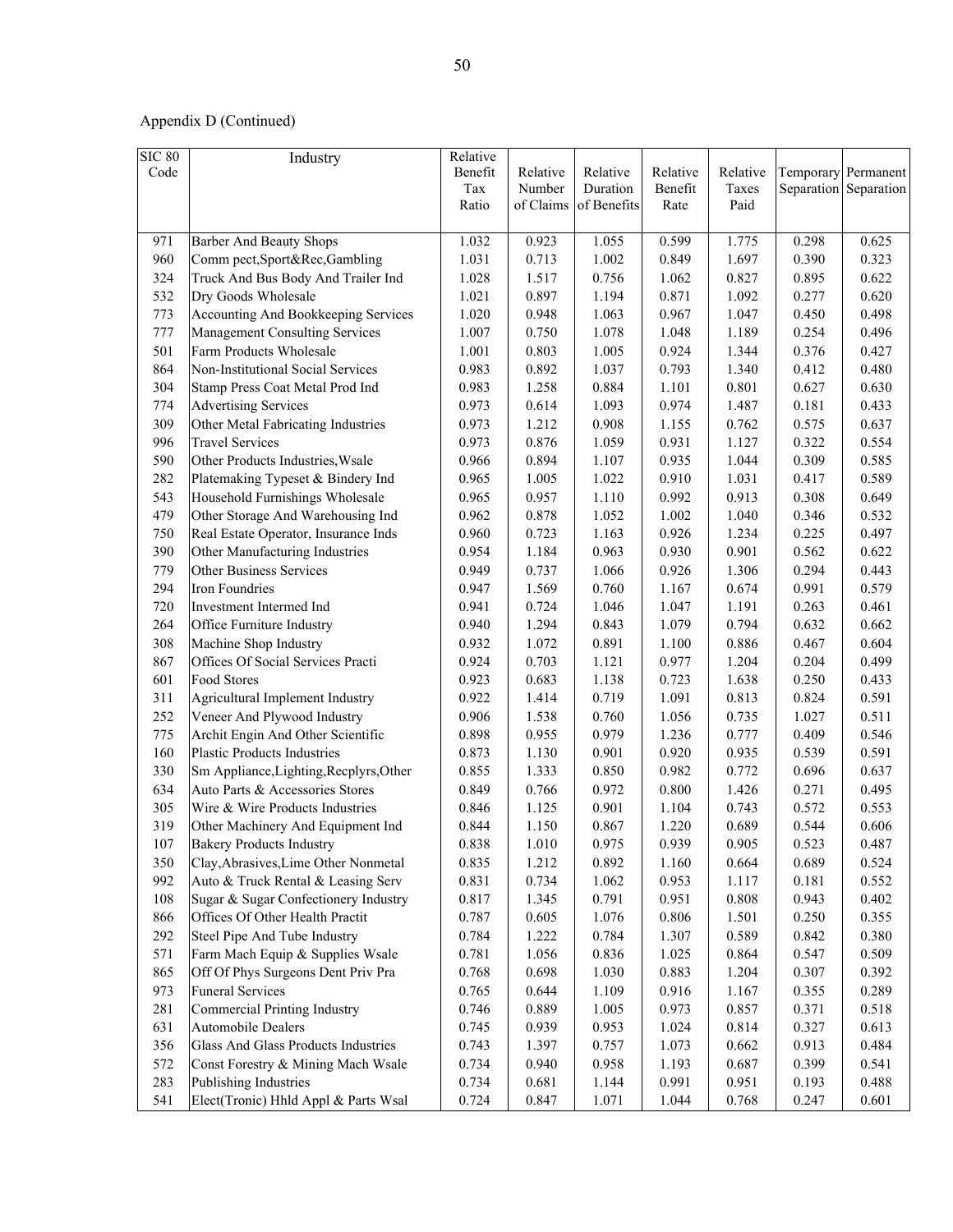| <b>SIC 80</b> | Industry                                | Relative       |                |                |                |                |                |                       |
|---------------|-----------------------------------------|----------------|----------------|----------------|----------------|----------------|----------------|-----------------------|
| Code          |                                         | Benefit        | Relative       | Relative       | Relative       | Relative       |                | Temporary Permanent   |
|               |                                         | Tax            | Number         | Duration       | Benefit        | Taxes          |                | Separation Separation |
|               |                                         | Ratio          | of Claims      | of Benefits    | Rate           | Paid           |                |                       |
|               |                                         |                |                |                |                |                |                |                       |
| 573           | Ind Mach Equip & Supplies Wsale         | 0.717          | 0.816          | 1.018          | 1.142          | 0.755          | 0.276          | 0.540                 |
| 377           | <b>Toilet Preparations Industry</b>     | 0.715          | 0.807          | 0.972          | 1.009          | 0.905          | 0.406          | 0.401                 |
| 551           | Motor Vehicles Wholesale                | 0.710          | 0.896          | 0.911          | 1.101          | 0.792          | 0.339          | 0.557                 |
| 332           | Major Appl Ind(Elect & Non-Elect)       | 0.710          | 1.270          | 0.802          | 1.282          | 0.544          | 0.901          | 0.370                 |
| 641           | General Merchandise Stores              | 0.707          | 0.650          | 1.050          | 0.665          | 1.562          | 0.295          | 0.355                 |
| 511           | Petroleum Products Wholesale            | 0.696          | 0.739          | 1.071          | 1.023          | 0.858          | 0.313          | 0.427                 |
| 561           | Metal And Metal Products Wholesale      | 0.691          | 0.951          | 0.920          | 1.182          | 0.667          | 0.448          | 0.503                 |
| 562           | Hdwre & Plumb Heat&Air Cond Ws          | 0.690          | 0.847          | 1.033          | 1.016          | 0.780          | 0.297          | 0.551                 |
| 776           | Offices Of Lawyers And Notaries         | 0.681          | 0.816          | 1.035          | 1.035          | 0.778          | 0.263          | 0.553                 |
| 21            | Service Incidental To Animal Spec.      | 0.679          | 0.600          | 1.036          | 0.789          | 1.384          | 0.229          | 0.371                 |
| 101           | Meat And Poultry Products Industry      | 0.678          | 0.956          | 0.908          | 0.979          | 0.797          | 0.489          | 0.467                 |
| 962           | <b>Motion Picture Exhibition</b>        | 0.671          | 0.252          | 1.098          | 0.814          | 2.990          | 0.107          | 0.144                 |
| 299           | Oth Roll Cast & Extrude Non-Ferrous     | 0.666          | 1.146          | 0.853          | 1.114          | 0.622          | 0.650          | 0.496                 |
| 452           | Service Ind Incidental To Air Trans     | 0.665          | 0.670          | 1.059          | 1.004          | 0.936          | 0.277          | 0.393                 |
| 337           | Elect Industrial Equip Ind              | 0.664          | 1.016          | 0.891          | 1.176          | 0.621          | 0.517          | 0.500                 |
| 552           | Motor Vehicle Parts & Access Wsale      | 0.661          | 0.822          | 1.004          | 0.969          | 0.827          | 0.268          | 0.553                 |
| 869           | Health & Social Serv Assoc & Agencie    | 0.656          | 0.721          | 1.072          | 0.968          | 0.877          | 0.334          | 0.387                 |
| 862           | Other Inst Health & Social Serv         | 0.652          | 0.744          | 1.042          | 0.821          | 1.023          | 0.428          | 0.316                 |
| 841           | Internatl & Other Extra-Terr Agencie    | 0.652          | 0.675          | 1.157          | 0.927          | 0.915          | 0.141          | 0.533                 |
| 109           | Other Food Products Industries          | 0.651          | 0.882          | 0.961          | 0.938          | 0.820          | 0.413          | 0.469                 |
| 603           | Prescription Drugs & Patent Med Strs    | 0.649          | 0.529          | 1.079          | 0.721          | 1.575          | 0.185          | 0.343                 |
| 296           | Aluminum Roll Cast & Extrud Ind         | 0.648          | 1.087          | 0.843          | 1.202          | 0.605          | 0.660          | 0.427                 |
| 105           | Flour Prep Cereal Food & Feed Ind       | 0.642          | 0.865          | 0.971          | 1.056          | 0.722          | 0.441          | 0.424                 |
| 325           | Motor Vehic Parts And Access Industr    | 0.641          | 1.281          | 0.698          | 1.118          | 0.648          | 0.820          | 0.461                 |
| 863           | Non-Institutional Health Services       | 0.638          | 0.673          | 1.051          | 0.930          | 0.968          | 0.399          | 0.274                 |
| 180           | Primary Textile Industries              | 0.634          | 1.170          | 0.822          | 1.032          | 0.643          | 0.754          | 0.417                 |
| 279           | Other Converted Paper Prod Ind          | 0.632          | 0.954          | 0.913          | 0.998          | 0.724          | 0.459          | 0.496                 |
| 579           | Ther Mach Equip & Supp Wsale            | 0.632          | 0.741          | 1.086          | 1.051          | 0.748          | 0.211          | 0.530                 |
| 574           | Elect(Ronic)Mach Equip&Supplies         | 0.631          | 0.723          | 1.071          | 1.066          | 0.763          | 0.175          | 0.548                 |
| 306           | Hardware Tool & Cutlery Ind             | 0.629          | 0.926          | 0.877          | 1.054          | 0.737          | 0.399          | 0.528                 |
| 379           | Other Chemical Products Industries      | 0.625          | 0.895          | 0.979          | 1.117          | 0.640          | 0.417          | 0.478                 |
| 271           | Pulp And Paper Industries               | 0.623          | 1.175          | 0.763          | 1.351          | 0.514          | 0.909          | 0.266                 |
| 335           | Commun & Other Electronic Equip Ind     | 0.623          | 0.874          | 1.049          | 1.141          | 0.596          | 0.344          | 0.530                 |
| 457           | Public Passenger Transit System Inds    | 0.616          | 1.575          | 0.623          | 0.797          | 0.790          | 1.258          | 0.317                 |
| 110           | <b>Beverage Industries</b>              | 0.607          | 0.906          | 0.873          | 1.059          | 0.725          | 0.533          | 0.373                 |
| 323           | Motor Vehicle Industry                  | 0.604          | 2.381          | 0.359          | 1.492          | 0.477          | 2.248          | 0.133                 |
| 820           | Prov & Terr Govt Serv Ind               | 0.603          | 0.830          | 1.097          | 1.077          | 0.613          | 0.544          | 0.286                 |
| 852           | Post-Secondary Non-University Educ      | 0.602          | 0.618          | 0.929          | 1.003          | 1.044          | 0.374          | 0.244                 |
| 372           | <b>Agricultural Chemical Industries</b> | 0.590          | 0.844          | 0.969          | 1.163          | 0.623          | 0.500          | 0.344                 |
| 520           | Drugs, Toilet Prep, Tobacco, Wsale      | 0.587          | 0.721          | 1.108          | 1.031          | 0.713          | 0.244          | 0.477                 |
|               | Consum & Bus Fin Intermed               |                |                |                |                |                |                | 0.473                 |
| 710<br>375    | Paint And Varnish Industry              | 0.587<br>0.578 | 0.692<br>0.788 | 1.148<br>1.009 | 1.025<br>1.091 | 0.722<br>0.672 | 0.219<br>0.331 | 0.457                 |
|               |                                         |                |                |                |                |                |                |                       |
| 338           | Communic & Energy Wire & Cable Ind      | 0.576          | 0.956          | 0.882          | 1.277          | 0.544          | 0.529          | 0.427                 |
| 106           | Vegetable Oil Mills (Exc Corn Oil)      | 0.575          | 0.742          | 0.980          | 1.116          | 0.709          | 0.345          | 0.397                 |
| 63            | Coal Mines                              | 0.572          | 0.945          | 0.836          | 1.227          | 0.611          | 0.652          | 0.292                 |
| 104           | Dairy Products Industry                 | 0.566          | 0.699          | 0.983          | 1.014          | 0.809          | 0.360          | 0.339                 |
| 120           | <b>Tobacco Products Industries</b>      | 0.564          | 0.759          | 1.007          | 1.096          | 0.671          | 0.453          | 0.306                 |
| 471           | Grain Elevator Industry                 | 0.563          | 0.990          | 0.770          | 1.246          | 0.596          | 0.740          | 0.250                 |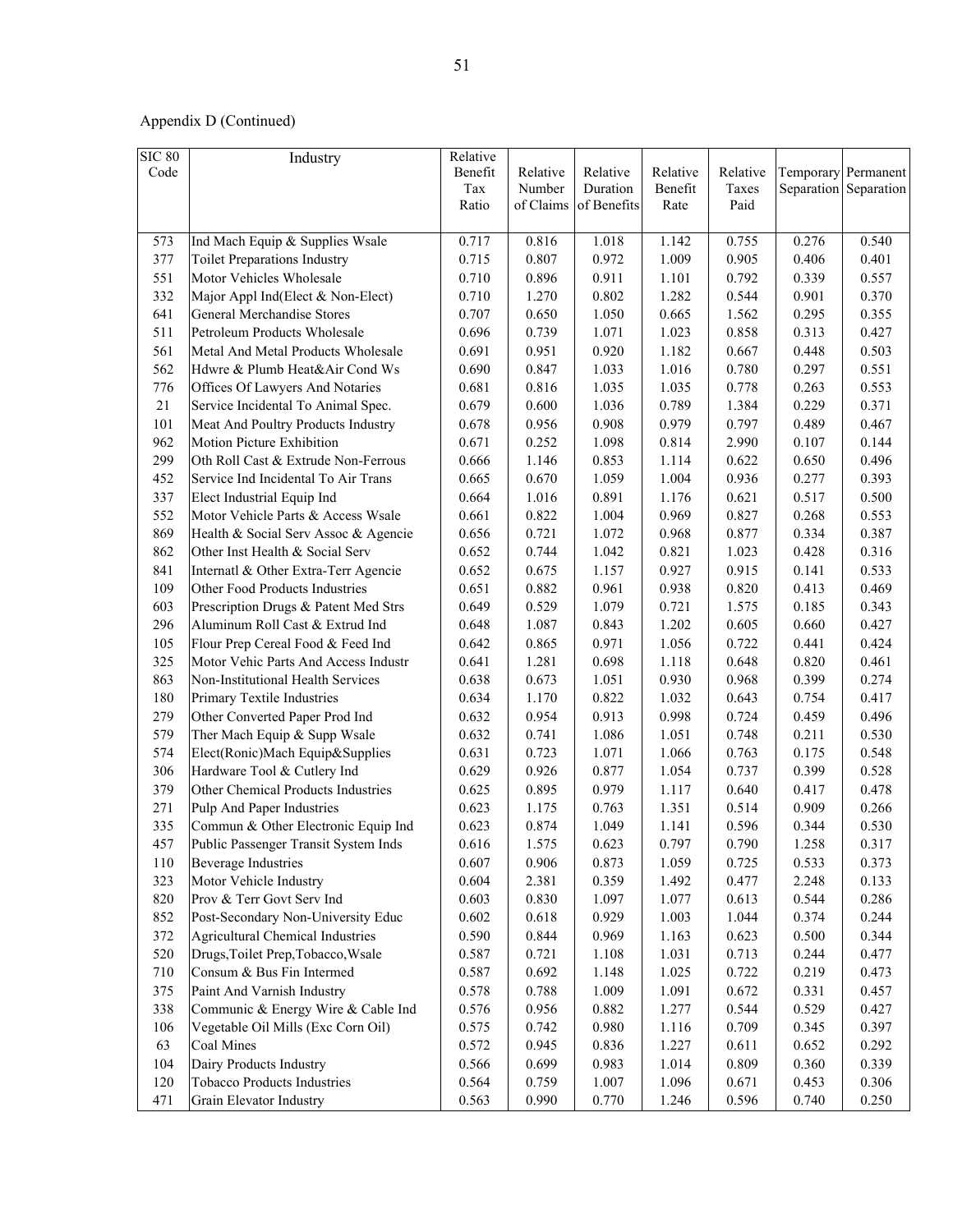| <b>SIC 80</b><br>Code | Industry                                   | Relative<br>Benefit<br>Tax<br>Ratio | Relative<br>Number<br>of Claims | Relative<br>Duration<br>of Benefits | Relative<br>Benefit<br>Rate | Relative<br>Taxes<br>Paid |       | Temporary Permanent<br>Separation Separation |
|-----------------------|--------------------------------------------|-------------------------------------|---------------------------------|-------------------------------------|-----------------------------|---------------------------|-------|----------------------------------------------|
|                       |                                            |                                     |                                 |                                     |                             |                           |       |                                              |
| 761                   | <b>Insurance And Real Estate Agencies</b>  | 0.561                               | 0.573                           | 1.132                               | 0.950                       | 0.907                     | 0.187 | 0.386                                        |
| 868                   | Medical & Other Health Laboratories        | 0.551                               | 0.627                           | 0.983                               | 0.966                       | 0.925                     | 0.323 | 0.304                                        |
| 273                   | Paper Box And Bag Industries               | 0.544                               | 0.945                           | 0.841                               | 1.092                       | 0.626                     | 0.535 | 0.410                                        |
| 376                   | Soap And Cleaning Compounds Ind.           | 0.536                               | 0.703                           | 1.130                               | 1.066                       | 0.630                     | 0.232 | 0.471                                        |
| 981                   | Religious Organizations                    | 0.531                               | 0.532                           | 1.045                               | 0.786                       | 1.215                     | 0.246 | 0.286                                        |
| 272                   | Asphalt Roofing Industry                   | 0.523                               | 0.947                           | 0.819                               | 1.189                       | 0.596                     | 0.609 | 0.338                                        |
| 830                   | <b>Local Govt Services</b>                 | 0.522                               | 0.658                           | 0.985                               | 1.022                       | 0.786                     | 0.433 | 0.225                                        |
| 730                   | Insurance Industry                         | 0.511                               | 0.640                           | 1.111                               | 1.156                       | 0.621                     | 0.325 | 0.315                                        |
| 810                   | Fed Gvt Service Inds Excl Defence          | 0.503                               | 0.716                           | 1.034                               | 1.076                       | 0.633                     | 0.476 | 0.240                                        |
| 772                   | <b>Computer And Related Services</b>       | 0.503                               | 0.609                           | 1.044                               | 1.159                       | 0.685                     | 0.164 | 0.445                                        |
| 284                   | Combined Publishing & Printing Ind         | 0.500                               | 0.597                           | 1.094                               | 0.948                       | 0.808                     | 0.223 | 0.374                                        |
| 321                   | Aircraft And Aircraft Parts Ind            | 0.495                               | 0.738                           | 0.983                               | 1.295                       | 0.504                     | 0.429 | 0.309                                        |
| 150                   | Rubber Products Industries                 | 0.483                               | 0.957                           | 0.808                               | 1.110                       | 0.569                     | 0.532 | 0.425                                        |
| 484                   | Postal And Courier Service Inds            | 0.477                               | 0.541                           | 1.127                               | 0.998                       | 0.791                     | 0.268 | 0.272                                        |
| 336                   | Office Store & Bus Machine                 | 0.470                               | 0.731                           | 0.974                               | 1.120                       | 0.593                     | 0.240 | 0.491                                        |
| 851                   | Elementary And Secondary Education         | 0.469                               | 0.977                           | 0.678                               | 1.022                       | 0.691                     | 0.817 | 0.160                                        |
| 297                   | Copper & Alloy Roll Cast Extrud Ind        | 0.465                               | 1.067                           | 0.707                               | 1.172                       | 0.564                     | 0.700 | 0.368                                        |
| 61                    | <b>Metal Mines</b>                         | 0.450                               | 0.902                           | 0.815                               | 1.419                       | 0.485                     | 0.596 | 0.307                                        |
| 740                   | Other Fin Intermed Ind                     | 0.447                               | 0.510                           | 1.099                               | 1.063                       | 0.752                     | 0.127 | 0.383                                        |
| 453                   | Railway Transport & Related Serv Ind       | 0.443                               | 0.816                           | 0.825                               | 1.319                       | 0.497                     | 0.629 | 0.187                                        |
| 451                   | Air Transport Industry                     | 0.436                               | 0.677                           | 0.943                               | 1.131                       | 0.608                     | 0.344 | 0.333                                        |
| 602                   | Liquor Wine And Beer Stores                | 0.436                               | 0.667                           | 0.940                               | 0.798                       | 0.871                     | 0.493 | 0.175                                        |
| 481                   | Telecommunication Broadcasting Inds        | 0.434                               | 0.554                           | 1.085                               | 1.119                       | 0.645                     | 0.242 | 0.312                                        |
| 71                    | Crude Petroleum & Natural Gas Ind          | 0.433                               | 0.647                           | 0.955                               | 1.364                       | 0.507                     | 0.295 | 0.352                                        |
| 373                   | Plastic And Synthetic Resin Industry       | 0.433                               | 0.652                           | 1.017                               | 1.097                       | 0.590                     | 0.252 | 0.400                                        |
| 291                   | Primary Steel Industries                   | 0.412                               | 0.765                           | 0.840                               | 1.332                       | 0.473                     | 0.528 | 0.237                                        |
| 361                   | Refined Petroleum Products Industry        | 0.412                               | 0.535                           | 1.093                               | 1.126                       | 0.621                     | 0.179 | 0.356                                        |
| 374                   | Pharmaceutical And Medicine Industry       | 0.409                               | 0.629                           | 1.015                               | 1.152                       | 0.556                     | 0.283 | 0.346                                        |
| 861                   | Hospitals                                  | 0.400                               | 0.647                           | 0.909                               | 1.027                       | 0.662                     | 0.490 | 0.157                                        |
| 295                   | Non-Ferrous Metal Smelt & Refin Ind        | 0.400                               | 0.929                           | 0.687                               | 1.382                       | 0.455                     | 0.726 | 0.203                                        |
| 371                   | Industrial Chemicals Industry Nec          | 0.399                               | 0.577                           | 1.017                               | 1.266                       | 0.521                     | 0.221 | 0.356                                        |
| 700                   | Central & Chartered Banks                  | 0.390                               | 0.486                           | 1.091                               | 0.941                       | 0.783                     | 0.278 | 0.208                                        |
| 854                   | <b>Library Services</b>                    | 0.384                               | 0.397                           | 0.985                               | 0.920                       | 1.070                     | 0.197 | 0.200                                        |
| 853                   | University Education                       | 0.371                               | 0.429                           | 0.897                               | 1.014                       | 0.949                     | 0.267 | 0.162                                        |
| 491                   | Electric Power Systems Industry            | 0.363                               | 0.557                           | 0.999                               | 1.335                       | 0.485                     | 0.339 | 0.218                                        |
| 493                   | Water Systems Industry                     | 0.350                               | 0.502                           | 0.945                               | 1.088                       | 0.675                     | 0.265 | 0.236                                        |
| 461                   | Pipeline Transport Industry                | 0.349                               | 0.507                           | 0.944                               | 1.379                       | 0.525                     | 0.260 | 0.248                                        |
| 492                   | Gas Distribution Systems Industry          | 0.282                               | 0.513                           | 0.891                               | 1.266                       | 0.487                     | 0.333 | 0.179                                        |
| 482                   | <b>Telecommunication Carriers Industry</b> | 0.241                               | 0.441                           | 0.981                               | 1.192                       | 0.466                     | 0.291 | 0.150                                        |